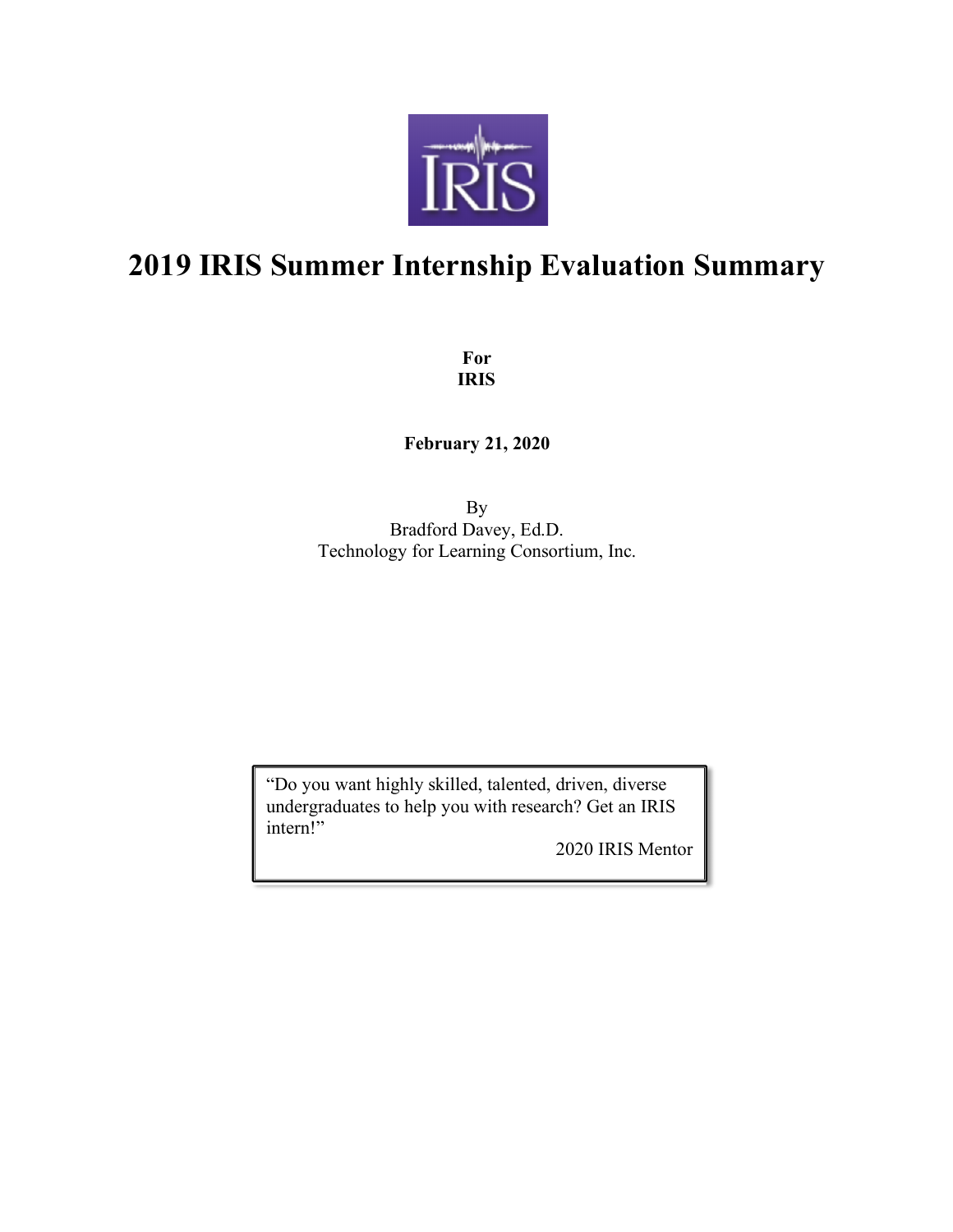# **Table of Contents**

| <b>Executive Summary</b>                                          | Page<br>3               |
|-------------------------------------------------------------------|-------------------------|
| <b>Success Metric Summary</b>                                     | $\overline{\mathbf{4}}$ |
| <b>Mentor Overall - Summary &amp; Recommendations</b>             | $\overline{7}$          |
| <b>Internships</b>                                                | 15                      |
| <b>Development of Cohort</b>                                      | 15                      |
| Career pathways                                                   | 18                      |
| Science identity                                                  | 19                      |
| <b>Mentoring</b>                                                  | 20                      |
| AGU                                                               | 24                      |
| <b>Other/overall Perceptions</b>                                  | 25                      |
| <b>Orientation Event - Summary &amp; Recommendations</b>          | 29                      |
| <b>Self-Reflection Guide Tool - Summary &amp; Recommendations</b> | 42                      |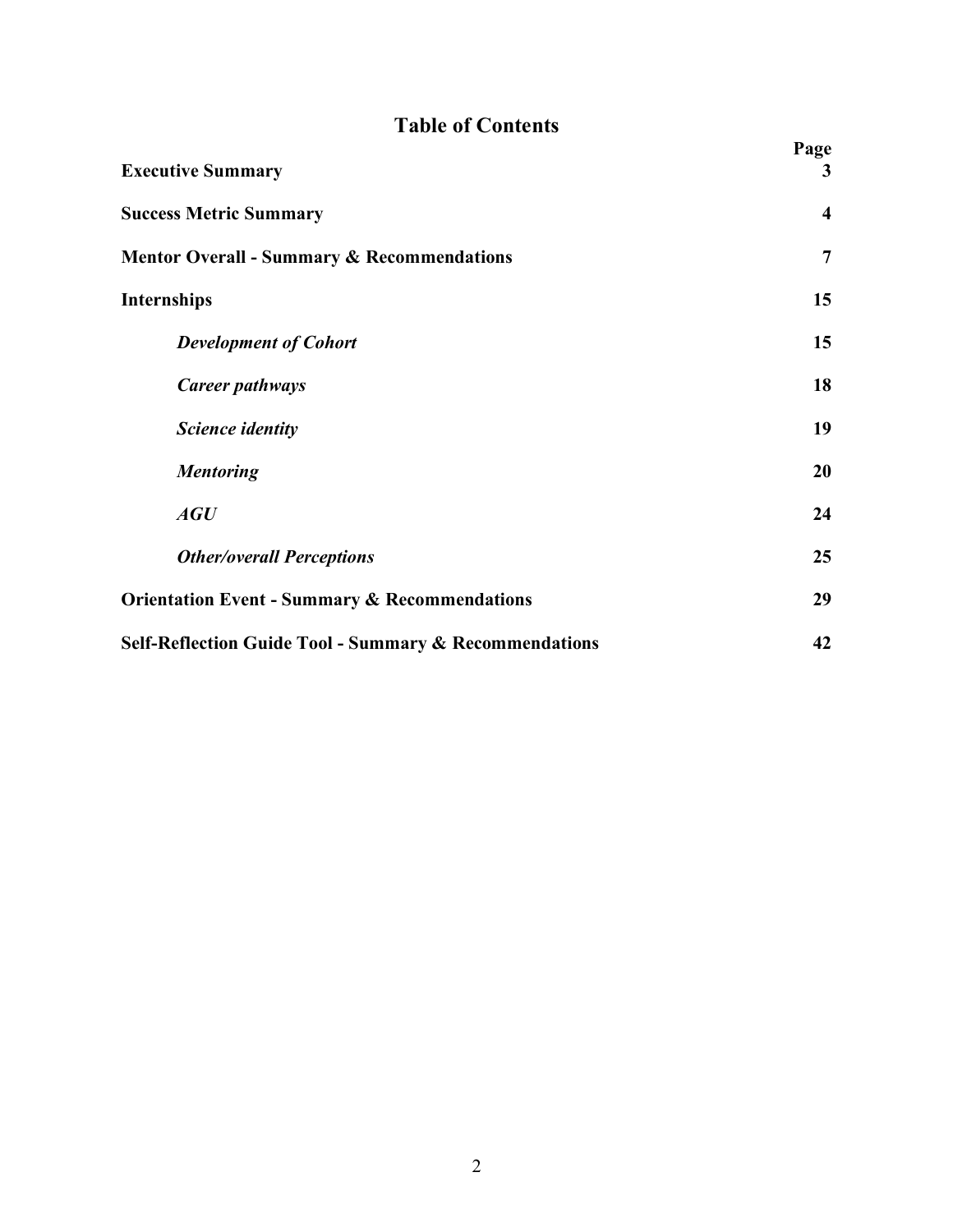# **Executive Summary**

- The 2019 program had a total of 15 interns and 13 Mentors
- 11 Mentors completed the post program survey, 11 interns completed the post internship survey

# *Mentors*

- Mentors reported learning about the IRIS Undergraduate Internship Program through email (45%), a colleague (27%) and from being a mentor previously (27%)
- 100% of the mentors agreed or strongly agreed that throughout the internship they monitored the progress of their intern using the goals and adjusted them with the intern when necessary
- 100% Of the mentors reported being likely or very likely to participate in the program again in the future
- 100% Would also recommend IRIS's internship program to a colleague telling them it is a "well-structured program," "a good experience for both parties," and "Do you want highly skilled, talented, driven, diverse undergraduates to help you with research? Get an IRIS intern!"
- Mentors felt the Self-Reflection Guide was somewhat useful (29%), moderately useful  $(43\%)$ , and extremely useful  $(14\%)$

# *Interns*

- In the development of a cohort, it is important for the members to develop relationships. To that end, 100% Of interns agreed or strongly agreed that there are feelings of unity and togetherness among the group, that they enjoy communicating with the members of the group, that the group atmosphere is comfortable, and that some of the group members could become my friends
- 81% Of interns felt connected to the other IRIS interns in a beneficial way while fewer felt connected to other undergraduate students at my mentor's institution in a beneficial way (18% agree and 18% strongly agree). Additionally, after orientation, all of the interns (100%) agreed or strongly agreed that the group members spent time getting to know one another and that the group atmosphere was comfortable
- Interns reported being fairly likely (17%) and extremely likely (50%) that they would stay in-touch with fellow interns
- As a result of participating in the summer IRIS internship, interns increased their desire to pursue a career in geophysics or seismology a little (25%) or a lot (50%)
- Interns reported increases in science identity measures including feeling their knowledge of, and ability to use, the technologies to collect and study geophysical data increased a lot (83%), their ability to gather, manage and convey scientific information increased a lot (75%), their understanding of the process of scientific inquiry increased a lot (67%), and their ability to defend a scientific argument increased a lot (67%)
- While interns were divided on their likely hood that they would consider their mentor as a graduate advisor when applying for graduate school with 33% disagreeing, 17% feeling undecided, 33 agreeing, most felt the mentoring provided was effective (9%) or very effective (82%)
- Interns also felt that their personal development is at least as important to my mentor as producing science results (36% agree and 64% strongly agree), that their mentor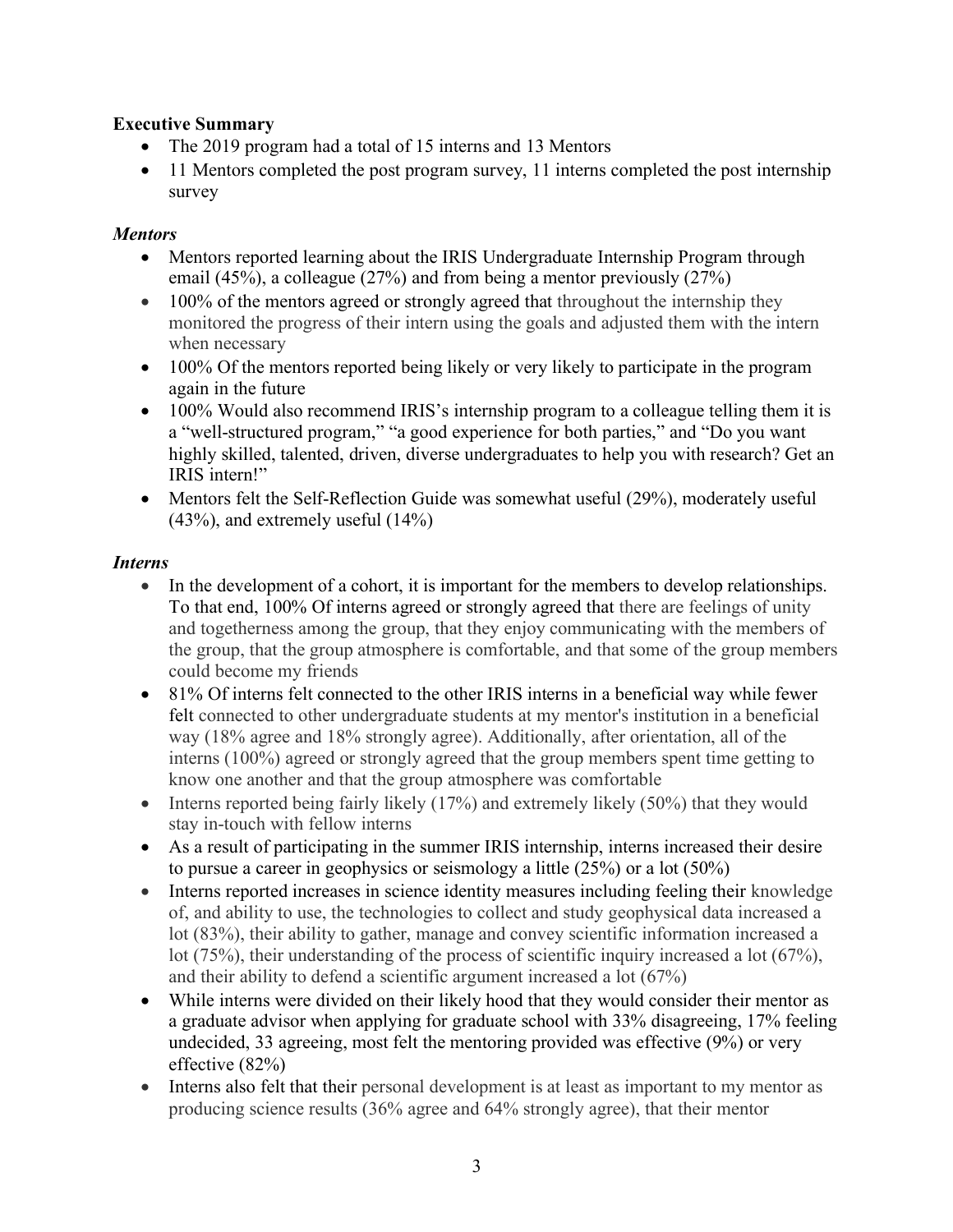encouraged and enabled them to pursue their interests (18%, 73%), and that their mentor was interested in what I wanted to do with my education and career (27%, 64%)

- All of the interns agreed (55%) or strongly agreed (45%) that they were adequately prepared to attend the Fall AGU meeting
- Interns found it valuable (9%) or very valuable (91%) to attend AGU as part of the internship program
- Overall, interns felt that this internship was one of the best learning experiences they have ever had (17% agree, 75% strongly agree), that they can easily apply the information/skills they learned during the internship to their future career goals (17%, 83%), that technical/scientific assistance and guidance from the mentor, their graduate students or other staff was readily accessible throughout the internship (25%, 67%), and that their work this summer contributed in a meaningful way to the overall success of the mentor's research (25%, 58%)

# *Orientation*

- Interns felt significantly more prepared for their internship after their orientation experience
- Post orientation, interns were better informed about the variety of careers available in seismology/geophysics, what courses they have to take to become a seismologist/geophysicist, and the graduate school application process
- For the interns, the most important reasons for deciding to participate in the summer research experience were wanting to learn more about what it is like to be a researcher (73% extremely important), wanting a hands-on experience to reinforce what they learned in class (64% extremely important), and thinking it would be fun (82% extremely important)
- When applying to participate in the IRIS Undergraduate Internship Program, interns felt the most important reasons were that the research topics sounded interesting (73% extremely important) and wanting to do something different (55% extremely important)

# **Self-Reflection Guide Tool**

- Most interns reported that they completed the self-reflection guide together with their mentor  $(60\%)$
- At the beginning of the internship, interns and their mentor made use of the selfreflection guide for discussion (80%). Mid-internship, the guide was completed by the intern and mentor together (40%) or not completed (40%). At the end of the internship, the guide was completed by the intern and mentor together (60%)
- Interns found that the mentoring rubric provided them with a structure for discussing their progress with others (60% agree, 10% strongly agree), that the mentoring rubric helped illuminate areas that needed improvement and areas where growth occurred (40%, 20%), that they found the mentoring rubric to be a beneficial resource for the mentoring process (50%, 10%), and that the mentoring rubric encouraged them to engage in purposeful reflection this summer (50%, 10%)

# *Recommendations*

• Insure that the mentors receive aggregate feedback from all the interns regarding their experiences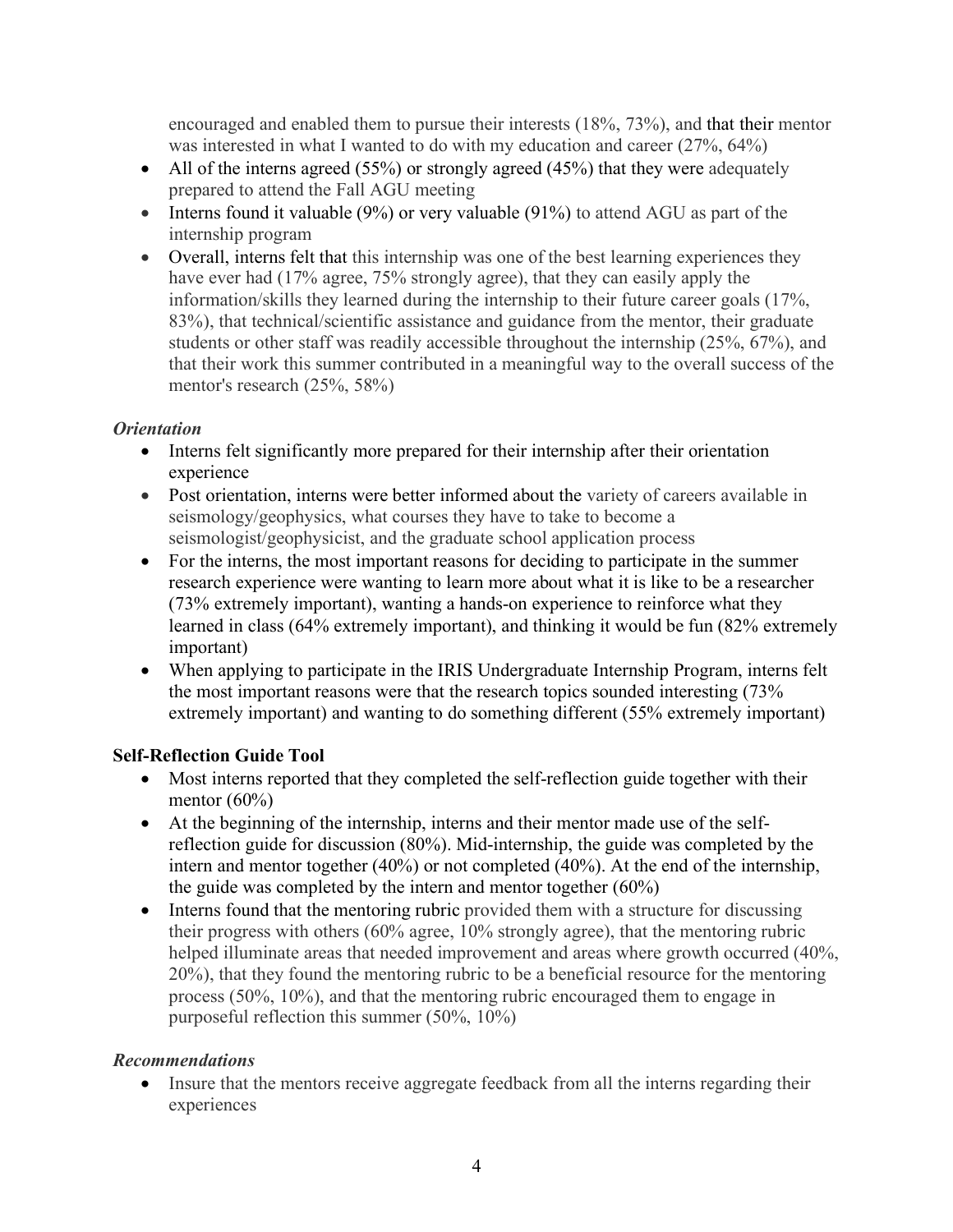- Encourage mentors to engage their interns in projects that are interesting or creative when possible to help sustain their interest and engagement
- Help mentors make their intern aware of their accomplishments
- Offer suggestions and tools to mentors on how they can improve their mentoring skills
- Share the intern feedback with the mentors
- Capture metrics from Snapchat if possible
- Insure all interns complete all evaluation surveys
- Some interns seem to have been left out of the group communications or were not aware of them. Insure all interns are aware of and are invited to participate in group communications
- Develop a longitudinal method for tracking intern degree and career choices
- With 75% of the interns feeling only somewhat prepared, some additional help may be needed during orientation
- Interns could use some additional support in preparing for the GRE
- Very few interns found a recommendation from another student important in their decision to participate in IRIS. This may be an avenue to engage more students in the future
- More could be done to help the interns feel part of a community of scientists during orientation
- Encourage all mentors and interns to review the guide together
- Introduce the guide during orientation to help interns be more comfortable with it
- Show interns how engaging with the guide can help them during their summer internship
- Streamline instruments to reduce the time burden while enhancing the value of the data gathered

#### *Recommendations for Success Metrics*

- Track any and all methods used to attract ethnic minorities and those traditionally underrepresented to the program
- Track the intended and actual career and graduate school paths of interns
- Have interns share their sense of connectedness though a revised orientation survey as well as through a revised post-internship survey both to include more specific questions about their utilization of the designated group tool as well as other ways to enhance their interconnectedness

#### **Success Metric Summary**

| <b>Outcome</b>     | <b>Evaluation</b>        | <b>Success Metric</b>                         |
|--------------------|--------------------------|-----------------------------------------------|
| 1. The internship  | Applicants' racial,      | The average percentage of applications from   |
| program will       | ethnic and gender        | racial and ethnic minorities will comprise at |
| attract a more     | responses will be        | least 15% of the applicant pool while the     |
| diverse population | collected as part of the | average percentage of female applicants will  |
|                    | application process      | comprise 50% of the pool                      |

#### **Findings**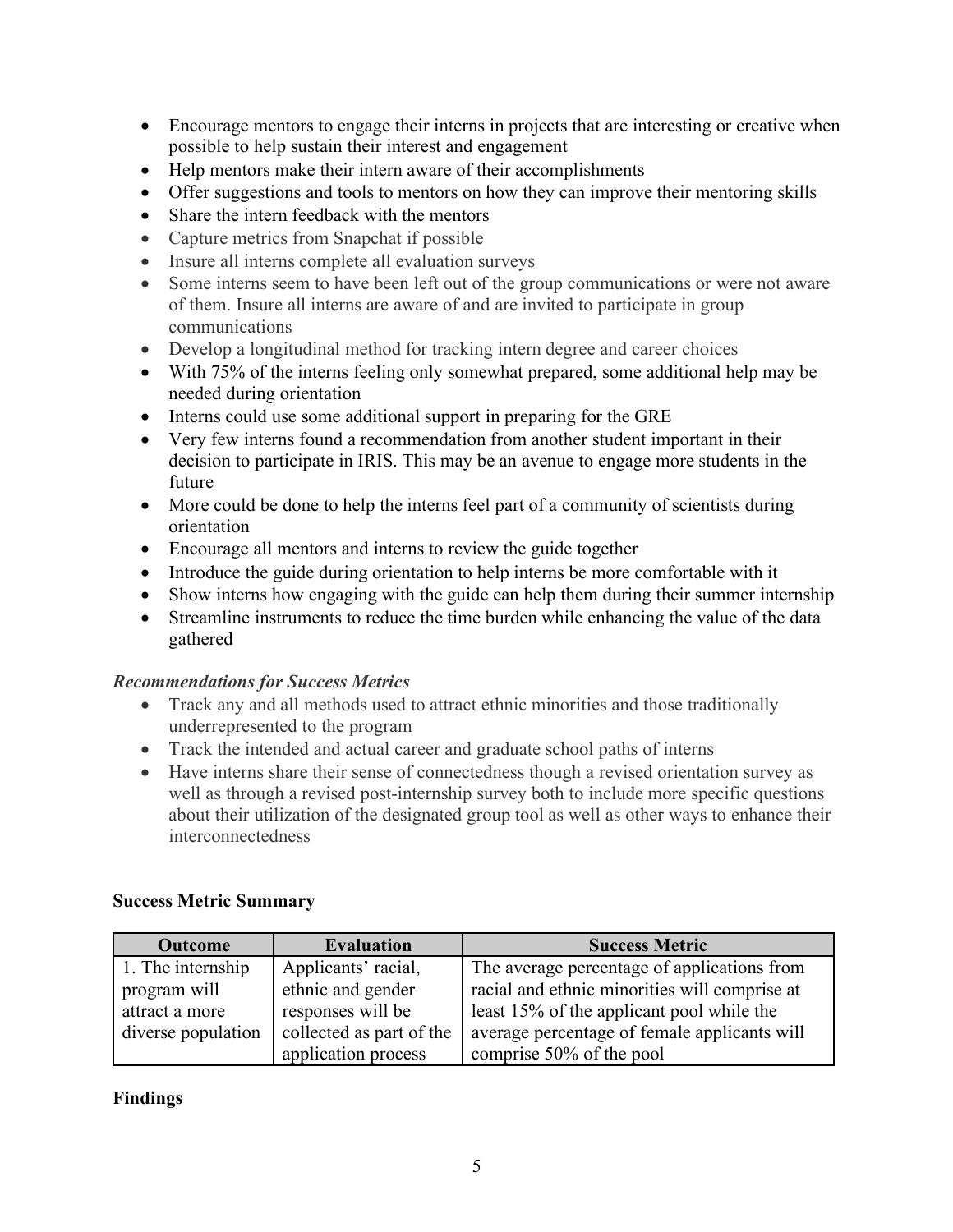• There were a total of 98 applicants considered for the 2019. Of those, 55% self-identified as female, 11.2% self-identified as underrepresented minority.

| 2. The internship  | Survey of accepted | Population of interns accepted to the program  |
|--------------------|--------------------|------------------------------------------------|
| program will       | interns measuring  | will average at least 20% of participants from |
| encourage a more   | gender, race and   | communities traditionally underrepresented     |
| diverse population | ethnicity          |                                                |

### **Findings**

• Of the selected interns, 54% self-selected as female and 11.2% self-identified as underrepresented minority

|                    |                   | 3. Program alumni   Long range tracking of   75% of alumni will attend graduate school in a |
|--------------------|-------------------|---------------------------------------------------------------------------------------------|
| will seek          | the education and | geoscience field and/or geoscience careers                                                  |
| geoscience careers | careers of alumni |                                                                                             |

# **Findings**

- As a result of this internship, 75% of interns reported an increase in their desire to pursue a career in geophysics or seismology
- As a result of this internship, 66% interns plan to seek a career in a field of geophysics or seismology

| 4. Interns will feel Perception data |                                            | 80% of interns will agree or demonstrate they   |
|--------------------------------------|--------------------------------------------|-------------------------------------------------|
|                                      | and demonstrate a collected as part of the | were connected in a beneficial way to the other |
| beneficial                           | follow-up survey, and                      | $\blacksquare$ interns                          |
| connectedness                        | analysis of transcripts                    |                                                 |

# **Findings**

- Interns reported being somewhat likely  $(25\%)$ , fairly likely  $(17\%)$ , and extremely likely (50%) to stay in-touch with fellow interns over the summer
- During their internship, the interns agreed  $(45%)$  or strongly agreed  $(36%)$  that they felt connected to other IRIS interns in a beneficial way.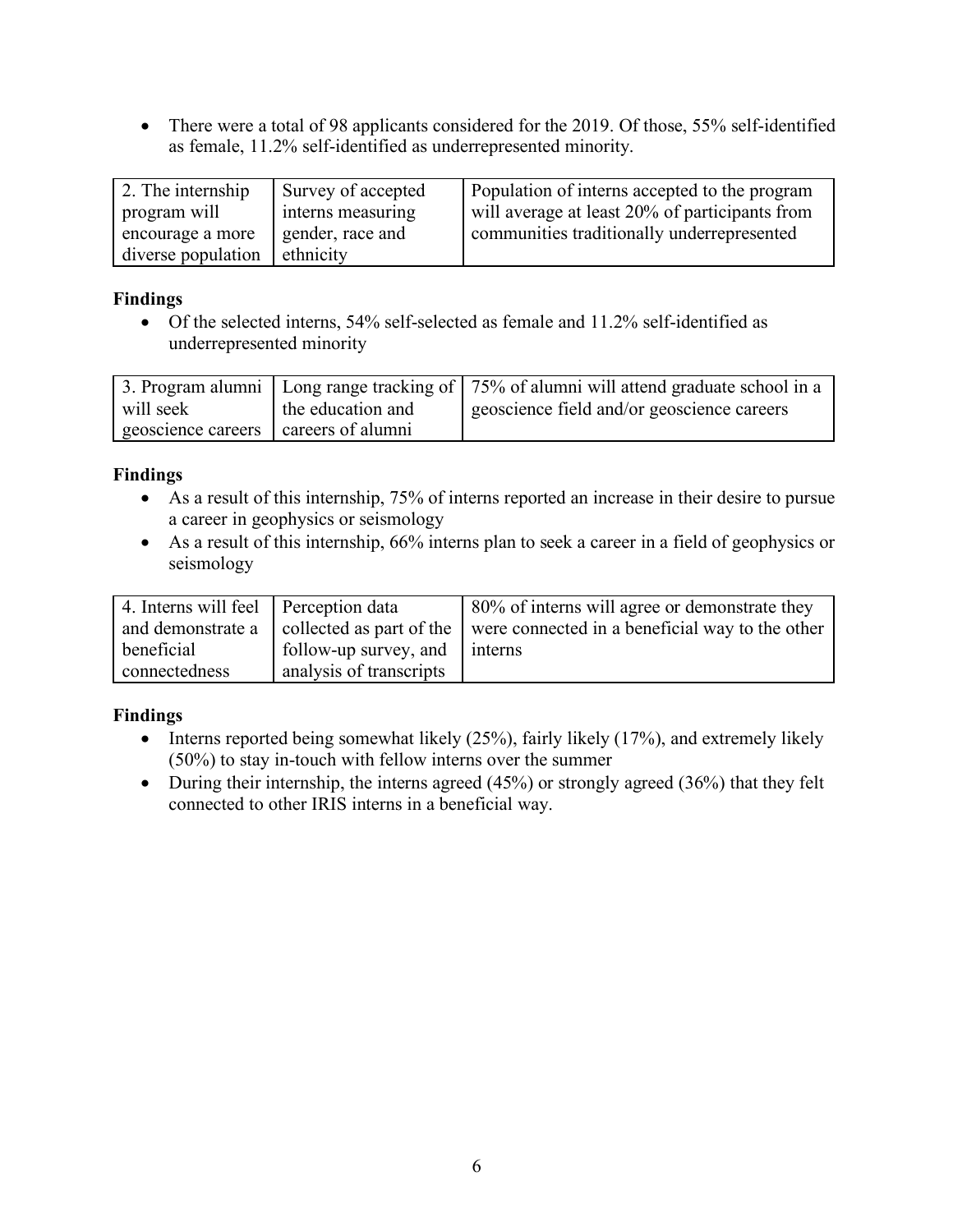# **2019 IRIS Summer Internship Evaluation Summary**

# **Mentor Overall - Summary & Recommendations**

*Summary*

- Mentors reported learning about the IRIS Undergraduate Internship Program through email (45%), a colleague (27%) and from being a mentor previously (27%)
- For mentors, the decision to host an intern for the summer was dependent on the overall reputation of the program (91% fairly important or extremely important), the quality and preparedness of the interns (82%), support for the intern to present their summer research at AGU (82%), diversity of the interns (81%), and support for the interns to attend the one-week orientation prior to starting their internship (81%).
- 100% of the mentors agreed or strongly agreed that throughout the internship they monitored the progress of their intern using the goals and adjusted them with the intern when necessary, 91% agreed or strongly agreed that they created clearly stated, written goals for the internship, 82% agreed or strongly agreed that the selection committee provided them with a well-qualified undergraduate to work with for the summer, and 82% agreed or strongly agreed that overall, hosting an intern this summer was beneficial to them and a worthwhile use of their time
- 100% Of the mentors reported being likely or very likely to participate in the program again in the future
- 100% Would also recommend IRIS's internship program to a colleague telling them it is a "well-structured program," "a good experience for both parties," and "Do you wanted highly skilled, talented, driven, diverse undergraduates to help you with research? Get an IRIS intern!"
- Mentors offered advice for future mentors including having realistic goals, setting realistic targets, getting in touch with the intern before they arrive, and involve them in an interesting project that you have wanted to work on
- Most (64%) of the mentors reported using the Self-Reflection Guide as part of the mentoring process during the summer discussing it with their intern once (29%), twice  $(29\%)$  or three times  $(43\%)$  and most often at the middle of the summer  $(50\%)$
- Mentors felt the Self-Reflection Guide was somewhat useful (29%), moderately useful (43%), and extremely useful (14%)
- When rating the different aspects of the Self-Reflection Guide, the mentors felt most strongly that the Self-Reflection Guide helped illuminate areas that needed improvement and areas where growth occurred (57% agreed, 29% strongly agreed) and provided them with a structure for discussing their intern's progress with them  $(71\%$  agreed, 14% strongly agreed)
- Mentors are interested in receiving aggregate feedback from all the interns regarding their experiences

# *Recommendations*

- Encourage mentors to engage their interns in projects that are interesting or creative when possible to help sustain their interest and engagement
- Help mentors make their intern aware of their accomplishments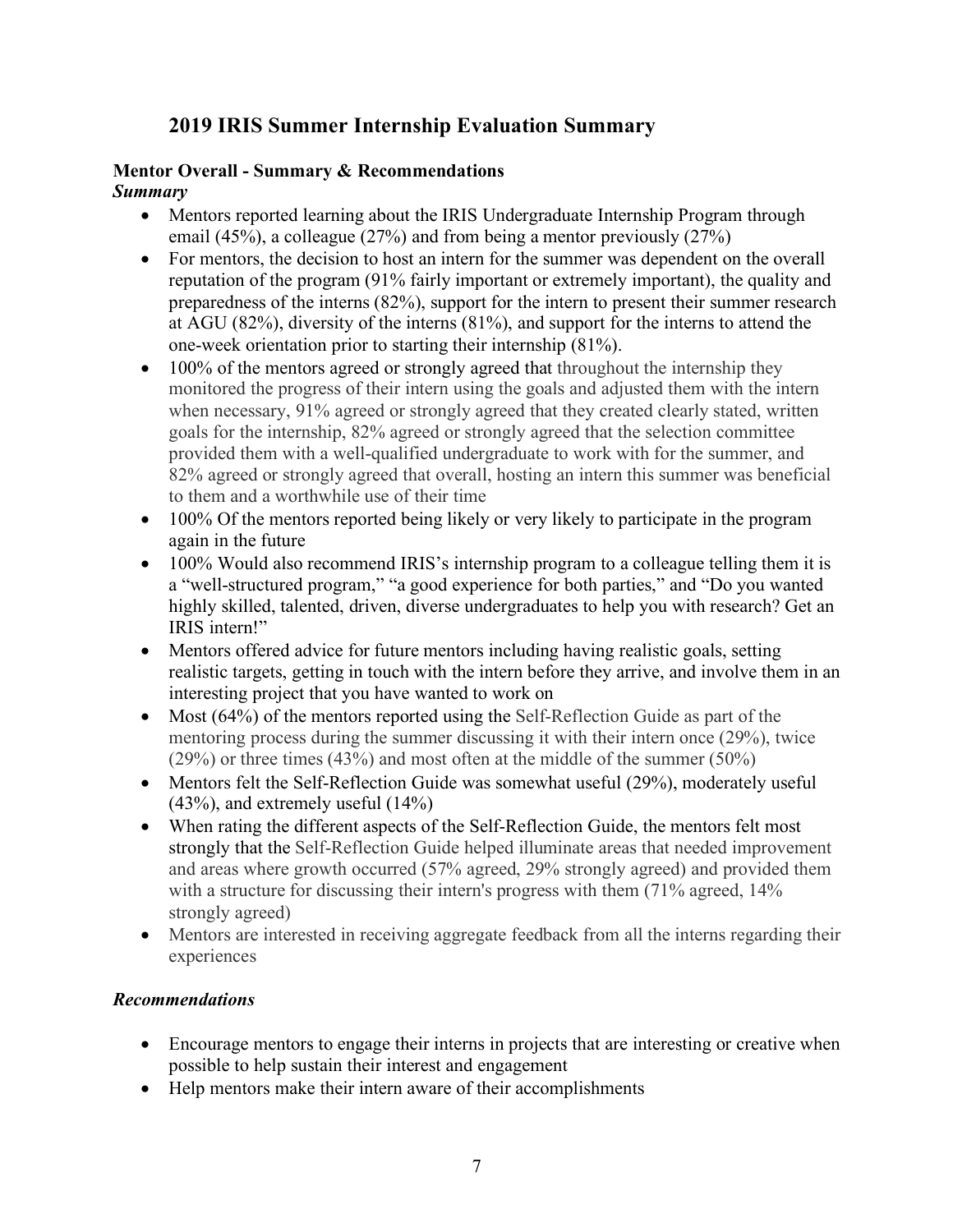- Offer suggestions and tools to mentors on how they can improve their mentoring skills
- Share the intern feedback with the mentors

### **Data Reporting**

From which of the following sources did you FIRST find out about the IRIS Undergraduate Internship Program? (N=11)

|                                               | $\frac{0}{0}$ |
|-----------------------------------------------|---------------|
| I have mentored previously                    | 27%           |
| A colleague discussed the program with me     | 27%           |
| Personal contact with the program coordinator |               |
| Email notice (e.g. IRIS Bulkmail)             | 45%           |
| NSF's Website                                 |               |
| <b>IRIS's Website</b>                         |               |
| Google or other search engine                 |               |
| Social networking site (e.g. Facebook)        |               |

Other (please specify)

• *I was an intern previously*

How important was each of the following in your decision to host an intern this summer? (If an item does not apply to you, please select the "not important" category) (N=11)

|                                                                                                     | <b>Not</b> | Somewhat  | Fairly    | Extremely |
|-----------------------------------------------------------------------------------------------------|------------|-----------|-----------|-----------|
|                                                                                                     | important  | important | important | important |
| Overall reputation of the program                                                                   | 9%         | $\theta$  | 36%       | 55%       |
| Quality and preparedness of the interns<br>accepted into the program                                | $\theta$   | 18%       | 18%       | 64%       |
| The opportunity to work with students<br>from outside my own institution                            | $\theta$   | 27%       | 36%       | 36%       |
| Diversity of the interns                                                                            | 9%         | 9%        | 36%       | 45%       |
| The opportunity to conduct preliminary<br>work on an unfunded project                               | 18%        | 27%       | 27%       | 27%       |
| The opportunity to accelerate work on<br>funded projects                                            | 36%        | 27%       | 9%        | 27%       |
| Support for the intern to attend a one-week<br>orientation prior to traveling to their host<br>site | 9%         | 9%        | 45%       | 36%       |
| Support for the intern to present their<br>summer research at AGU or other<br>conference            | $_{0}$     | 18%       | 27%       | 55%       |

Other (please specify)

• *Opportunity for mentoring experience as a postdoc.*

# **Participant Perceptions**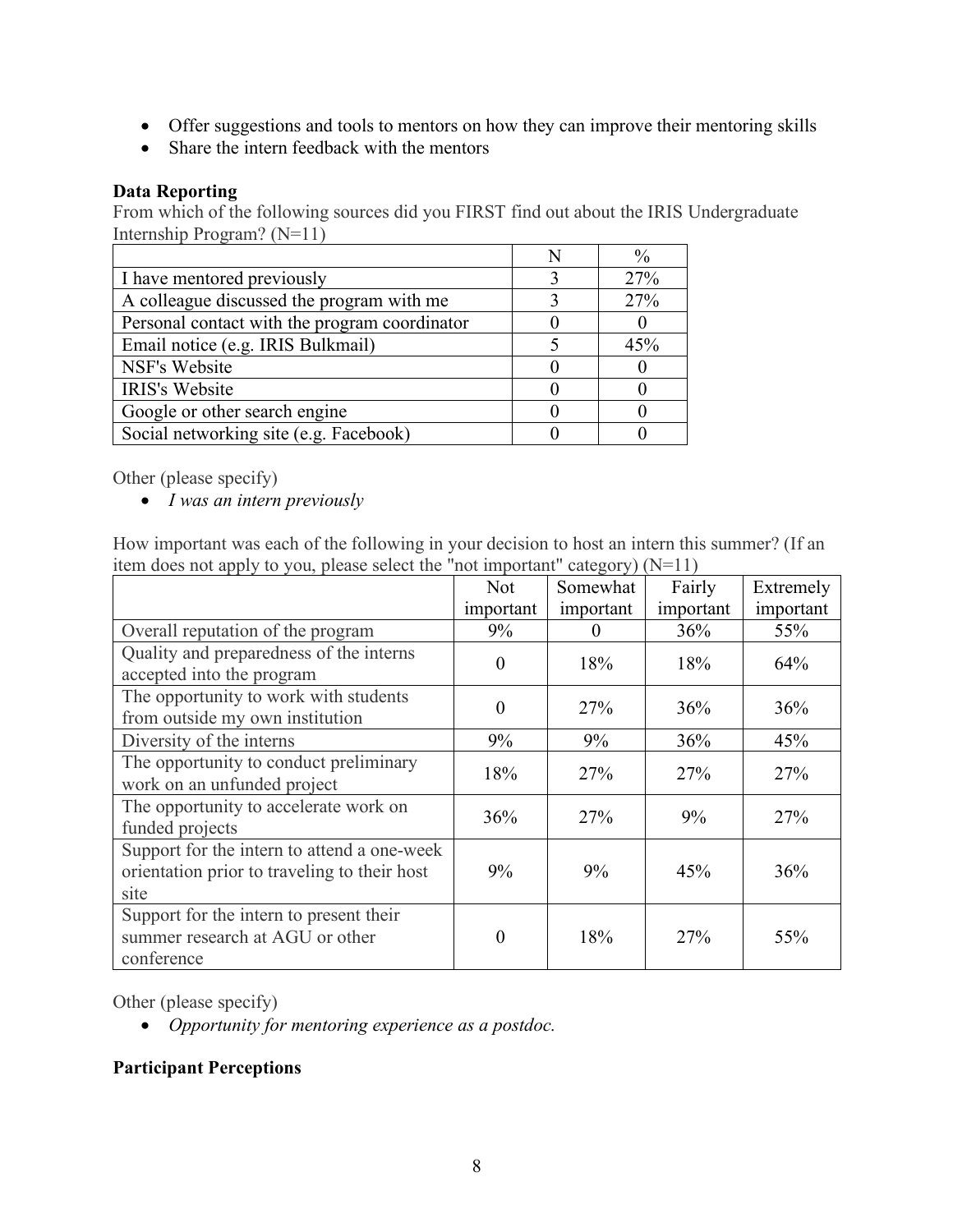|                                                                                                                                                 | Strongly<br>disagree | Disagree       | Undecided | Agree | Strongly<br>agree |
|-------------------------------------------------------------------------------------------------------------------------------------------------|----------------------|----------------|-----------|-------|-------------------|
| The internship selection<br>committee provided me with a<br>well-qualified undergraduate to<br>work with for the summer.                        | $\theta$             | $\theta$       | 18%       | 27%   | 55%               |
| I created clearly stated, written<br>goals for the internship.                                                                                  | $\theta$             | $\overline{0}$ | 9%        | 55%   | 36%               |
| Throughout the internship I<br>monitored the progress of my<br>intern using these goals and<br>adjusted them with the intern<br>when necessary. | $\Omega$             | $\theta$       | $\theta$  | 45%   | 55%               |
| I was aware that my intern kept<br>a blog as part of the internship<br>program and I occasionally<br>looked at it.                              | $\Omega$             | 9%             | 9%        | 45%   | 36%               |
| My intern's summer work made<br>meaningful contributions to my<br>ongoing research portfolio.                                                   | $\theta$             | 9%             | 9%        | 45%   | 36%               |
| Overall, hosting an intern this<br>summer was beneficial to me<br>and a worthwhile use of my<br>time.                                           | $\theta$             | $\theta$       | 18%       | 27%   | 55%               |

Directions: Please read each of the following statements carefully. Then select the statement which best matches your level of agreement. (N=11)

How likely are you to participate in the program again in the future?  $(N=11)$ 

|          | Extremely<br>unlikely | Jnlikely | Likely | Extremely likely |
|----------|-----------------------|----------|--------|------------------|
| Response |                       |          | 36%    | 64%              |

What would increase the likelihood of your future participation? NA

Would you recommend IRIS's internship program to your colleagues?  $100\% =$  "Yes"

Please describe what prevents you from recommending this program to colleagues? NA

What would you say when recommending IRIS's internship Program to your colleagues?

• *Do you wanted highly skilled, talented, driven, diverse undergraduates to help you with research? Get an IRIS intern!*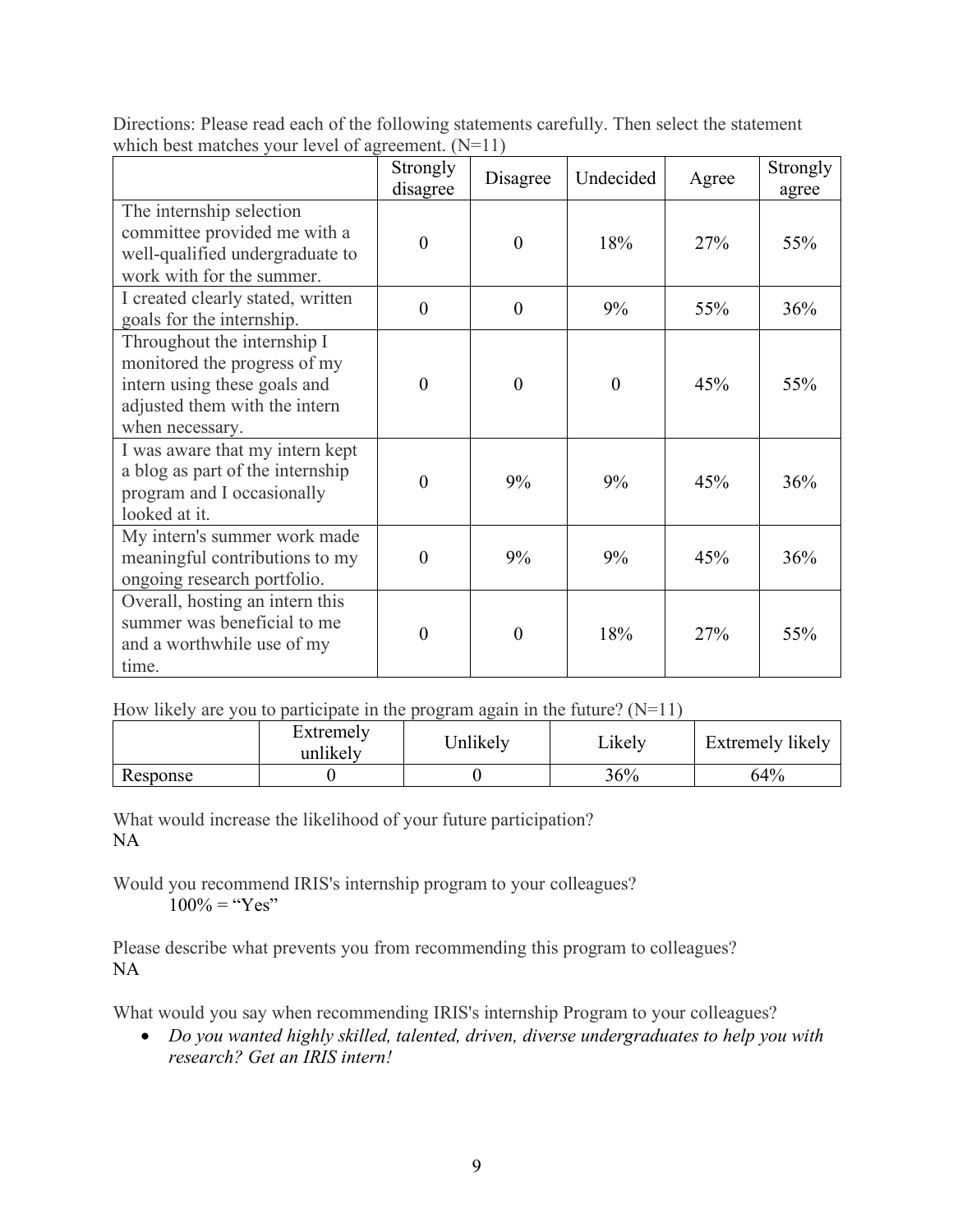- *The IRIS intern program is a great opportunity for young scientists to get exposure to doing research. In supporting it, you are helping train the next generation of geoscientists.*
- *Well structured yet flexible, and consistently well-managed. The best REU program I know.*
- *Good experience for both parties.*
- *Internship allows enough time to make significant progress on a research project, students are well prepared and it is my belief that the internship does an excellent job of professional development for the interns.*
- *The intern receives a week of training prior to their internship that can bring them from zero to 60, as well as providing them a cohort in which to network and support each other.*
- *A great opportunity to promote your research. A great tool to recruit new graduate students.*
- *A great opportunity to work with a very talented and enthusiastic undergraduate student.*
- *Don't take an intern without computing or programming experience.*
- *It's great opportunity to host a very good undergraduate student, liven up your research group over the summer and try to recruit new people to pursue higher education in geophysics and seismology.*
- *An opportunity to train, recruit and collaborate with young scholars.*

What concrete advice/tips would you give to faculty that will mentor the next cohort of students?

- *Have realistic goals, check in with them, form a support group by relying on your graduate students/postdocs to help mentor them as well.*
- *The internship goes by very fast so it is best not to have the project goals be too open ended or ambitious. Set realistic targets that the intern is aware of, and try to stick to them.*
- *Be sure that their institution can host J1 Interns. This isn't a standard consideration and requires a separate application by the institution. If not, work to get the application in as quickly as possible, so the student application can be completed in time.*
- *Select an intern with adequate background for the project.*
- *Set reasonable expectations and have a clearly defined project with achievable goals.*
- *Give them a project that is interesting, maybe something you've thought about a little but hadn't had time to really dig into. It levels the playing field a bit because you may need to catch up on the same reading you assign your intern, and it gives you an excuse to finally follow up on that loose thread. It can also lead to some really interesting follow on projects.*
- *Be willing to adjust expectations, embrace the strengths of the intern, introduce interns to current grad/ugrad students/post-docs to gain insight into grad school and research expectations.*
- *Get in touch with the student before they arrive to find out their background and experiences.*
- *Give them small daily tasks and keep it somewhat formal to pressure them to learn enough of the basics (e.g. computing) in order to function and make progress in the working environment they'll be in.*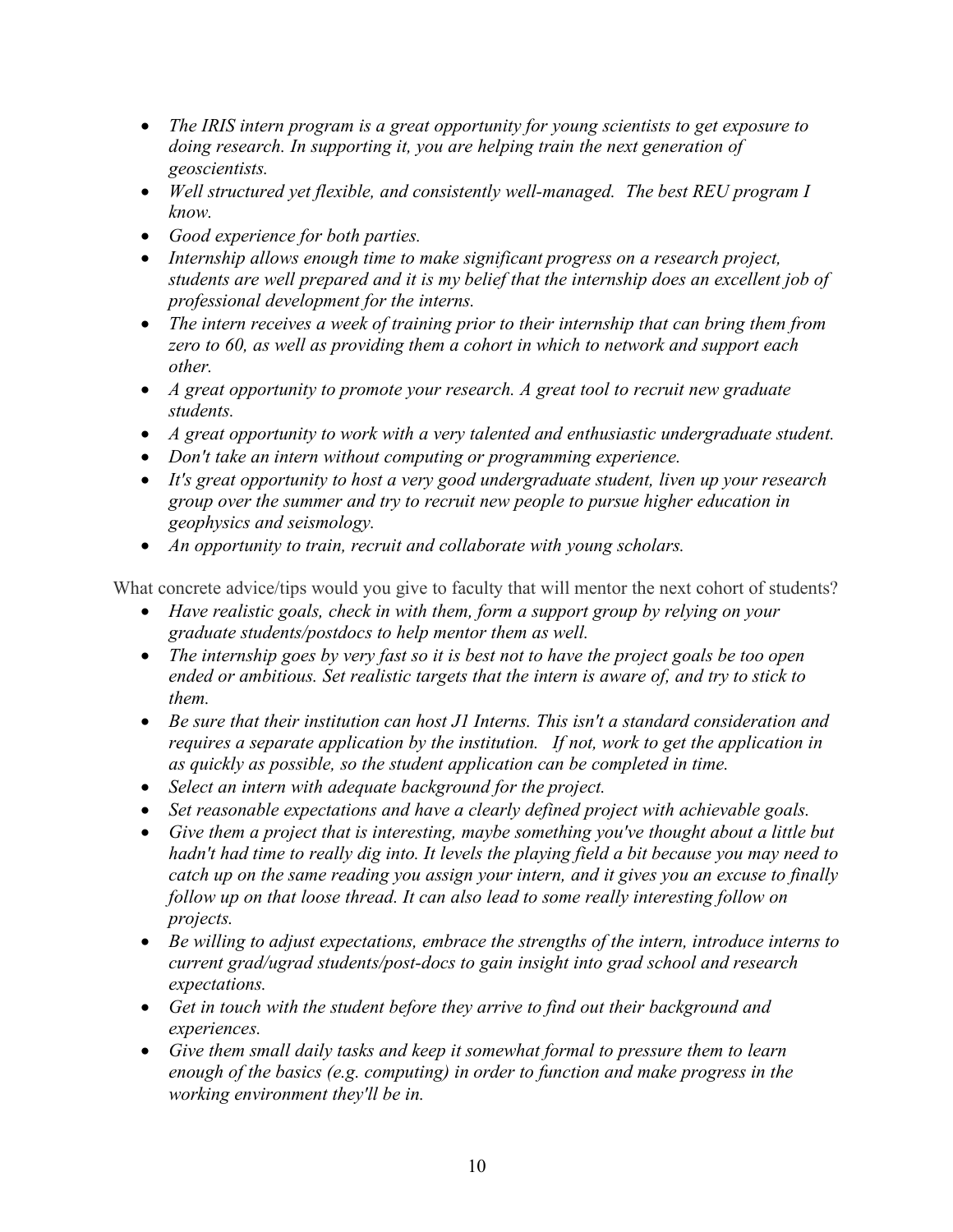- *Make sure to build in time in your daily/weekly schedule for working on the intern project. Have some low-hanging fruit and "canned" projects ready to go with the intern arrives.*
- *Have clearly defined goals with semi-weekly milestones*

My intern and I used the Self-Reflection Guide as part of the mentoring process during the summer?  $(N=11)$ 

|          | $\frac{0}{0}$ |
|----------|---------------|
| Yes      | 64%           |
| $\rm No$ | 36%           |

Please briefly describe why you did not use the Self-Reflection Guide.

- *I forgot about it.*
- *I typically do, but for some reason it must have slipped beneath both of our radars because there was no mention of it during the summer.*
- *We covered the material in the guide, but did not formally use this document*
- *I honestly forgot about it in the shuffle of field work and travel. I plan to modify and use it with my current undergraduate and graduate researchers*.

How many times did you and your intern discuss Self-Reflection Guide during the summer? (N=7)

|  | $\frac{0}{0}$ |
|--|---------------|
|  | 29%           |
|  | 29%           |
|  | 43%           |

Other (please specify) NA

Which of the following apply to when you and your intern discussed the Self-Reflection Guide (select all that apply)? (N=10)

| At the beginning of the summer?  | 20%    |
|----------------------------------|--------|
| Around the middle of the summer? | $50\%$ |
| At the end of the summer?        | 20%    |

Other (please describe)

• *We discussed progress and aims throughout the summer but not always with respect to the self-reflection guide.*

Overall, how useful do you feel the Self-Reflection Guide was to the mentoring process?  $(N=7)$ 

|          | Not at all | Slightly | Somewhat | Moderately          | Extremely |
|----------|------------|----------|----------|---------------------|-----------|
|          | useful     | useful   | useful   | <sup>1</sup> Jseful | useful    |
| Response |            | 4%       | 29%      | 43%                 | 14%       |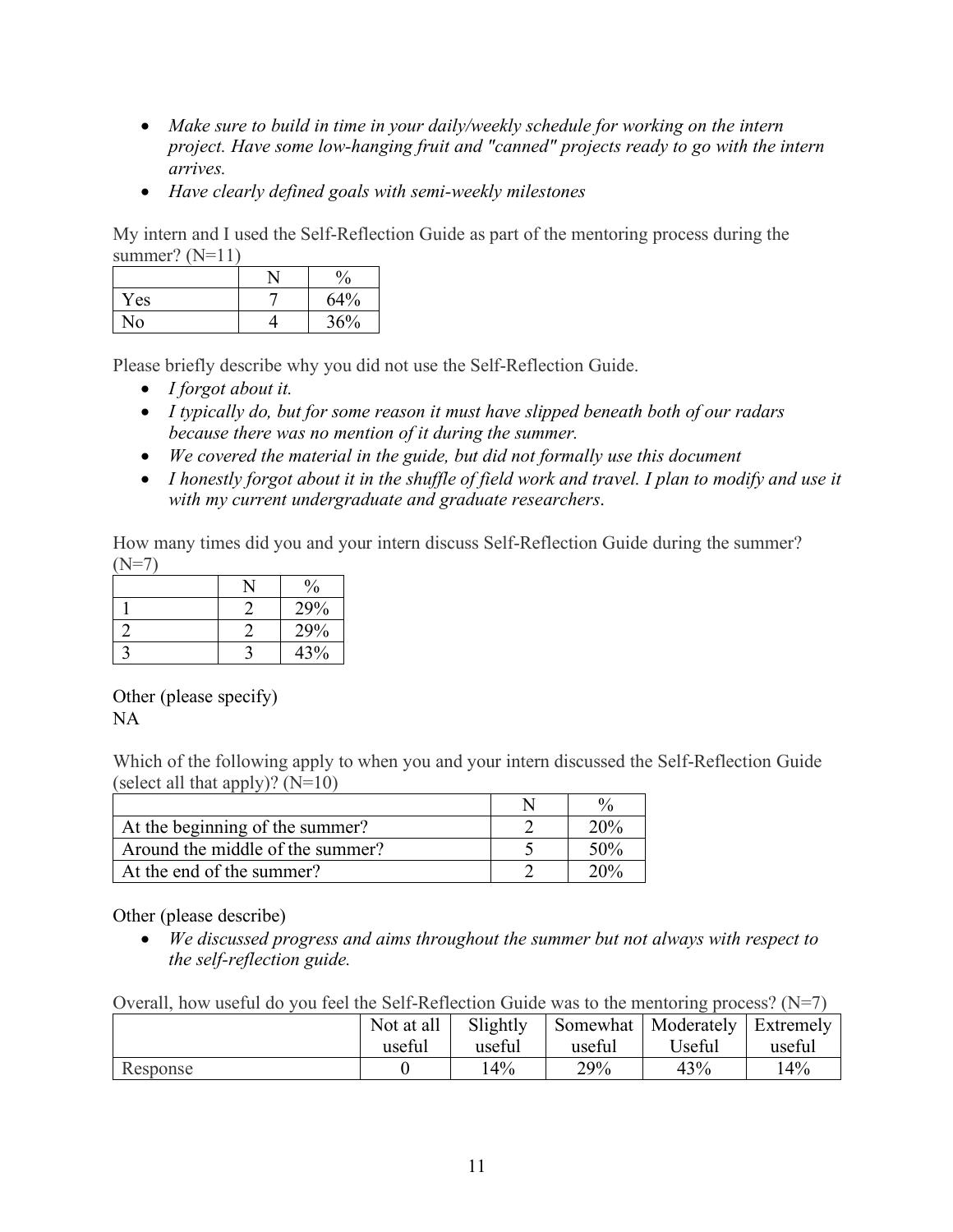|                                                                                                                        | Strongly<br>disagree | Disagree | Undecided        | Agree | Strongly<br>agree |
|------------------------------------------------------------------------------------------------------------------------|----------------------|----------|------------------|-------|-------------------|
| The Self-Reflection Guide<br>helped illuminate areas that<br>needed improvement and areas<br>where growth occurred.    | $\overline{0}$       | 14%      | $\boldsymbol{0}$ | 57%   | 29%               |
| The Self-Reflection Guide<br>provided a concrete way to<br>assess my intern's progress<br>during the summer.           | $\overline{0}$       | 29%      | 14%              | 57%   | $\boldsymbol{0}$  |
| The Self-Reflection Guide was a<br>beneficial resource for the<br>mentoring process.                                   | $\theta$             | 14%      | 29%              | 29%   | 29%               |
| The Self-Reflection Guide<br>provided mechanisms for me to<br>focus on developing the intern's<br>career capabilities. | $\overline{0}$       | 14%      | 29%              | 43%   | 14%               |
| The Self-Reflection Guide<br>provided me with a structure for<br>discussing my intern's progress<br>with them.         | $\theta$             | 14%      | $\theta$         | 71%   | 14%               |
| The Self-Reflection Guide and<br>meetings motivated my<br>mentoring during the summer.                                 | $\overline{0}$       | 29%      | 14%              | 29%   | 29%               |
| I looked forward to completing<br>the Self-Reflection Guide and<br>discussing it with my intern.                       | $\boldsymbol{0}$     | 29%      | 29%              | 14%   | 29%               |
| I plan to use the Self-Reflection<br>Guide (or a modified version)<br>with other students in the future.               | $\boldsymbol{0}$     | 29%      | 14%              | 57%   | $\boldsymbol{0}$  |

Please read each of the following statements carefully. Then select the statement which best matches your level of agreement. (N=7)

What would you change about the Self-Reflection Guide to increase its usefulness?

- *It's good as is*
- *Nothing I can see.*
- *No change is needed.*
- *It is just a bit clunky. We want to show progress towards these skills but it may be hard to fit visible progress into one of these categories especially during such a short span of time. One that I like and that made sense for a short summer project is "Figuring out the next step in a research project." This is something we did a lot. The intern has to decide what to do next every day of the project. Whereas something like "Formulate a research question that could be answered with data." we only really did towards the beginning, because the later time was working through the other steps with that one research question.*
- *I would add a column for the mentor to comment.*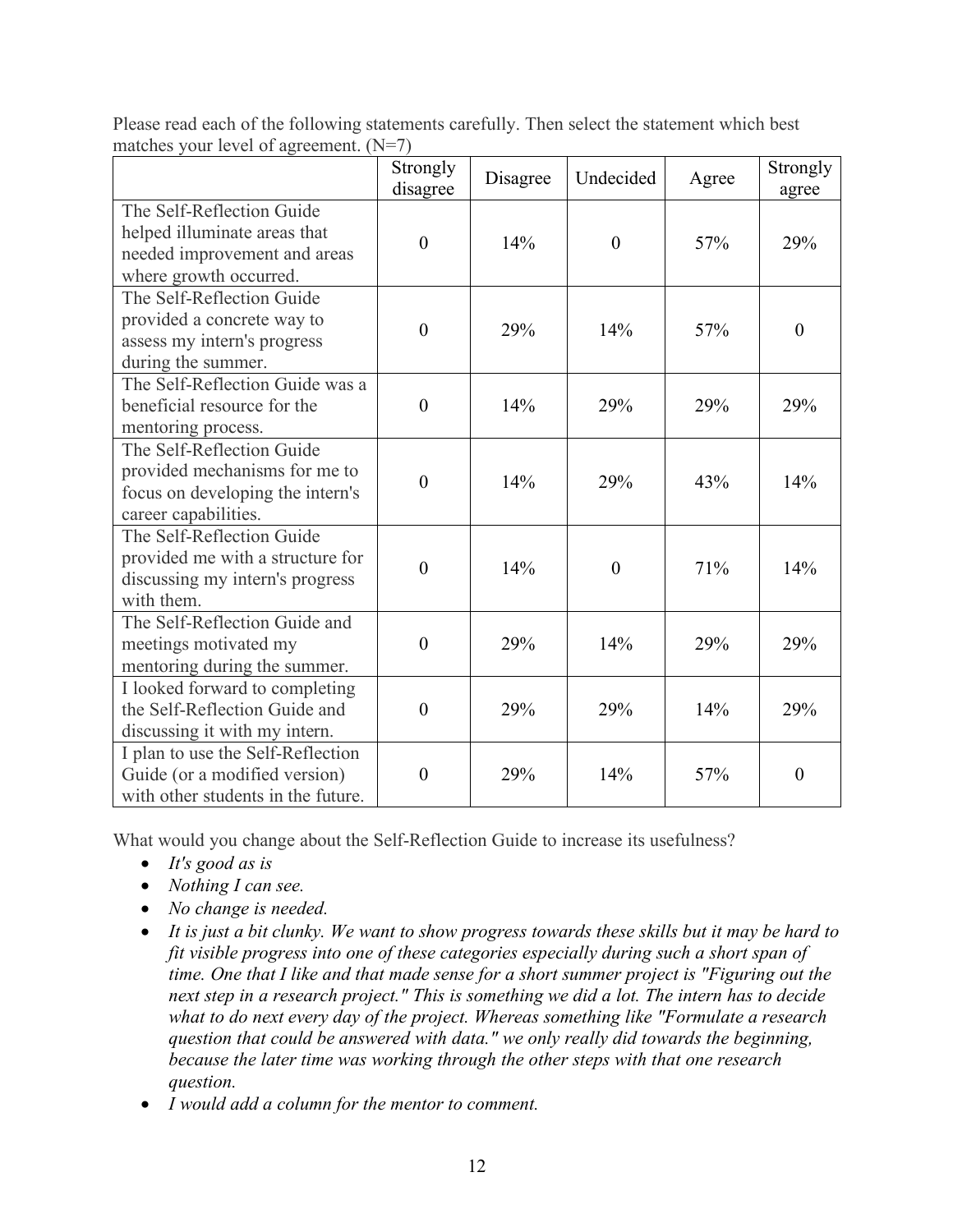• *Nothing*

| TION CHUCH VU QIU VOU TUUT US U HIUHIUI THIS SUHHIIUI. |  |        |  |
|--------------------------------------------------------|--|--------|--|
|                                                        |  |        |  |
| Not at all effective                                   |  |        |  |
| Not very effective                                     |  |        |  |
| Effective                                              |  | $91\%$ |  |
| Very effective                                         |  |        |  |

How effective did you feel as a mentor this summer?  $(N=11)$ 

Please indicate the reasons for your feelings

- *She did outstanding work, and independently learned many concepts and tools. I saw real growth from the start to the finish*
- *I think that my intern learned some valuable skills that she was not previously exposed to, such as python programming and the basics of reflection seismology. She seemed to be excited by the work and wants to apply to grad school to do something similar.*
- *It was a new area for me, so there were some frustrations in terms of software compilation. But, on the other hand, this helped the student become more independent*
- *While my intern did a fantastic job with their research, I struggled to connect with them in a meaningful way. Offers to do field work (with me or with others) was met with little enthusiasm, as well as the offer to pay for travel to the SAGE/GAGE meeting so that they could explore interests outside of their research project. I honestly believe that the student was not particularly happy with the placement at my university and this contributed to the seeming lack of enthusiasm.*
- *I think I can do better, especially towards the end where the project needs to start drawing down into some conclusions. It would have been helpful to do even a short, rough draft of the AGU poster, for instance. However I do think all the preparation I did in outlining a finite, short-duration project contributed to the amount of work that got done during those few short months.*
- *Intern completed all tasks that we set out to complete. I was very pleased with the interns progress, capabilities and motivation.*
- *It was a new experience to mentor an undergraduate working with me full time.*
- *I spent a lot of time with my intern, but it was mostly teaching them computing and programming basics and not science. I think the internship was useful to them, they learned quite a bit of 'how', but not so much 'what'.*
- *I think I set my intern up with a cool lab/research project as well as a very fun and interesting field project. The research was a little open ended, so I'll have to rethink how to better set up the student for success, results-wise, in the future.*

|                                                                                                               | Strongly<br>disagree | Disagree | Undecided | Agree | Strongly<br>agree |
|---------------------------------------------------------------------------------------------------------------|----------------------|----------|-----------|-------|-------------------|
| If undergraduate interns are<br>unaware of their<br>accomplishments it may be due<br>to inadequate mentoring. |                      |          | 9%        | 64%   | 27%               |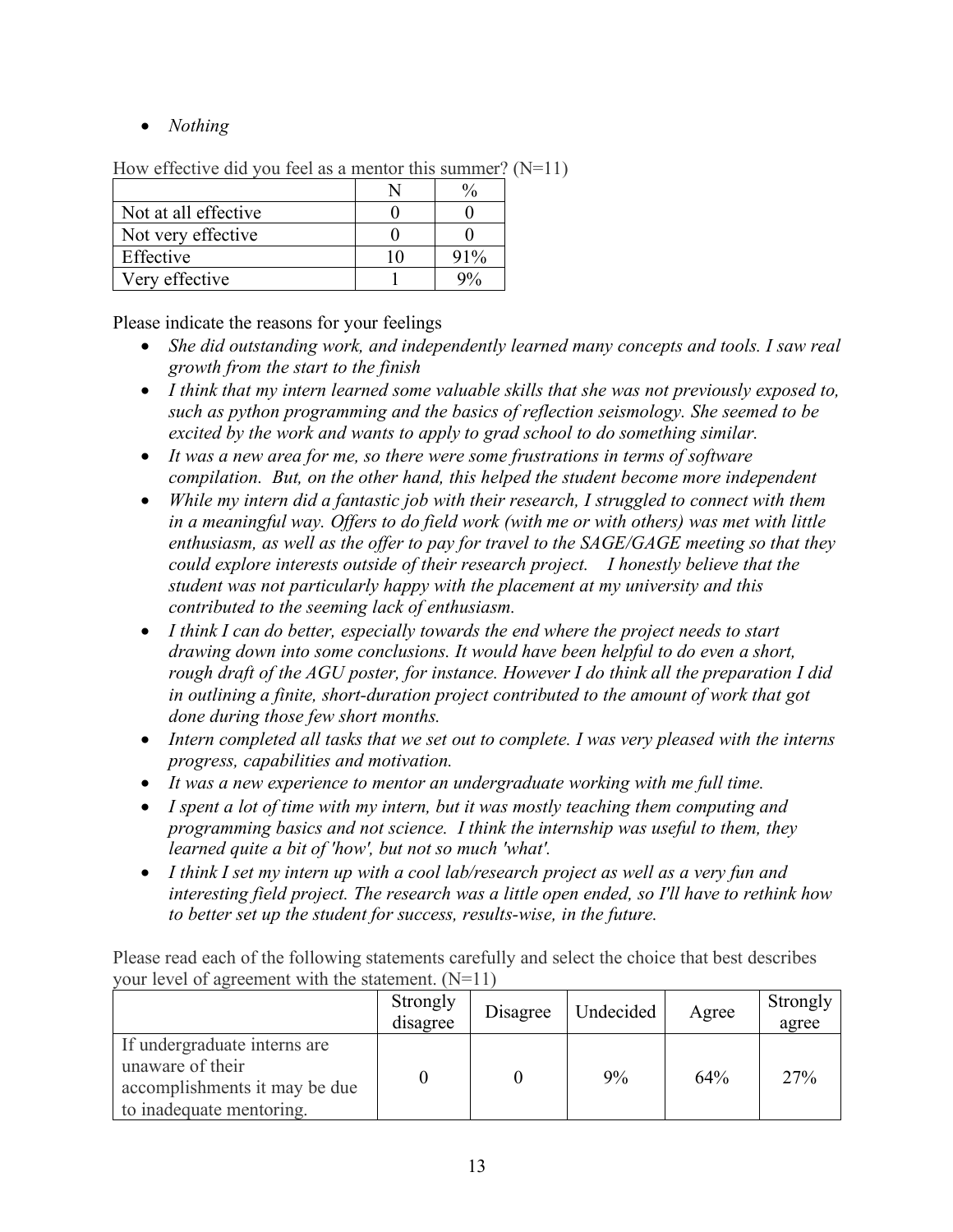| Effective mentoring can help<br>undergraduate interns make<br>developmental progress.                                     |          | 0        |          | 45%      | 55%      |
|---------------------------------------------------------------------------------------------------------------------------|----------|----------|----------|----------|----------|
| I am able to use assessment to<br>assist undergraduate interns in<br>observing their own professional<br>growth.          | $\theta$ | $\theta$ | 18%      | 64%      | 18%      |
| I am not sure how to work with<br>undergraduate interns to identify<br>a starting point for their<br>professional growth. | 9%       | 91%      | $\theta$ | $\Omega$ | $\theta$ |
| I am not very effective in<br>monitoring my undergraduate<br>intern's professional growth.                                | 27%      | 64%      | 9%       |          | $\theta$ |
| I wonder if I have the skills<br>necessary to be an effective<br>mentor.                                                  | 18%      | 55%      | 18%      | 9%       | 0        |

At the end of the summer, I would be interested in receiving aggregate feedback from all the interns regarding their experiences (e.g. completed survey etc.). (N=11)

|          | Strongly<br>$\cdot$<br>disagree | Disagree | <b>Indecided</b> | Agree | Strongly<br>agree |
|----------|---------------------------------|----------|------------------|-------|-------------------|
| Response |                                 |          | 9%               | 55%   | 36%               |

Please provide any additional comments that you feel will help the IRIS Undergraduate Internship Program continue to improve.

- *You are doing great work. This is a wonderful program, keep it up.*
- *This was my first time as a mentor and my experience was very positive, so I don't have anything to add here.*
- *Keep the international part - it's well worth the extra effort.*
- *Have the interns fill out a short survey to convey their level of Unix and programming knowledge.*

What is your gender?  $(N=10)$ 

|        | υ<br>70⊧ |
|--------|----------|
| Male   | ′0       |
| Female |          |

What is your ethnicity?  $(N=10)$ 

| Hispanic or Latino     | 1 (10/ |
|------------------------|--------|
| Not Hispanic or Latino |        |

What is your race? Mark one or more races to indicate what race you consider yourself to be.  $(N=9)$ 

|--|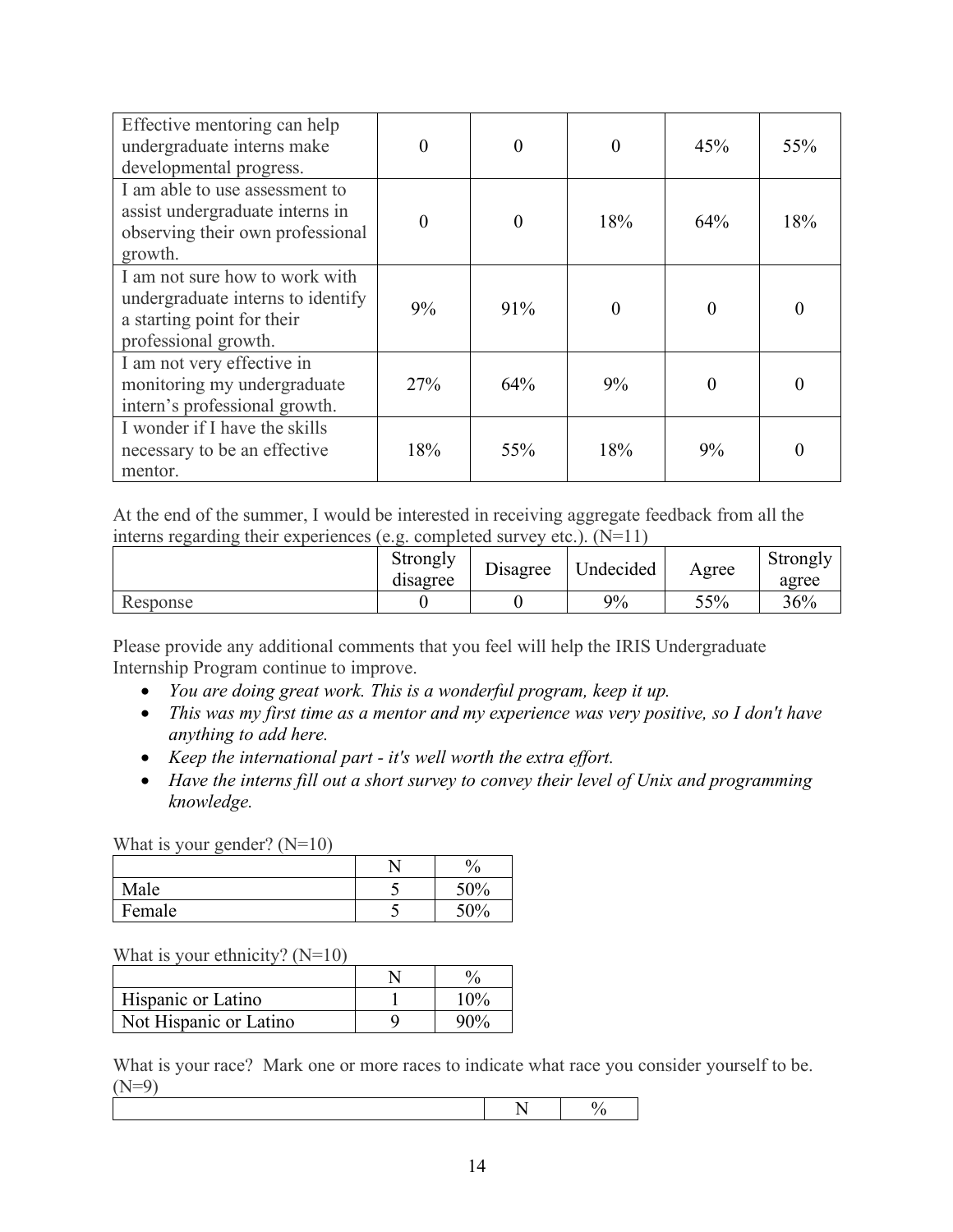| White                                     | 89%    |
|-------------------------------------------|--------|
| <b>Black or African American</b>          | $11\%$ |
| Asian                                     |        |
| American Indian and Alaska Native         |        |
| Native Hawaiian or Other Pacific Islander |        |

#### What is your disability status?  $(N=10)$

| Visual Impairment               |      |
|---------------------------------|------|
| Hearing Impairment              |      |
| Mobility/Orthopedic Impairments |      |
| vone                            | 100% |

Other (please specify) NA

# **Intern Post Internship Survey Summary**

#### *Development of Cohort*

- A total of 11 interns completed the post internship summary
- Interns felt satisfied (36%) and very satisfied (55%) with their relationship with other IRIS interns
- 100% Of interns agreed or strongly agreed that there are feelings of unity and togetherness among the group, that they enjoy communicating with the members of the group, that the group atmosphere is comfortable, and that some of the group members could become my friends
- 81% Of interns felt connected to the other IRIS interns in a beneficial way while fewer felt connected to other undergraduate students at my mentor's institution in a beneficial way (18% agree and 18% strongly agree)
- Interns were overall satisfied  $(54%)$  or very satisfied  $(36%)$  with Slack as a tool for group communication while interns used Slack to primarily "check-in" with the rest of the interns (91%) or to discuss programmatic issues with the program facilitator and other interns (45%)
- Interns also used Snapchat (70%) to stay in contact with the other interns because it was convenient (67%)

#### *Recommendations*

- Capture metrics from Snapchat if possible
- Insure all interns complete all evaluation surveys
- Some interns seem to have been left out of the group communications or were not aware of them. Insure all interns are aware of and are invited to participate in group communications

*All data*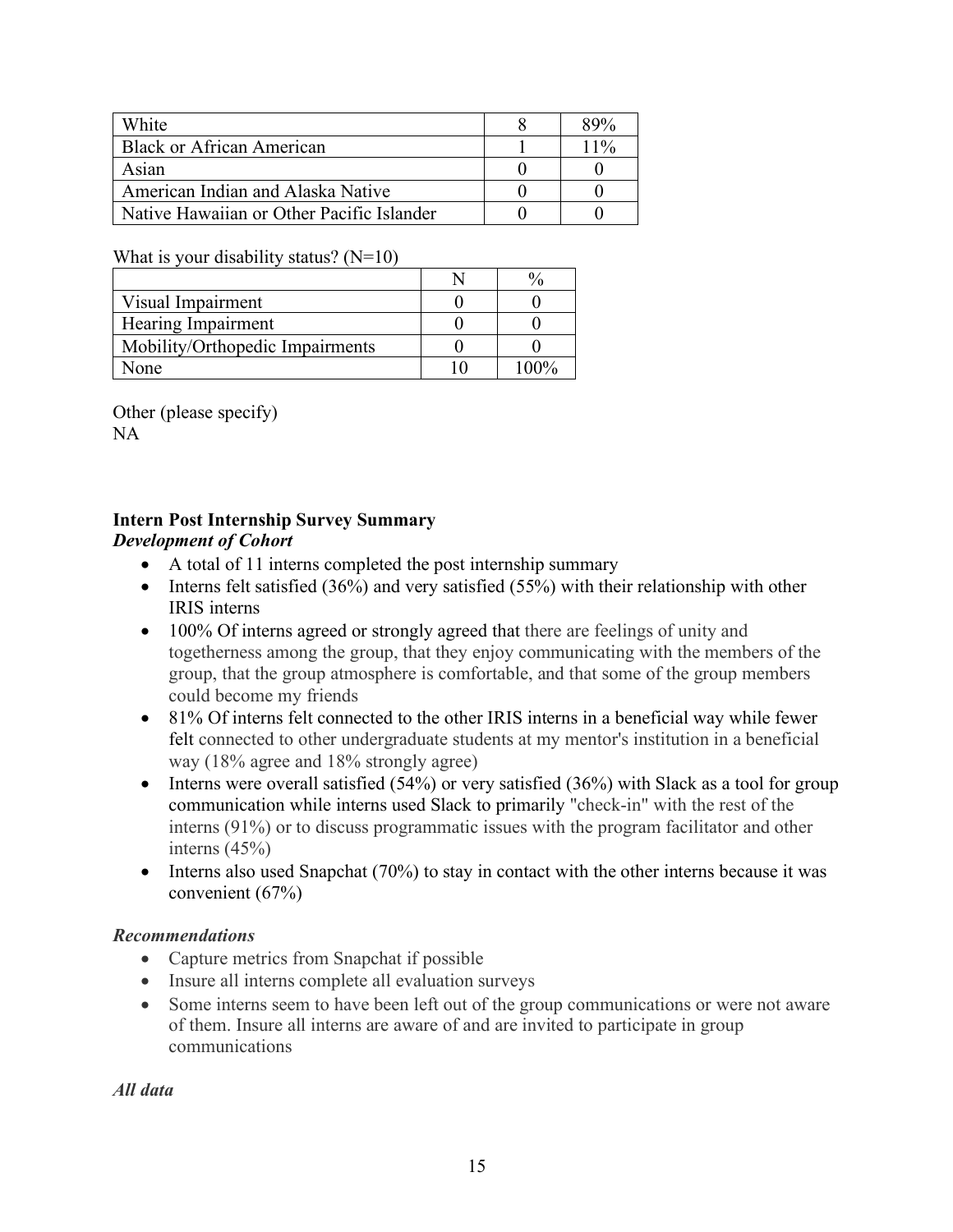|          | Verv<br>unsatisfied | Unsatisfied   Undecided |       | Satisfied | Very<br>satisfied |
|----------|---------------------|-------------------------|-------|-----------|-------------------|
| Response |                     |                         | $9\%$ | $36\%$    | 55%               |

How satisfied were you with your relationship with the other IRIS interns?  $(N=11)$ 

Please read each of the following statements carefully and select one of the five alternatives that most closely matches your feelings about the IRIS Interns

|                                                                     | Strongly<br>disagree | Disagree | Undecided | Agree | Strongly<br>agree |
|---------------------------------------------------------------------|----------------------|----------|-----------|-------|-------------------|
| Group members communicated<br>with one another during the<br>summer | 9%                   | 9%       |           | 45%   | 36%               |
| There are feelings of unity and<br>togetherness among the group     | 0                    | $\theta$ | $\theta$  | 73%   | 27%               |
| Group members make me feel<br>like part of the group                | $\Omega$             | 9%       | $\Omega$  | 54%   | 36%               |
| We can say anything in the<br>group without having to worry         | $\Omega$             | 36%      | $\Omega$  | 54%   | 9%                |
| I enjoy communicating with the<br>members of the group              | $\Omega$             | $\Omega$ | $\Omega$  | 73%   | 27%               |
| The group atmosphere is<br>comfortable                              | $\Omega$             | $\Omega$ | 0         | 64%   | 36%               |
| Some of the group members<br>could become my friends                | 0                    | $\Omega$ | $\Omega$  | 45%   | 55%               |

During the summer, I felt like I was connected to the other IRIS interns in a beneficial way.  $(N=11)$ 

|          | Strongly<br>. .<br>disagree | Disagree | <b>Jndecided</b> | Agree | Strongly<br>agree |
|----------|-----------------------------|----------|------------------|-------|-------------------|
| Response |                             |          | 8%               | 45%   | 36%               |

In the space below, describe any benefits you experienced from being connected to the other IRIS interns

- *Even though we were largely far away from one another, we had a sense of community, especially as we were all working on developing our various research projects and preparing for AGU.*
- *Programming help*
- *It was nice to see familiar faces at AGU and hear about the issues/ successes with other people's projects.*
- *Share experiences.*
- *It just was nice knowing there were other people going through a similar situation that I was.*
- *I was placed with another intern for the Summer. This was a huge boon to my experience. It made the work easier as I had another intern to bounce ideas off and it was more fun as I had someone to hang out with outside of the lab.*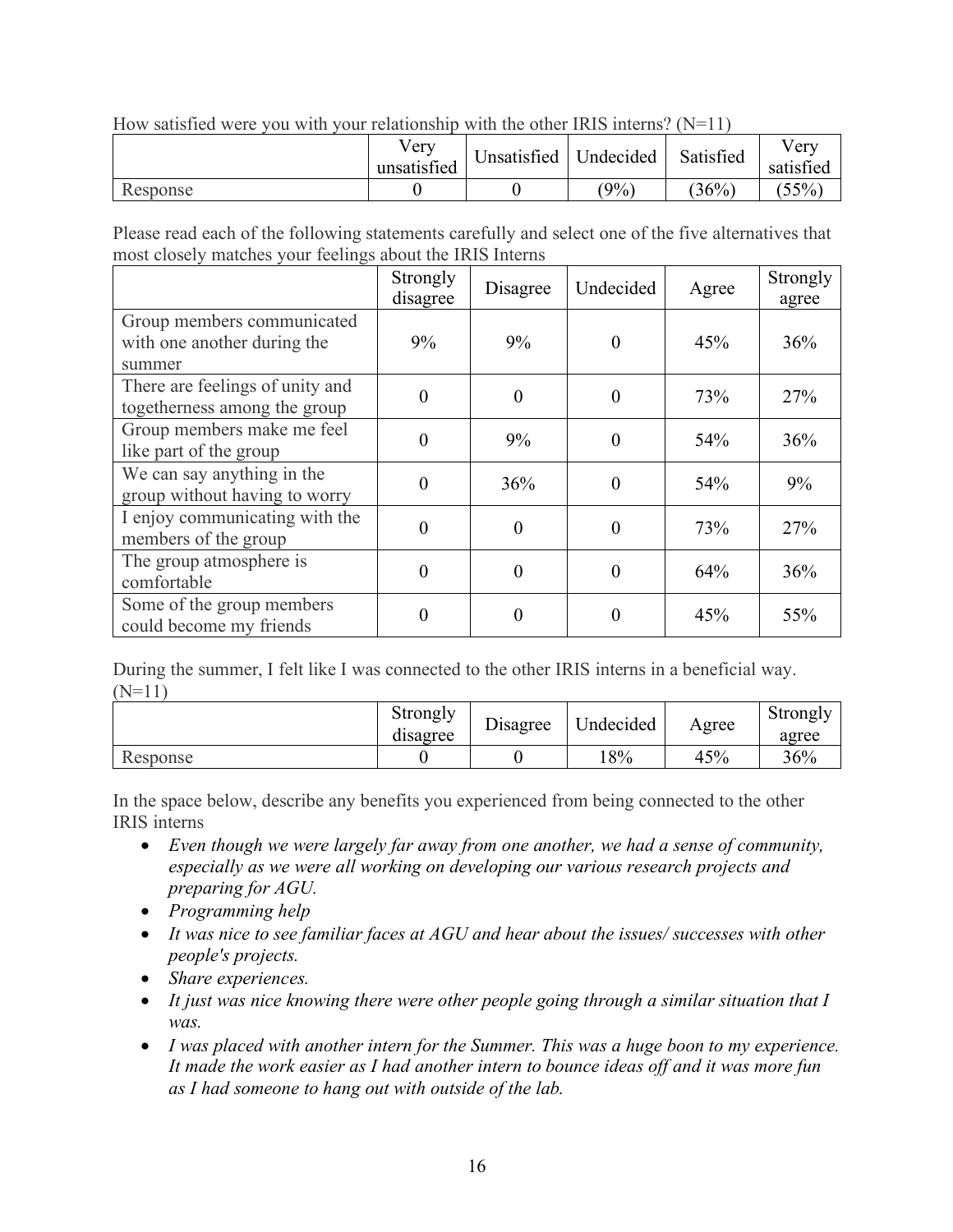During the summer, I felt like I was connected to other undergraduate students at my mentor's institution in a beneficial way.

|          | Strongly<br>$\cdot$<br>disagree | Jisagree | Undecided | Agree | Strongly<br>agree |
|----------|---------------------------------|----------|-----------|-------|-------------------|
| Response | 9%                              | 18%      | 36%       | 18%   | 18%               |

Describe any benefits you experienced from being connected to the other undergraduate students at your mentor's institution.

- *Since it was the summer, there weren't any other undergraduate students there, at least as far as I was aware. However, I did build relationships with several graduate students in the department.*
- *Not many undergrads at institution to connect with since it was the summer term. That's where the relationship came in with the other interns to support one another.*
- *As it was the summer, there were not many other undergraduate students at my mentor's institution.*
- *I did not meet many undergraduate students at my mentor's institution*
- *I didn't meet any undergrads, but the graduate students I met were very friendly and I enjoyed talking to them and hanging out outside of work.*
- *I could ask questions that I did not want to ask my mentor.*
- *I met no other undergrads at my host institution despite trying to.*

Select your uses for Slack throughout the program (choose all that apply) (N=11)

|                                                                                                    | N  | $\frac{0}{0}$ |
|----------------------------------------------------------------------------------------------------|----|---------------|
| to "check-in" with the rest of the interns                                                         | 10 | 91%           |
| to discuss research or scientific topics with other interns or the alumni<br>mentor                |    | 27%           |
| to discuss programmatic issues with the program facilitator and other<br>interns                   |    | 45%           |
| to interact socially with the other interns about things not directly related<br>to the internship |    | 18%           |
| I didn't participate in the Facebook group                                                         |    | 9%            |

Other (please specify)

• *To ask IRIS specific questions*

Overall, were you satisfied or dissatisfied with Slack as our tool for group communication?

|          | Very<br>unsatisfied | Unsatisfied | Neither<br>satisfied<br>or<br>unsatisfied | Satisfied | Verv<br>satisfied |
|----------|---------------------|-------------|-------------------------------------------|-----------|-------------------|
| Response |                     |             | 9%                                        | 54%       | 36%               |

Briefly describe what you liked about the Slack, didn't like, or what could be done differently to make it more useful.

• *I liked that I could find tools to get started with gmt, and the support of other interns.*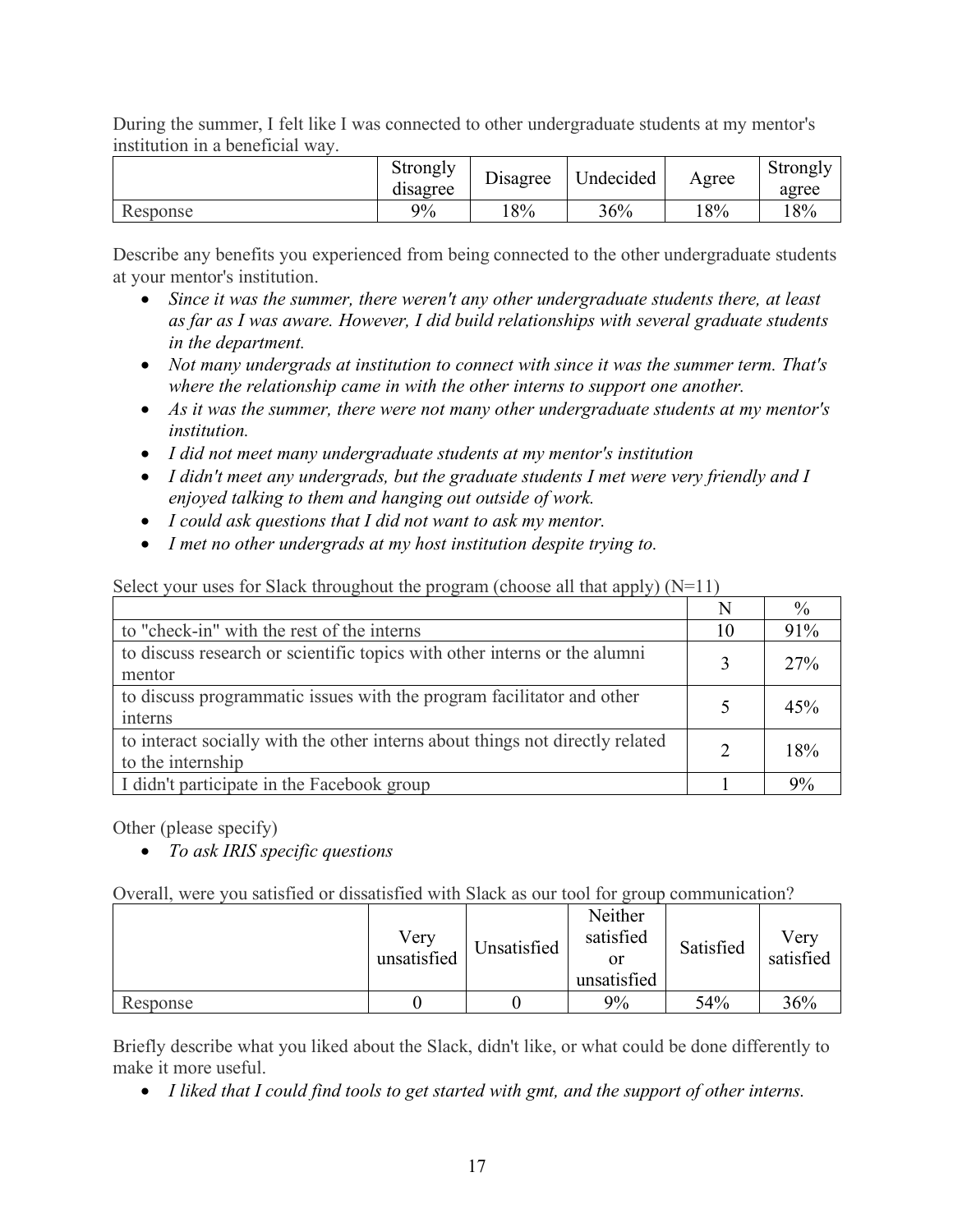- *I liked it for group announcements and the different tabs for different topics*
- *Slack was very helpful for those that didn't have social media like Snapchat. However, most of us used Snapchat over Slack to communicate.*
- *Liked the different channels to ask different questions.*
- *I thought slack was a useful.*
- *It was good for dispersing general information, but not a good platform for social messaging -- not sure why though, there is nothing intrinsically bad about it. It just feels more formal.*
- *It was a great way to communicate with other interns*
- *I liked how the Slack was a private message board for just the interns. It was also helpful to know where to look for updates.*
- *I think slack is very clean method of communication.*
- *The issues with slack I had were mainly because I am bad with technology like slack and had a lot of issues joining the various threads*

Did you use tools besides Slack to stay in contact with the other interns?  $(N=11)$ 

|      | $\mathbf{0}$<br>΄0 |
|------|--------------------|
| Y es | 64%                |
| ٧O   | 36%                |

Which tool(s) did you use to stay in contact with the other interns throughout the program?  $(N=10)$ 

|            | N* |     |
|------------|----|-----|
| Text chats |    | 30% |
| Snapchat   |    | 70% |
| Instagram  |    | 20% |
| Email      |    |     |

\*Two "other" responses indicated the use of multiple platforms and were added to the Ns

What was the most important feature of the tools that you selected above that made you want to use it?  $(N=9)$ 

|             | υ     |
|-------------|-------|
| Convenience |       |
| Popularity  | $1\%$ |
| Usability   | 10,   |

Other (please specify)

• *That's just what the rest of the interns were using. It probably would not be my preferred platform, but it worked.*

#### *Career Pathways*

• As a result of participating in the summer IRIS internship, interns increased their desire to pursue a career in geophysics or seismology a little (25%) or a lot (50%)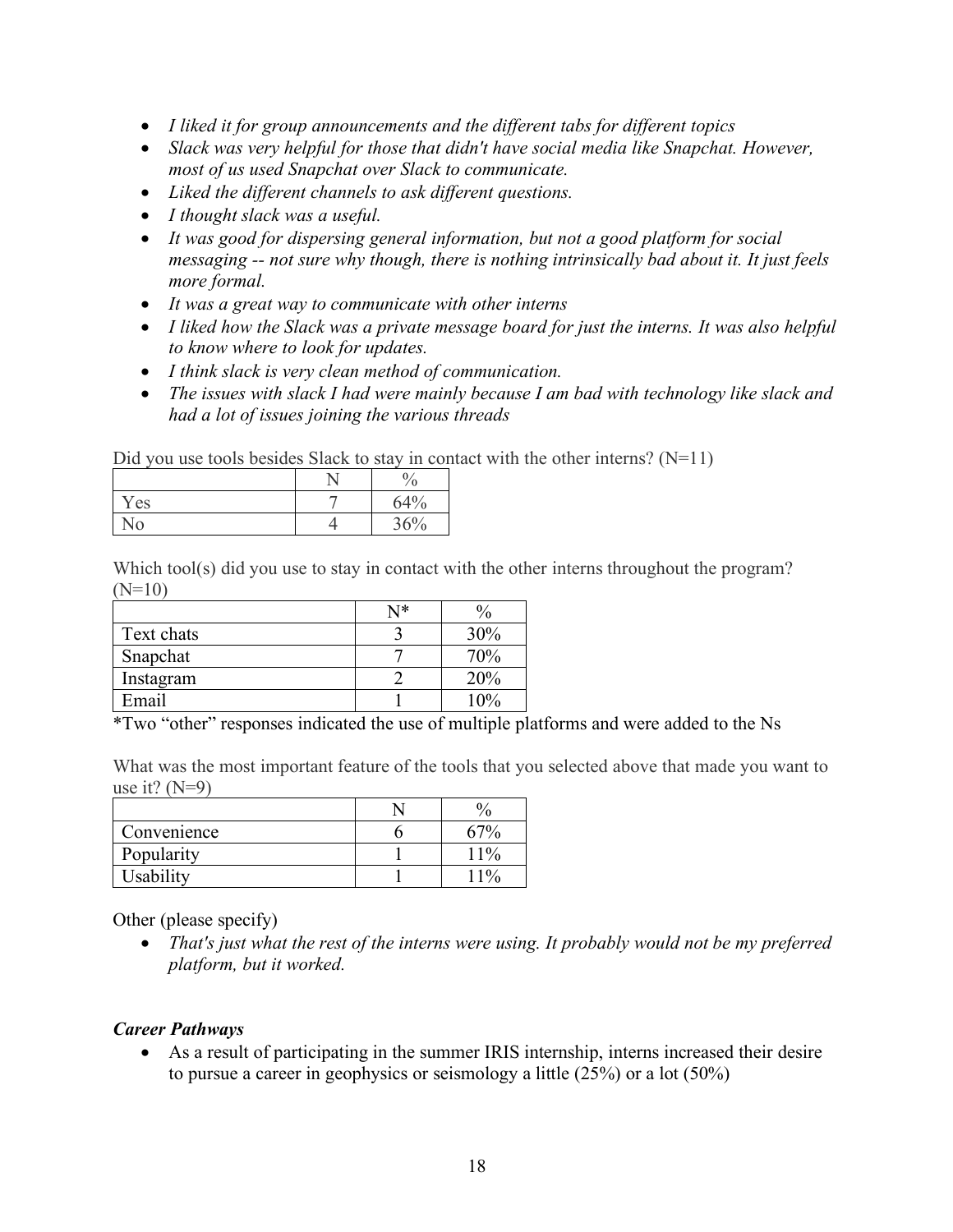- Interns reported that as a result of their internship, they plan to seek a career in a field of geophysics or seismology (33% agree, 33% strongly agree)
- Most interns (58%) plan to attain a PhD

Recommendation

• Develop a longitudinal method for tracking intern degree and career choices

#### *All data*

As a result of this internship, my desire to pursue a career in geophysics or seismology has…

|          |           | Remained | Increased   | Increased |
|----------|-----------|----------|-------------|-----------|
|          | Decreased | the same | little<br>a | a lot     |
| Response |           | 25%      | 25%         | 50%       |

As a result of this internship, I plan to seek a career in a field of geophysics or seismology.

|          | Strongly<br>$\cdot$<br>disagree | r.<br>Jisagree | Undecided | Agree | Strongly<br>agree |
|----------|---------------------------------|----------------|-----------|-------|-------------------|
| Response |                                 | 8%             | 25%       | 33%   | 33%               |

What is the highest degree you expect to eventually attain?

|           | 0,<br>70 |
|-----------|----------|
| PhD       | 58%      |
| MD        | 8%       |
| Masters   | 17%      |
| Undecided | $17\%$   |

#### *Science identity*

- As a result of their internship, interns felt their knowledge of, and ability to use, the technologies to collect and study geophysical data increased a lot (83%), their ability to gather, manage and convey scientific information increased a lot (75%), their understanding of the process of scientific inquiry increased a lot (67%), and their ability to defend a scientific argument increased a lot (67%)
- Interns reported feeling that their family thinks of me as a "science person" (83% exactly true), that their teachers/instructors think of me as a "science person" (75%), that their friends think of me as a "science person" (67%), and that, if they want to, they can become a geophysicist (67%)

# *All data*

As a result of this internship...

|                                                                       | Decreased | Remained<br>the same | Increased<br>a little | Increased<br>a lot |
|-----------------------------------------------------------------------|-----------|----------------------|-----------------------|--------------------|
| My ability to gather, manage and convey<br>scientific information has |           |                      | 25%                   | 75%                |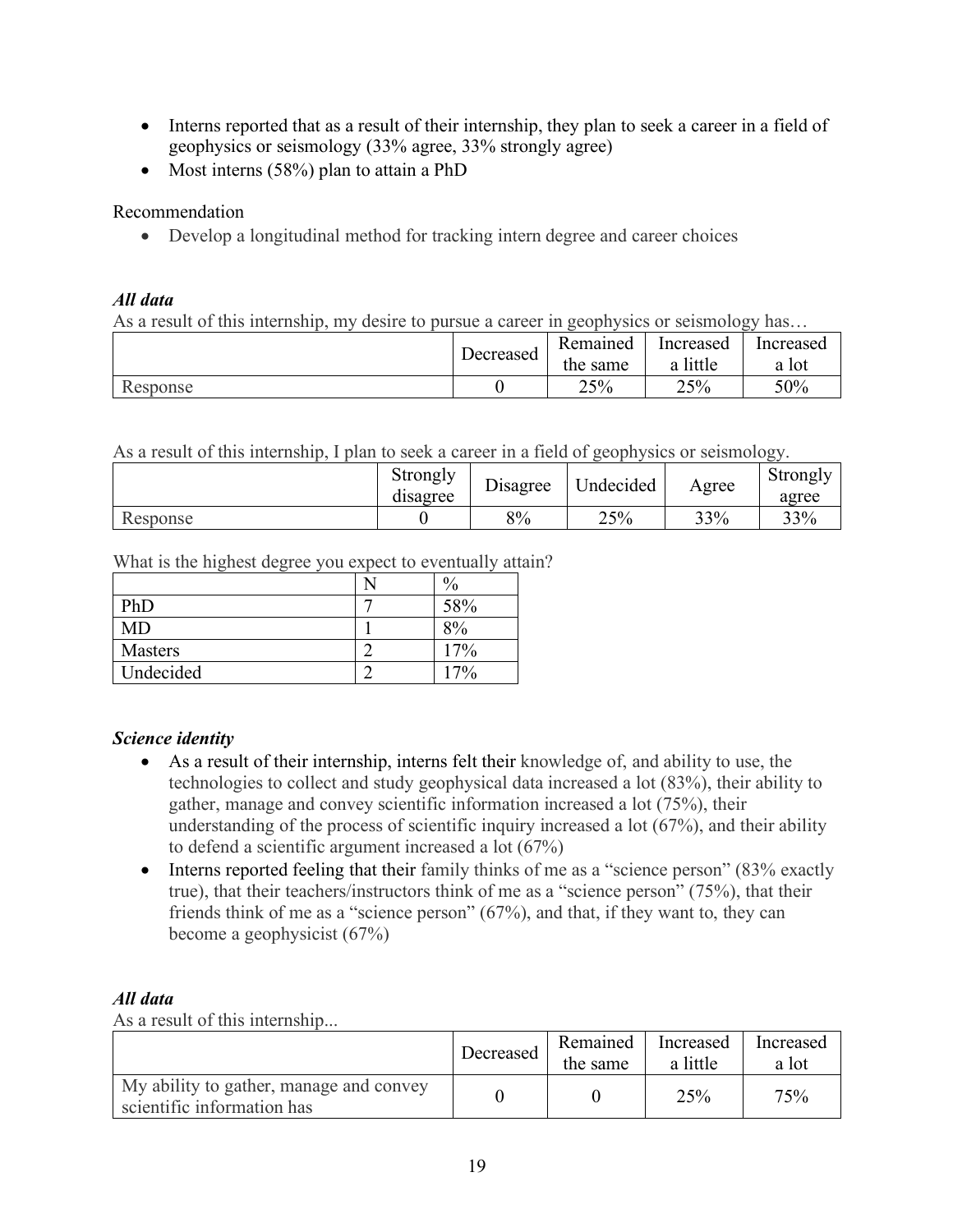| My understanding of the process of<br>scientific inquiry has                                          |  | 33% | 67% |
|-------------------------------------------------------------------------------------------------------|--|-----|-----|
| My ability to design and conduct scientific<br>investigations has                                     |  | 50% | 50% |
| My ability to defend a scientific argument<br>has                                                     |  | 33% | 67% |
| My knowledge of, and ability to use, the<br>technologies to collect and study<br>geophysical data has |  | 17% | 83% |
| My ability to use scientific literature and<br>media to broaden my knowledge has                      |  | 58% | 42% |

How true is each of the following statements?

|                                                              | Not at all | Hardly   | Moderately | Exactly |
|--------------------------------------------------------------|------------|----------|------------|---------|
|                                                              | true       | true     | true       | true    |
| I feel like I fit in the geophysics<br>community             | $\theta$   | $\Omega$ | 75%        | 25%     |
| My family thinks of me as a "science"<br>person"             | $\Omega$   | $\theta$ | 17%        | 83%     |
| My friends think of me as a "science"<br>person"             | $\Omega$   | 0        | 33%        | 67%     |
| My teachers/instructors think of me as a<br>"science person" | $\Omega$   | 0        | 25%        | 75%     |
| I have come to think of myself as a<br>geophysicist          | $\Omega$   | 17%      | 67%        | 17%     |
| The work of a geophysicists is appealing<br>to me            | 0          | 8%       | 42%        | 50%     |
| If I want to, I can become a geophysicist                    |            |          | 33%        | 67%     |

# *Mentoring*

- Interns were divided on their likely hood that they would consider their mentor as a graduate advisor when applying for graduate school with 33% disagreeing, 17% feeling undecided, 33 agreeing
- Interns found it helpful to have the alumni mentor available to answer questions and post comments on the blogs and the Facebook group and that the alumni mentor served a positive role in my summer experience
- Interns felt the mentoring provided was effective  $(9\%)$  or very effective  $(82\%)$
- Interns reported their mentors treated them with respect (9% agree, 82% strongly agree), that they could trust their mentor (36%, 55%), and that they liked being around their mentor (45%, 45%)
- Interns also felt that their personal development is at least as important to my mentor as producing science results (36% agree and 64% strongly agree), that their mentor encouraged and enabled them to pursue their interests (18%, 73%), and that their mentor was interested in what I wanted to do with my education and career (27%, 64%)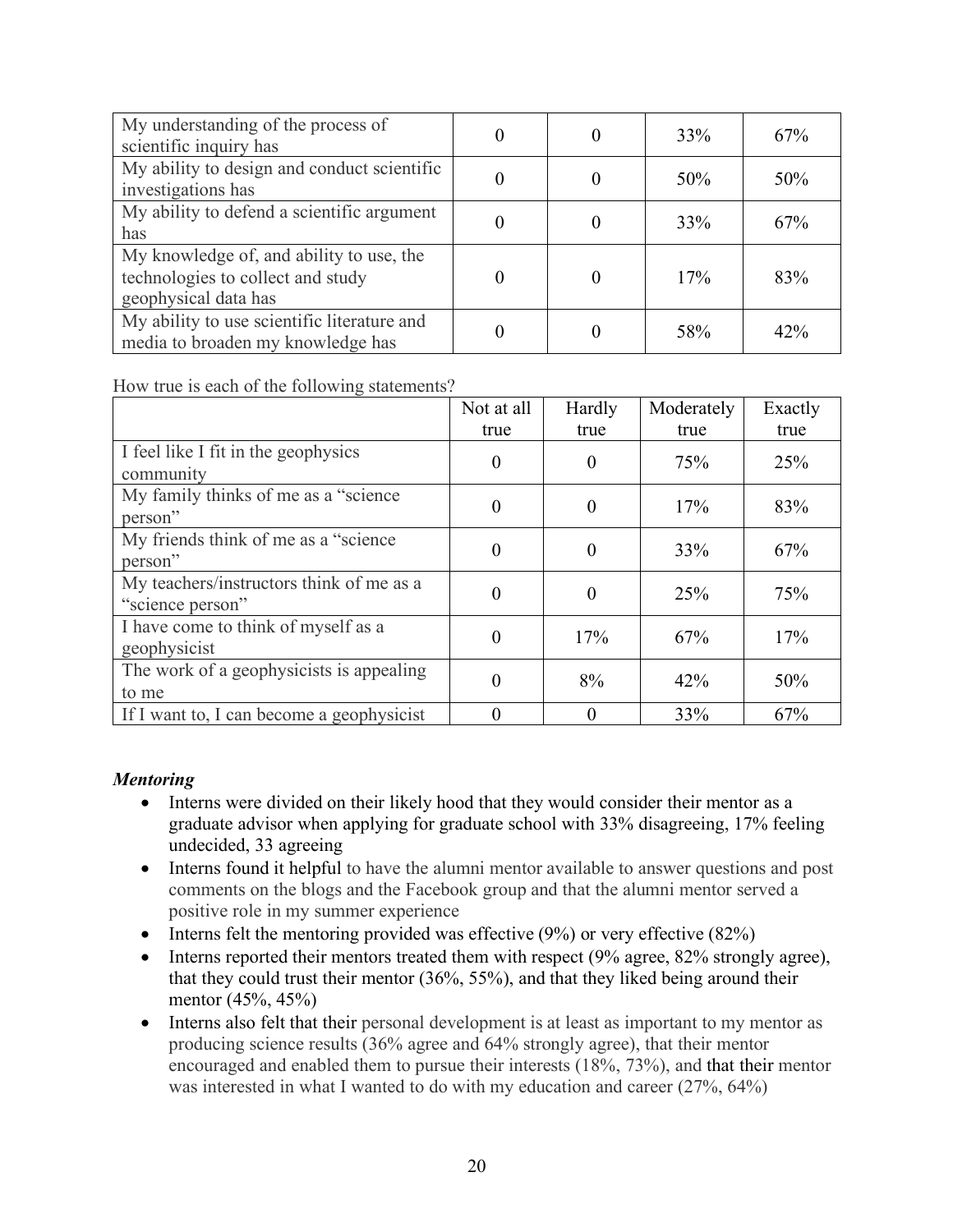• Interns felt that they were able to use self-assessment to observe their professional growth (73% agree, 27% strongly agree), that they plan to set goals for their professional growth and monitor them periodically (73%, 18%), that they can easily articulate skills that are important for a scientific researcher to develop (55%, 27%), and that they are able to recognize improvement in their professional development (73%, 27%)

| T WILL CONSIGUE THY HIGHERI AS A GRAGAAL AGYTSCH WHCH ADDIVING TOF GRAGAAL SCHOOL. | Strongly<br>disagree | ⊤.∙<br>Disagree | <b><i><u>Indecided</u></i></b> | Agree | Strongly<br>agree |
|------------------------------------------------------------------------------------|----------------------|-----------------|--------------------------------|-------|-------------------|
| Response                                                                           | 8%                   | 33%             | $7\%$                          | 33%   | 8%                |

I will consider my mentor as a graduate adviser when applying for graduate school.

Briefly describe the impact this internship had on your future academic and professional plans.

- *Through the internship I got the opportunity of working in a research project of my interest. That helped me to reinforce my intentions to continue in the research field. Also, helped me to choose the institution where I could continue with my research.*
- *IRIS has provided insight as to what is expected of student who pursue a career as a geophysicist. The program has introduced and improved my skills technology used by geophysicists and solidified my decision to follow this career path.*
- *This internship helped me to realize my love of research, and strengthen my decision to pursue a graduate degree.*
- *This internship helped me to learn what the life of a researcher was like and how I would like to go more into the geophysics or earthquake hazards side than the seismology side. It helped me to figure out that I would like to pursue at least a master's degree.*
- *It helped me decide how I wanted to continue my education and the career path I want to pursue.*
- *This internship gave me a good background into geophysics.*
- *The internship provided me the opportunity explore the field of geophysics. It also allowed me to meet and form relationships with others in this field, which I believe will greatly aid my future academic and professional plans.*
- *Definitely made me further consider going to grad school and prior to the internship I would not have considered seismology for a degree -- now I will consider it more so, but also may decide to go into another field of the geosciences, or do something else.*
- *It was the best learning experience I had.*
- *This internship gave me much more experience doing research and feel more comfortable pursuing research. It more or less just was a very encouraging experience.*
- *Without this internship it is unlikely that I would have considered or attempted a career in geophysics and seismology.*
- *The orientation for the internship was one of the most inspirational and educational and well run things I have ever done. However, my mentoring/host institution situation was so sub-par that I feel I am pursing grad school in geophysics in spite of my internship, not because of it.*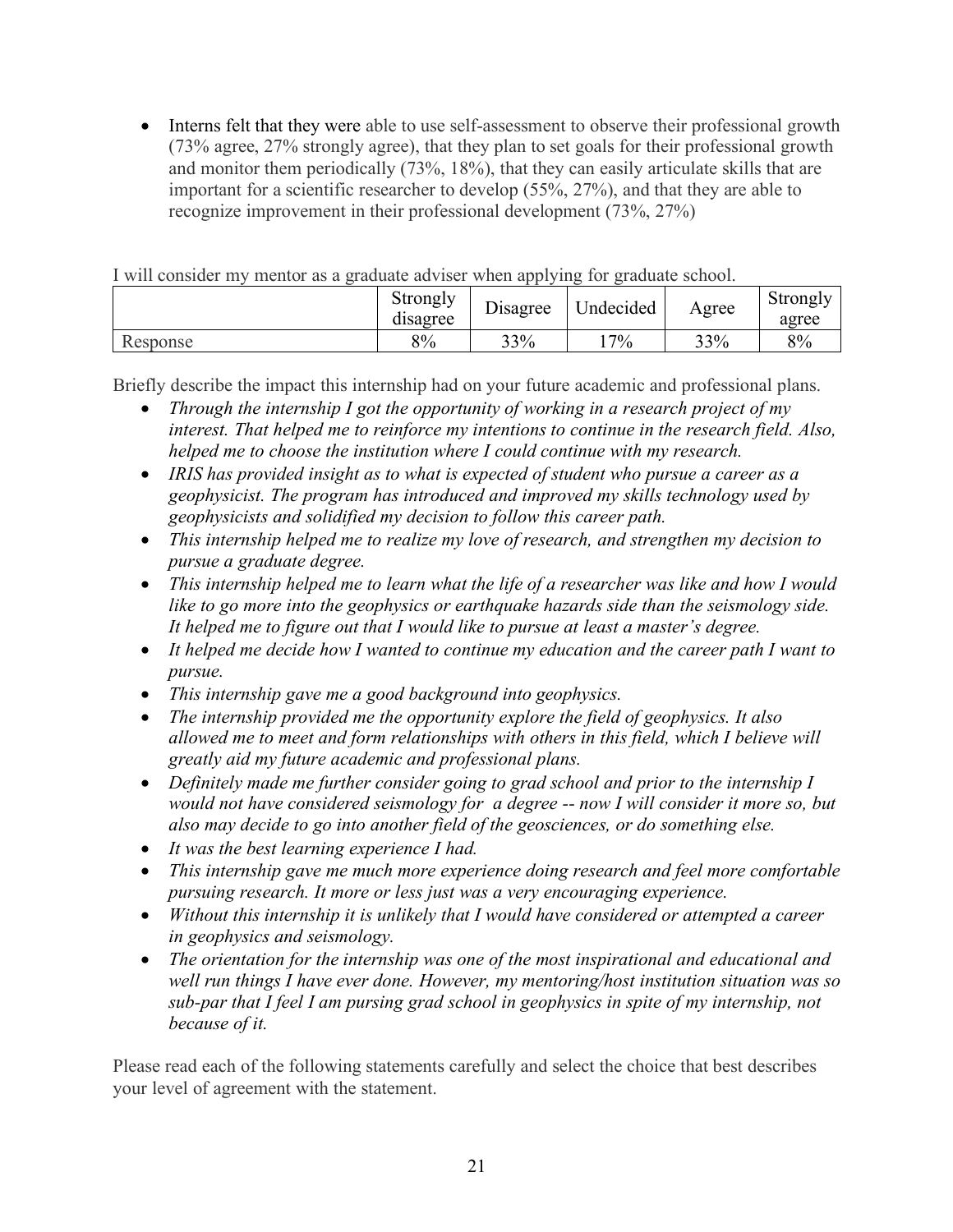|                                                                                                                                           | Strongly<br>disagree | Disagree | Undecided | Agree | Strongly<br>agree |
|-------------------------------------------------------------------------------------------------------------------------------------------|----------------------|----------|-----------|-------|-------------------|
| It was helpful to have the alumni<br>mentor available to answer<br>questions and post comments on<br>the blogs and the Facebook<br>group. | 9%                   |          | 9%        | 27%   | 55%               |
| Overall, I felt the alumni mentor<br>served a positive role in my<br>summer experience.                                                   |                      |          | 18%       | 27%   | 55%               |

Briefly describe the role, if any, the alumni mentor played in your summer experience, and/or how the alumni mentor could have been more helpful to you during the summer.

- *Helped me reviewing my AGU abstract*
- *She was very encouraging and knowledgeable. I felt like I could come to her with questions.*
- *It was helpful to have someone who had gone through this experience before and could provide advice and useful feedback.*
- *It was nice to have someone who had recently been through the same experience as us. They were able to give us advice that other advisers might not have thought of or remembered.*
- *Nice to have someone to communicate and get feedback from specifically to the AGU abstract.*
- *Listening to their experience was helpful for my summer experience.*
- *It seems like Neela did a good job. My mentor was very responsive though, so I didn't feel like I needed to reach out to her for help or questions.*
- *No role*
- *Because they had already went through the program, they gave us insight into what we could expect from the internship. This helped ease my mind as I began my internship.*
- *The alumni mentor was excellent. They gave helpful feedback on my abstract as well as a fellowship I applied for after the internship.*
- *Because my mentor was absent, the alumni mentor played a really crucial role in my success*

| How effective was the mentoring provided by your science mentor! |           |                     |    |           |
|------------------------------------------------------------------|-----------|---------------------|----|-----------|
|                                                                  | Not       | Undecided Effective |    | Verv      |
|                                                                  | effective |                     |    | effective |
| Response                                                         | $9\%$     |                     | 9% | 82%       |

How effective was the mentoring provided by your science mentor?

|                                       | Strongly<br>disagree | Disagree | Undecided | Agree | Strongly<br>agree |
|---------------------------------------|----------------------|----------|-----------|-------|-------------------|
| My mentor treated me with<br>respect. |                      | 9%       |           | 9%    | 82%               |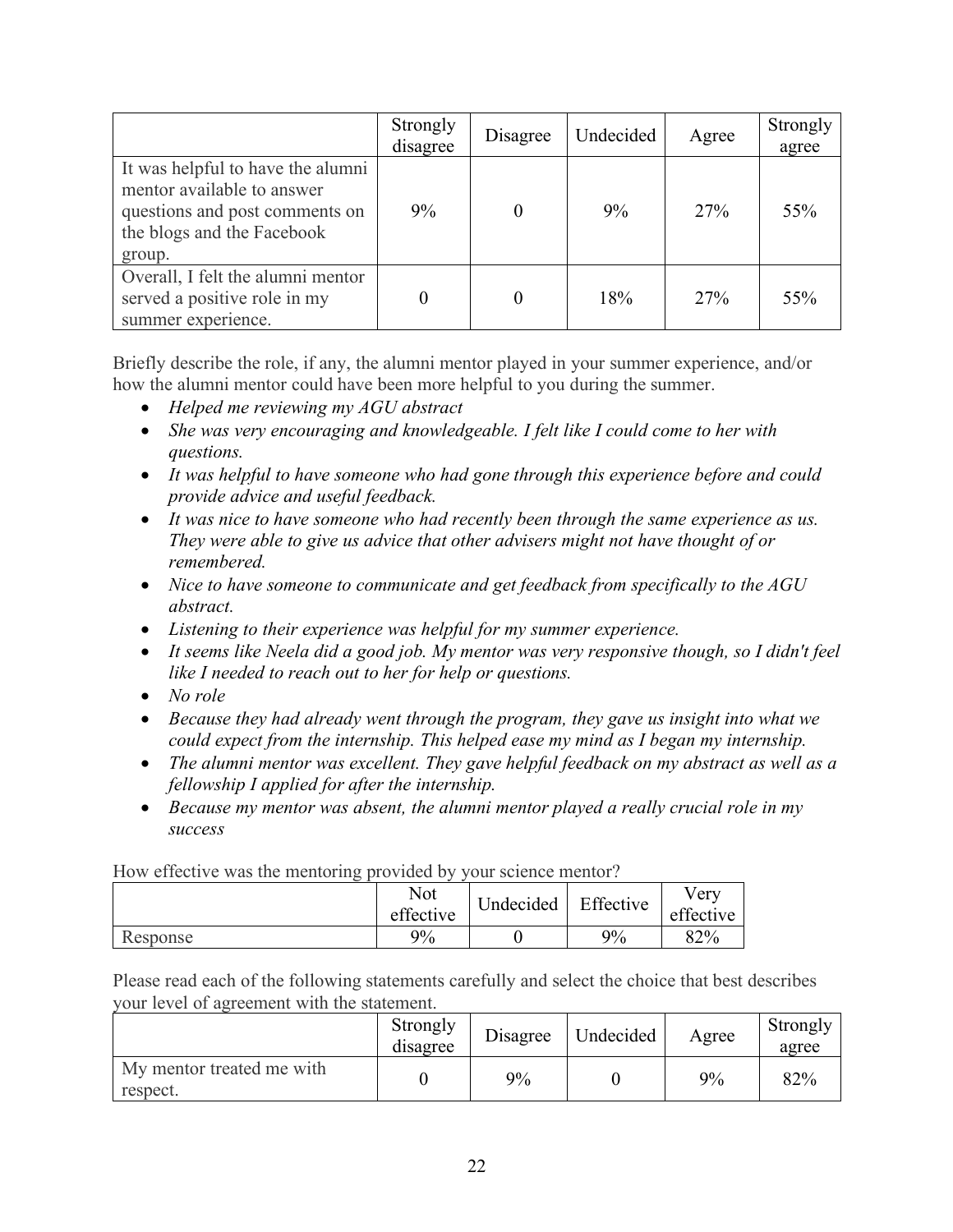| My mentor talked to me in ways<br>I don't like.           | 82% | 18% |     |     |     |
|-----------------------------------------------------------|-----|-----|-----|-----|-----|
| When my mentor gave me<br>advice, it made me feel stupid. | 64% | 36% |     |     |     |
| I felt I could trust my mentor.                           | 9%  |     |     | 36% | 55% |
| I wish my mentor asked more<br>about what I thought.      | 36% | 36% | 18% |     | 9%  |
| I liked being around my mentor.                           |     | 9%  |     | 45% | 45% |

Please read each of the following statements carefully and select the choice that best describes your level of agreement with the statement.

|                                                                                                   | Strongly<br>disagree | Disagree | Undecided | Agree | Strongly<br>agree |
|---------------------------------------------------------------------------------------------------|----------------------|----------|-----------|-------|-------------------|
| My personal development is at<br>least as important to my mentor<br>as producing science results. |                      | 0        | $\Omega$  | 36%   | 64%               |
| My mentor encouraged and<br>enabled me to pursue my<br>interests.                                 | 9%                   | 0        |           | 18%   | 73%               |
| My mentor was interested in<br>what I wanted to do with my<br>education and career.               |                      | 9%       | 0         | 27%   | 64%               |
| My mentor did not actively help<br>me achieve my goals.                                           | 64%                  | 36%      |           |       |                   |

|                                                                                                    | Strongly<br>disagree | Disagree | Undecided | Agree    | Strongly<br>agree |
|----------------------------------------------------------------------------------------------------|----------------------|----------|-----------|----------|-------------------|
| I feel that I am able to use self-<br>assessment to observe my<br>professional growth.             | $\theta$             | $\theta$ | $\theta$  | 73%      | 27%               |
| In the future, I plan to set goals<br>for my professional growth and<br>monitor them periodically. |                      | $\Omega$ | 9%        | 73%      | 18%               |
| Self-assessment is not<br>an important component of<br>learning and professional<br>development.   | 18%                  | 64%      | 9%        | $\theta$ | 9%                |
| I can easily articulate skills that<br>are important for a scientific<br>researcher to develop.    | 0                    | $\theta$ | 18%       | 55%      | 27%               |
| I have difficulty identifying the<br>scientific skills that I possess.                             | 18%                  | 55%      | 27%       |          | $\theta$          |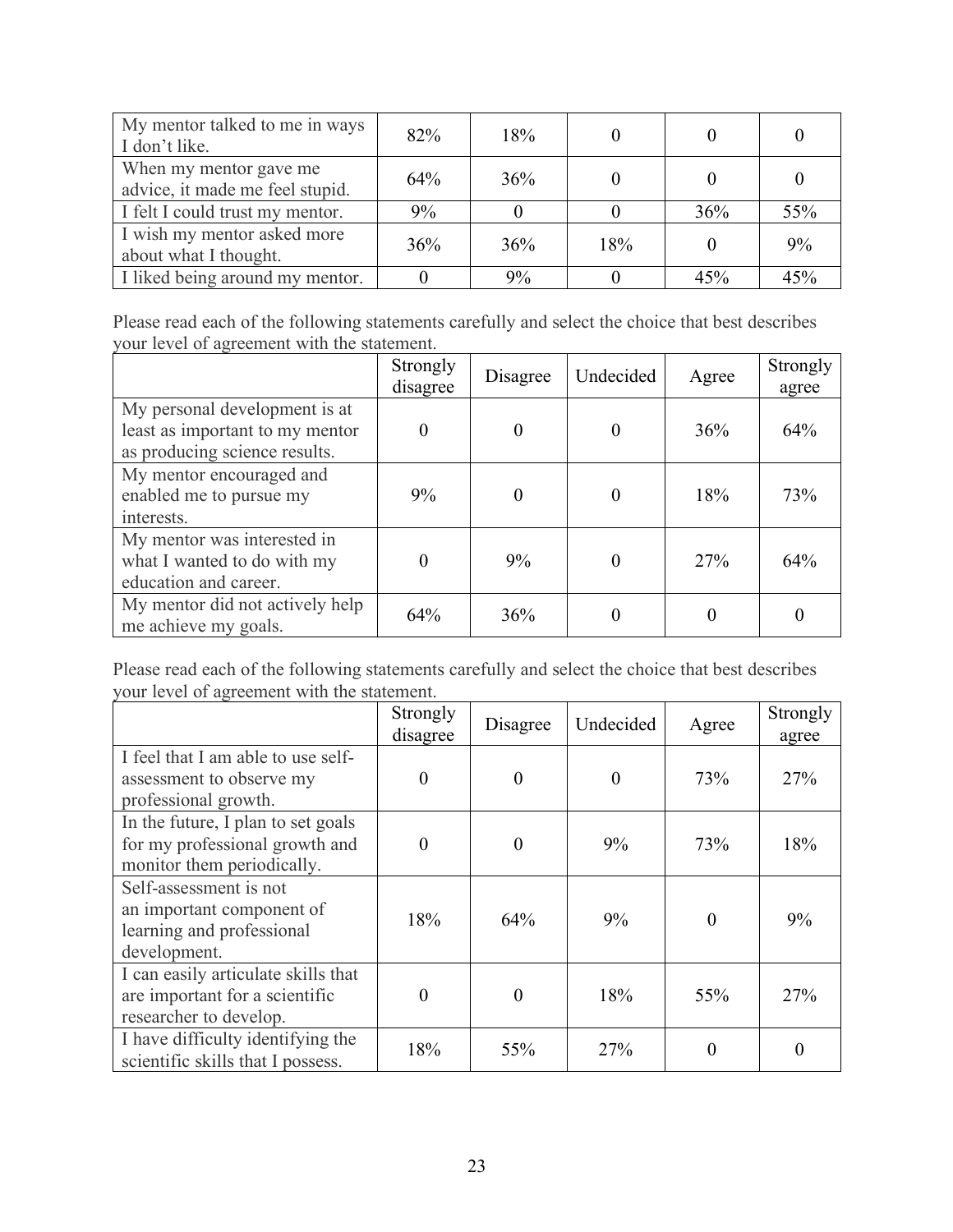| I am able to recognize         |  |     |     |
|--------------------------------|--|-----|-----|
| improvement in my professional |  | 73% | 27% |
| development.                   |  |     |     |

What suggestions do you have for your mentor that might enhance the experiences of future students? (Reminder: To maintain anonymity, responses to this question will only be presented in aggregate)

- *Stating short time goals for the development of the project*
- *None, I had a great experience.*
- *Communicating expectations of when things should be done on both sides.*
- *I do not have any suggestions. My mentor's advice was very helpful and I wouldn't change anything.*
- *Helpful to ask the intern their ideas first for what to next in the project.*
- *The only suggestion I may have would be to provide more reading materials.*
- *It's a balance between being hands off and hands on. Allowing an intern to explore and figure out the research on their own is important for development of confidence and critical thinking, but it is also important to show enough guidance and support that the project isn't overwhelming. I think that meeting at least several times a week to give status updates was helpful for me. Additionally, I made short presentations every few weeks, so that I could reflect on what I had accomplished so far. I thought my mentor did a great job with the balance.*
- *None*
- *Respond quickly when bugs are found in code you wrote.*
- *Be cognizant about whether the length of the internship aligns with the scope and goals of the project.*
- *Be present and take an interest in the student's life*

# *AGU*

- All of the interns agreed (55%) or strongly agreed (45%) that they were adequately prepared to attend the Fall AGU meeting
- Interns found it valuable (9%) or very valuable (91%) to attend AGU as part of the internship program
- Attending AGU was valuable because it allowed interns to strengthen their connections with the other IRIS interns (100%), exposed them to a range of research (100%), enabled networking opportunities with potential graduate school advisors (100%), and it allowed them to showcase the results of their summer's work (91%)
- Interns felt attending AGU would have been more valuable if they were able to go for the entire week, manage their schedules better, and being more prepared

# *All data*

I felt adequately prepared to attend the Fall AGU meeting.  $(N=11)$ 

|          | Strongly<br>disagree | <b>Disagree</b> | Jndecided | Agree | Strongly<br>agree |
|----------|----------------------|-----------------|-----------|-------|-------------------|
| Response |                      |                 |           | 55%   | 45%               |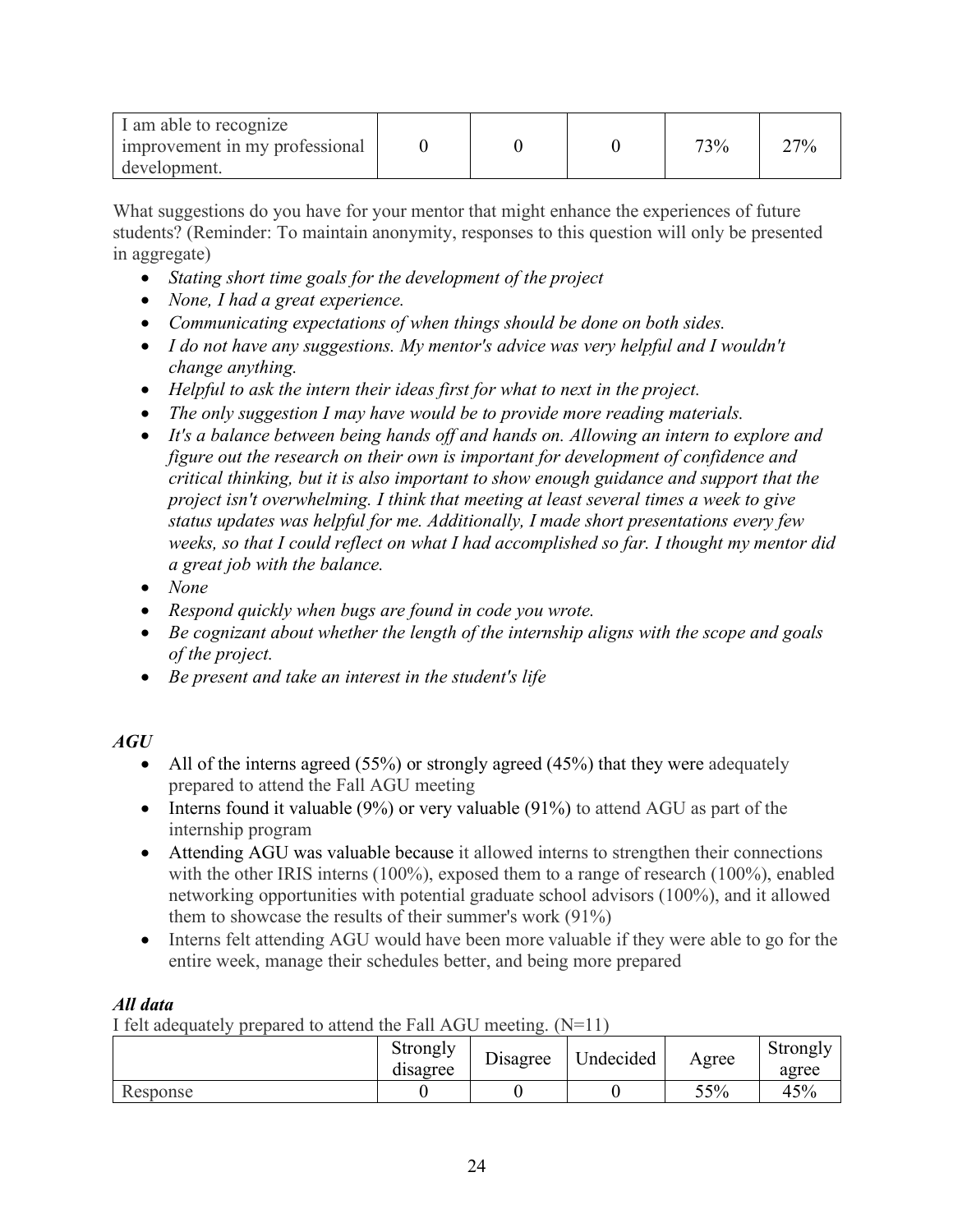### How valuable was it for you to attend AGU as part of the internship program?

|          | Not at all<br>valuable | Little<br>value | Undecided | Valuable | Very<br>valuable |
|----------|------------------------|-----------------|-----------|----------|------------------|
| Response |                        |                 |           | 9%       | 91%              |

#### Attending AGU was valuable because... (N=11)

|                                                                        | N  | $\frac{0}{0}$ |
|------------------------------------------------------------------------|----|---------------|
| it allowed me to strengthen my connections with the other IRIS         | 11 | $100\%$       |
| interns.                                                               |    |               |
| it exposed me to a range of research.                                  | 11 | 100%          |
| it allowed me to showcase the results of my summer's work.             | 10 | 91%           |
| it enabled networking opportunities with potential graduate school     | 11 | 100%          |
| advisors.                                                              |    |               |
| it enabled networking opportunities with graduate students.            |    | 64%           |
| it enabled networking opportunities with other undergraduate students. |    | 36%           |
| it exposed me to a range of career options outside academia.           |    | 27%           |
| it helped me feel like I fit into a geophysics career.                 |    | 73%           |

Other(s) - Please describe

• *It made me feel like I am part of a scientific community.*

Please describe what would have made attending AGU more valuable?

- *Attending the entire week of the meeting. I couldn't explore many stands and most of the intern's poster presentations.*
- *I sort of wish I had been better prepared for it personally, but I'm also not sure there was really any way to prepare for it better than I did.*
- *Nothing that I can think of. I found it very valuable.*
- *I think attending AGU and all the help leading up to prepare for it was all that was needed.*
- *Not having been there before, it was hard to understand what it was going to be like to be at AGU. Having been there, I see how it is hard to describe without attending.*
- *I thought AGU was a very valuable experience, the only thing that could have made it more valuable was perhaps managing my schedule better.*
- *I wish it wasn't during exams.... not that anyone can change that.*
- *Nothing, it was a great experience*
- *If I had been more ready myself. At the time I had only been in contact with one graduate advisor, so I only ended up meeting two potential advisors.*
- *I cannot think of anything at this point.*
- *AGU was already a really valuable experience*

#### *Other/overall Perceptions*

• Overall, interns felt that this internship was one of the best learning experiences they have ever had (17% agree, 75% strongly agree), that they can easily apply the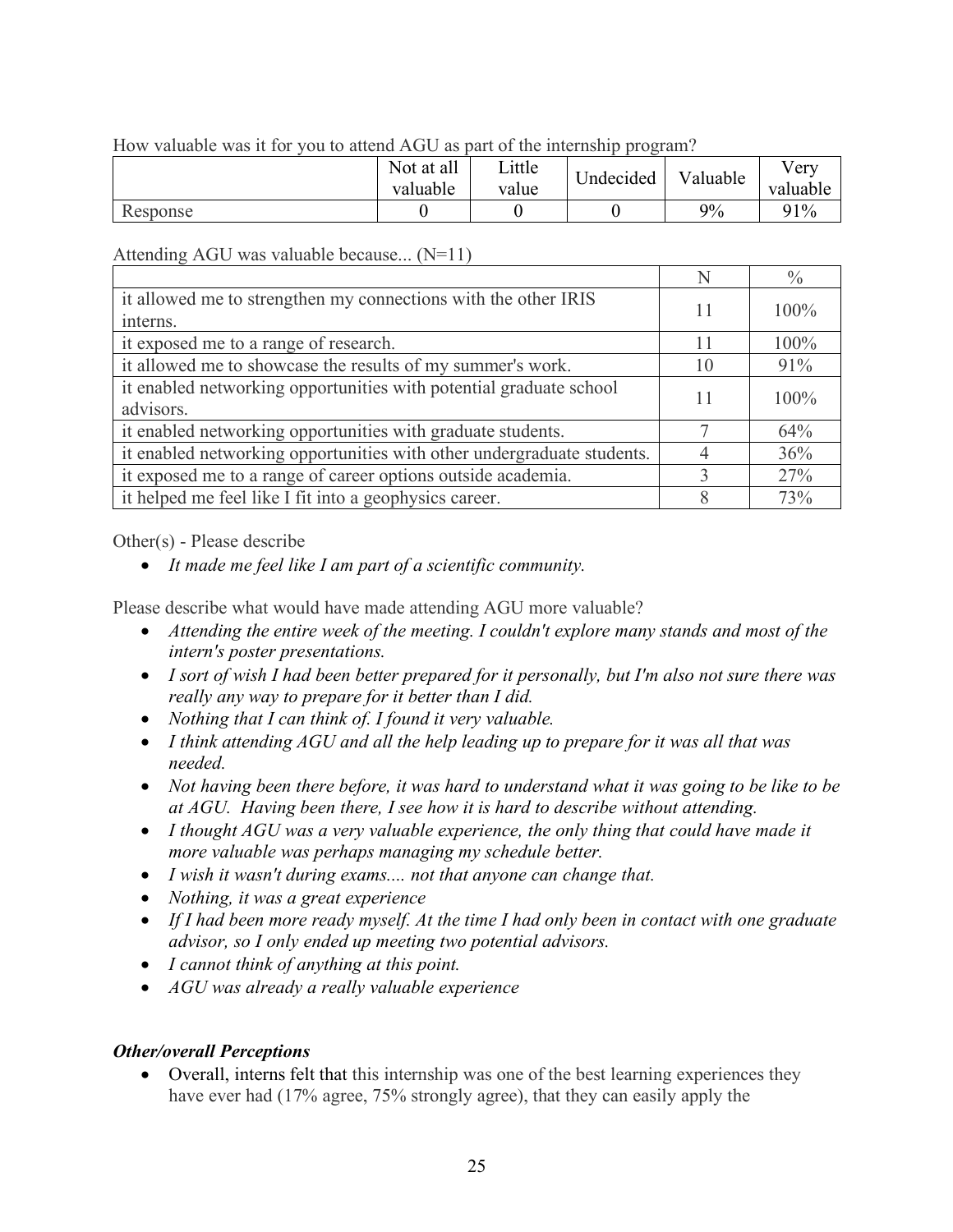information/skills they learned during the internship to their future career goals (17%, 83%), that technical/scientific assistance and guidance from the mentor, their graduate students or other staff was readily accessible throughout the internship (25%, 67%), and that their work this summer contributed in a meaningful way to the overall success of the mentor's research (25%, 58%)

- In retrospect, interns reported that they felt the orientation was an important aspect to helping them feel part of a community of interns (83% strongly agree)
- Interns felt that making connections to the other interns and feeling like they were part of a community was an important part of the orientation
- Interns used their blog in a variety of ways including using their blog as a tool to monitor their own understanding of my project and other interns' blogs as a way to keep track of how their summers were going and to stay connected
- Interns also found the weekly prompts important to motivate them to maintain their blog

| our level of agreement with the statement.                                                                                                 | Strongly<br>disagree | Disagree         | Undecided        | Agree | Strongly<br>agree |
|--------------------------------------------------------------------------------------------------------------------------------------------|----------------------|------------------|------------------|-------|-------------------|
| Details and logistics about the<br>internship program were clearly<br>explained or someone was<br>available to answer my<br>questions.     | $\mathbf{0}$         | $\mathbf{0}$     | $\mathbf{0}$     | 50%   | 50%               |
| I created "my own" written goals<br>for what I wanted to get out of<br>the internship.                                                     | $\theta$             | 8%               | 8%               | 58%   | 25%               |
| Throughout the internship I<br>monitored my progress towards<br>"my own" goals and adjusted<br>them when necessary.                        | $\overline{0}$       | $\overline{0}$   | 8%               | 67%   | 25%               |
| My mentor provided (in-person<br>or via the internship facilitator)<br>clearly stated written goals for<br>my internship.                  | 8%                   | $\overline{0}$   | 8%               | 50%   | 33%               |
| Throughout the internships I<br>monitored my progress using the<br>mentor's goals and adjusted<br>them with the host PI when<br>necessary. | 8%                   | $\overline{0}$   | 17%              | 50%   | 25%               |
| My work this summer<br>contributed in a meaningful way<br>to the overall success of the<br>mentor's research.                              | $\theta$             | 17%              | $\overline{0}$   | 25%   | 58%               |
| Technical/scientific assistance<br>and guidance from the mentor,<br>their graduate students or other                                       | 8%                   | $\boldsymbol{0}$ | $\boldsymbol{0}$ | 25%   | 67%               |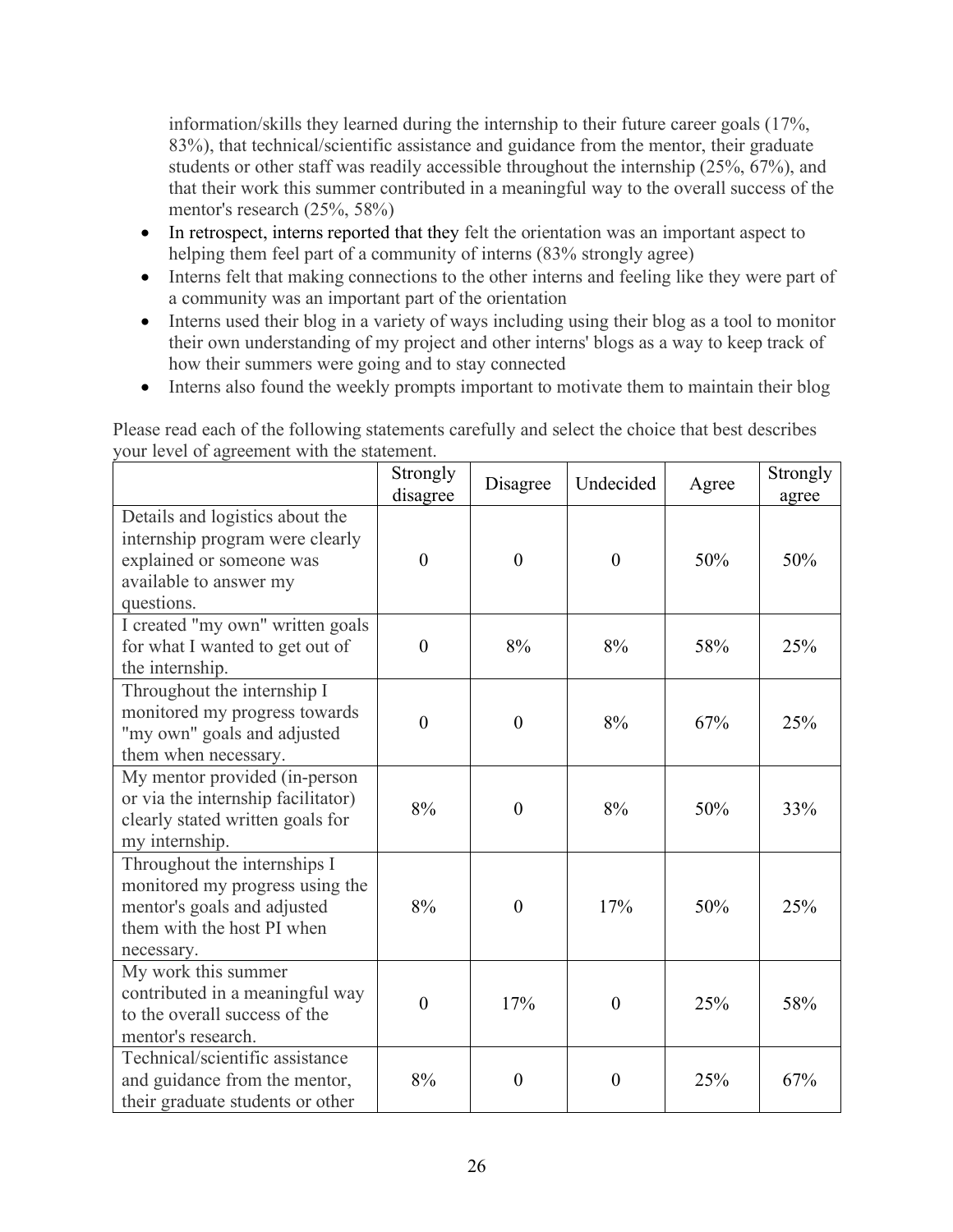| staff was readily accessible       |    |  |     |     |
|------------------------------------|----|--|-----|-----|
| throughout the internship.         |    |  |     |     |
| I can easily apply the             |    |  |     |     |
| information/skills I learned       |    |  | 17% | 83% |
| during the internship to my        |    |  |     |     |
| future career goals.               |    |  |     |     |
| Overall this internship was one    |    |  |     |     |
| of the best learning experiences I | 8% |  | 17% | 75% |
| have ever had.                     |    |  |     |     |

#### In retrospect,

|                                                                                                            | Strongly<br>disagree | Disagree | Undecided | Agree | Strongly<br>agree |
|------------------------------------------------------------------------------------------------------------|----------------------|----------|-----------|-------|-------------------|
| I felt the orientation helped to<br>prepare me for the research I<br>did this summer.                      |                      | 17%      | 17%       | 25%   | 42%               |
| I felt the orientation prepared me<br>to get the most (e.g. learning)<br>out of my summer internship.      |                      | 17%      | 8%        | 25%   | 50%               |
| I felt the orientation was an<br>important aspect to helping me<br>feel part of a community of<br>interns. |                      | $\theta$ | 17%       |       | 83%               |

Briefly describe other ways the orientation week helped to prepare you for your summer internship.

- *I didn't attend the orientation week*
- *The orientation was a great tool for introducing students to the software programs, field work, and terminology that they would encounter at the locations they interned at over the summer.*
- *The orientation helped me feel a lot more comfortable about my place in the internship program, and that I was qualified and prepared for the rest of the summer.*
- *Building a community with the other interns was incredibly important to me because they were the ones who could understand the experience I was going through and what I was struggling with. Also having a strong cohort helped with not being overwhelmed at the AGU conference. I could turn to others who had been there before and have others who understood both how exciting and exhausting it is. The UNIX tutorials also greatly helped me for my internship.*
- *Going into the orientation, I knew nothing about geophysics and my physics background was not the strongest because I didn't have any plans to pursue a career in physics. The orientation was a good crash course.*
- *Nice to get to know the other interns before we all left for our separate ways over the summer.*
- *For me, getting to know the other interns and meeting different people in various different jobs within the field of geophysics and seismology was the most beneficial experience.*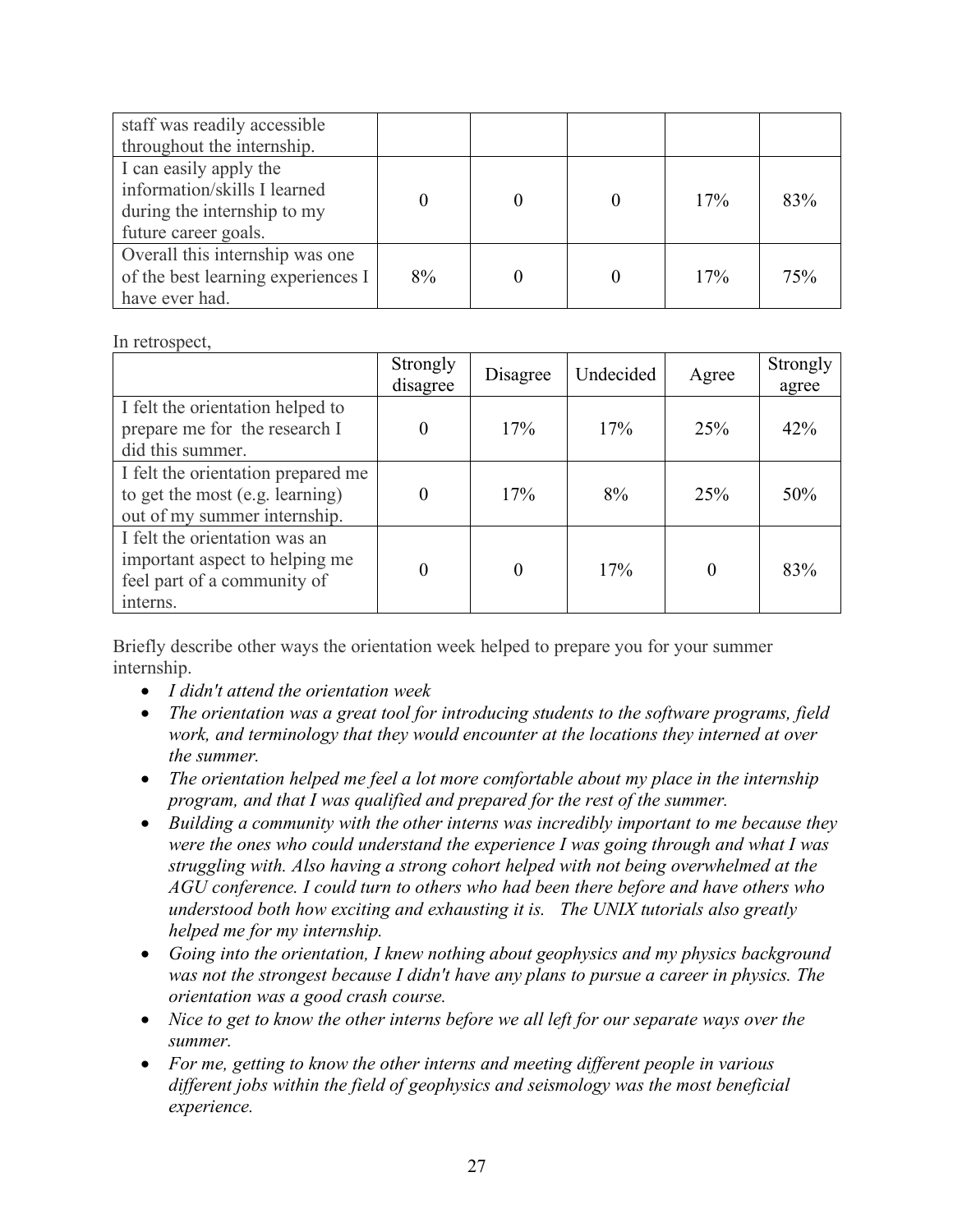- *The orientation allowed us to meet the other interns which was interesting and made it so our blogs weren't read by complete strangers. I didn't feel like most of what I learned there was relevant to my project though.*
- *It could be a week longer*
- *It served a nice introduction/refresher to seismology as a field.*
- *It gave me a better sense of the steps I had to take to pursue geophysics as a career after the internship.*
- *It gave me background that was crucial to my learning. And helped me make connections with the interns.*

Please read each of the following statements carefully and select the choice that best describes your level of agreement with the statement.

|                                                                                                                    | Strongly<br>disagree | Disagree | Undecided | Agree | Strongly<br>agree |
|--------------------------------------------------------------------------------------------------------------------|----------------------|----------|-----------|-------|-------------------|
| I used my blog as a tool to<br>monitor my own understanding<br>of my project.                                      | 9%                   | $27\%%$  | $\theta$  | 64%   | $\theta$          |
| I used my blog as a tool to get<br>feedback from the other interns<br>and/or the alumni mentor.                    | 9%                   | 27%      | 27%       | 36%   | $\overline{0}$    |
| I used my blog as a tool to keep<br>my host informed of my<br>progress and thinking on my<br>summer research.      | 9%                   | 64%      | 9%        | 18%   | 0                 |
| I used other interns' blogs as a<br>way to keep track of how their<br>summers were going and to stay<br>connected. | $\theta$             | $\theta$ | 9%        | 64%   | 27%               |
| I found that comments on my<br>blog were important to motivate<br>me to maintain my blog.                          | 18%                  | 9%       | 36%       | 36%   | 0                 |
| I found that the weekly prompts<br>were important to motivate me<br>to maintain my blog.                           | $\theta$             | $\theta$ | 9%        | 55%   | 36%               |

Briefly describe the role of the blog in your summer internship. Responses could include details about how you used the blog, what you liked and didn't like about the blogs, what kept you posting more frequently or what could be changed to make the blogs a more useful tool.

- *I liked the idea of writing a blog and sharing experiences with the rest of the interns, but as I was out of phase with them, I didn't feel so much motivation in working on it.*
- *I enjoyed getting to show my progress to the other interns and whomever else might be reading my posts.*
- *The blog helped to document the many different parts of a research project and keep track of them. I personally dislike blogging so this was a struggle for me to stay on top of it but having positive feedback from Neala and other interns was helpful.*
- *The blog helped me maintain my progress with my written goals for the summer.*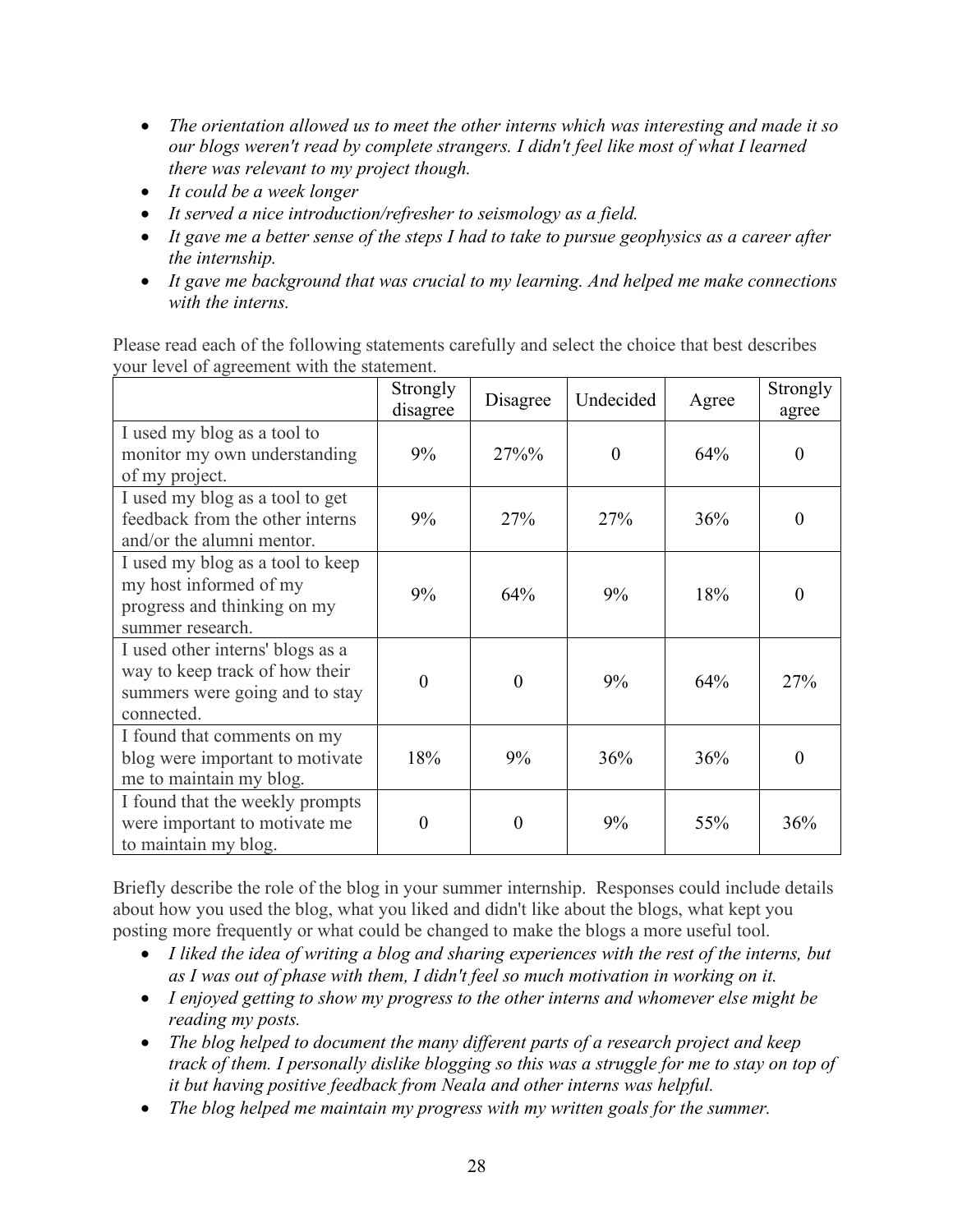- *Nice to have a break from research sometimes to work on or read other blogs.*
- *Overall, I thought the blogs were useful to track my progress over the summer. The thing I enjoyed most about the blogs was reading the other interns blogs and hearing about their experience.*
- *I think there should be one fun/weird question in the prompt to make it a little more interesting to write about. I liked doing the blog, but I don't think that it contributed toward making me do better research. It was fun to read other interns blogs though just to keep tabs on their projects.*
- *It did not burn any benefits. It was uncomfortable, I feel it should be optional.*
- *The blog helped me realize the progress I was making as well as allow me to put some of the fun things we were doing into it.*
- *The blog gave the internship a more official feel to it. I enjoyed writing the blogs and reflecting on my experiences. In addition, reading the blogs motivated me to apply for IRIS.*
- *I think more room for open ended reflection in the prompts would have been useful*

Please provide any other comments or suggestions that you feel will help the IRIS Undergraduate Internship Program continue to improve.

- *Great program to be a part of*
- *Overall a good experience; I really enjoyed the research, my mentor was great, and AGU was a blast. I think this is a cool program. However, I never felt a very strong connection with most of the other interns. As a shy person, I did not feel very motivated to make friends when I knew I would not see them for the rest of the summer.*
- *Allow students from the Southern Hemisphere to participate.*

# **Orientation Event - Summary & Recommendations**

# *Summary*

- Interns felt significantly more prepared for their internship after their orientation experience
- Post orientation, interns were better informed about the variety of careers available in seismology/geophysics, what courses they have to take to become a seismologist/geophysicist, and the graduate school application process
- The majority of interns  $(63%)$  felt they knew nothing  $(18%)$  or very little  $(45%)$  about preparing for the GRE
- Interns discussed their academic/career plans with their professors (100%), undergraduate students (82%) and academic advisors (82%)
- All of the interns are considering attending graduate school (100%)
- Interns reported being very interested  $(73%)$  in a career in the geosciences and a career in geophysics/seismology (54%)
- For the interns, the most important reasons for deciding to participate in the summer research experience were wanting to learn more about what it is like to be a researcher (73% extremely important), wanting a hands-on experience to reinforce what they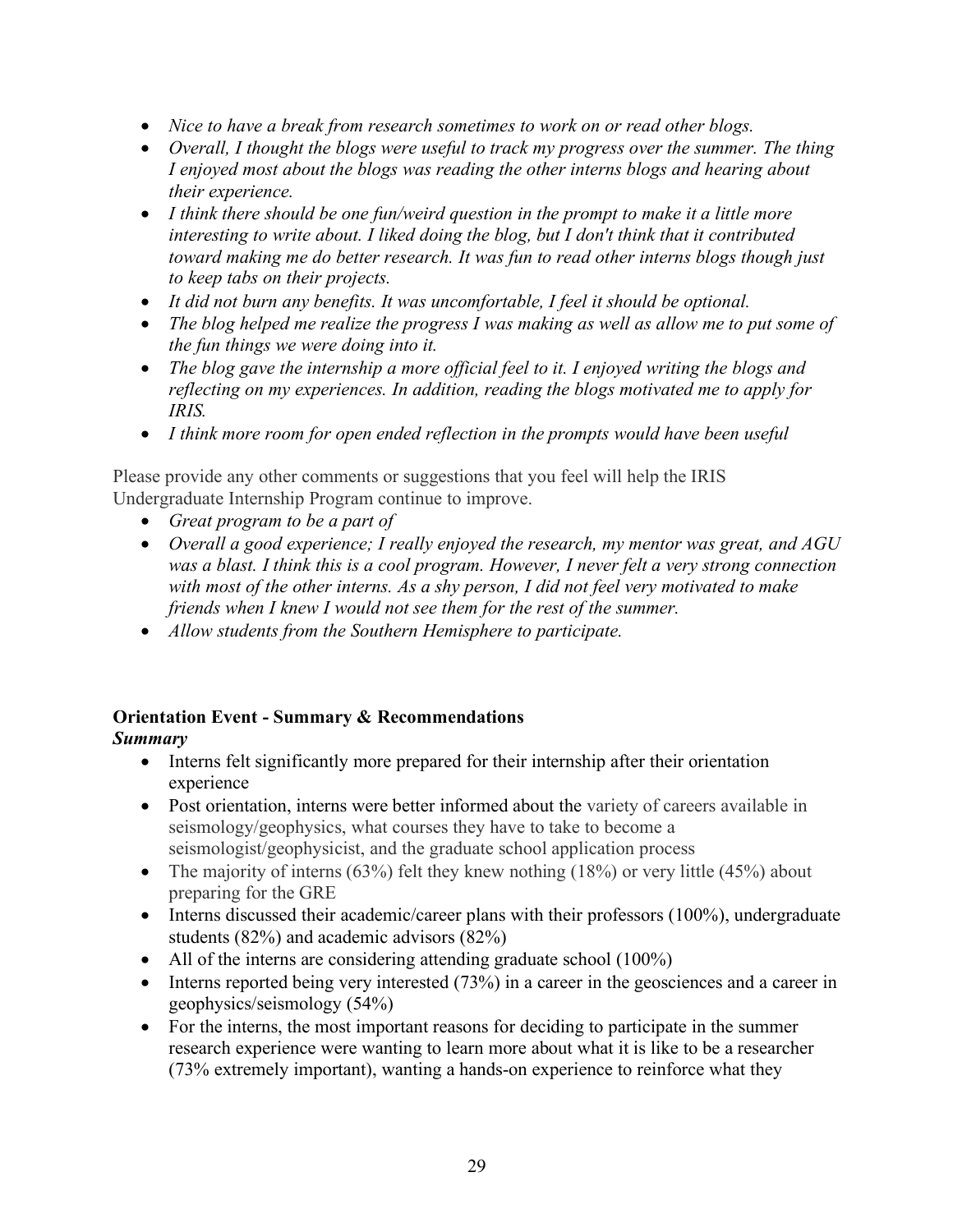learned in class (64% extremely important), and thinking it would be fun (82% extremely important)

- When applying to participate in the IRIS Undergraduate Internship Program, interns felt the most important reasons were that the research topics sounded interesting (73% extremely important) and wanting to do something different (55% extremely important)
- To help them be more connected to other IRIS interns, they felt having more opportunities during the orientation, meeting in person to enhance networking, leaning more about interns' personal interests, sharing both internship and non-internship updates during the summer, and offering a way for them to continue to stay connected after their summer experience
- Interns report that they derive a great deal of personal satisfaction from working on a team that is doing important research (18% agree, 55% strongly agree)
- Interns felt most confident using technical skills (use of tools, instruments, and/or techniques) (36% confident, 45% very confident), using scientific literature and/or reports to guide research (45%, 36%), using science language and terminology (45%, 27%), and relate results and explanations of research to the work of others (55%, 27%)
- Post orientation, interns felt the orientation was well organized (100% agree or strongly agree), that the amount of time devoted to the careers and the culture of science to be appropriate (100%), and that they found the relative amount of time devoted to discussing how to maximize my summer research experience to be appropriate (100%)
- Interns felt the best parts of the orientation were the fieldwork  $(67%)$ , fieldtrip to Magdalena fieldstrip and observatory (58%) and Sn Lorenzo/Career panel (58%)
- As a result of their orientation, interns felt their awareness of the scope of seismological research increased (25% a little, 75% a lot), understanding of how to respond to issues of harassment/discrimination (42%, 58%), and understanding about how to get the most out of my internship this summer (33%, 67%)
- All of the interns (100%) agreed or strongly agreed that the group members spent time getting to know one another and that the group atmosphere was comfortable
- Interns reported being fairly likely  $(17%)$  and extremely likely  $(50%)$  that they would stay in-touch with fellow interns

# *Recommendations*

- With 75% of the interns feeling only somewhat prepared, some additional help may be needed during orientation
- Interns could use some additional support in preparing for the GRE
- Very few interns found a recommendation from another student important in their decision to participate in IRIS. This may be an avenue to engage more students in the future
- More could be done to help the interns feel part of a community of scientists during orientation

# *All data*

Preparation before and after orientation  $(N=12)$ 

| Not at all<br>prepared | Somewhat<br>prepared | Fairly well<br>prepared | Well<br>prepared | Extremely<br>well<br>prepared |
|------------------------|----------------------|-------------------------|------------------|-------------------------------|
|------------------------|----------------------|-------------------------|------------------|-------------------------------|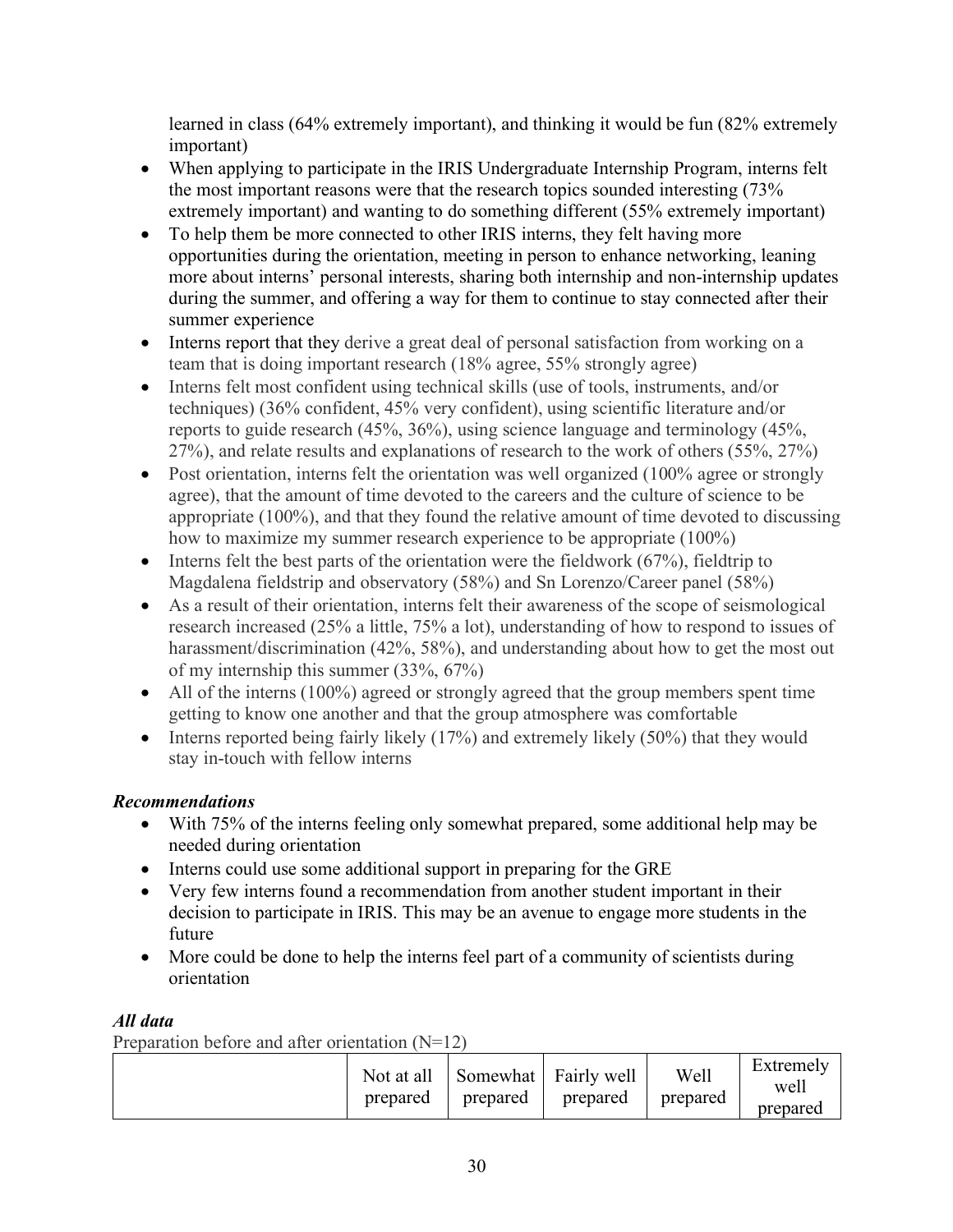| In retrospect, when you<br>arrived at the orientation,<br>how well prepared did you<br>feel you were for the<br>upcoming work of the<br>summer? | 17% | 58% | 25% |    |
|-------------------------------------------------------------------------------------------------------------------------------------------------|-----|-----|-----|----|
| Now that you have<br>participated in the<br>orientation, how well<br>prepared do you feel for the<br>upcoming work of the<br>summer?            |     | 17% | 75% | 8% |



# How much do you know about each of the following?

|                                                                        | I know<br>nothing |          | I know | very little |     | I know a<br>moderate<br>amount | great deal | I know a |
|------------------------------------------------------------------------|-------------------|----------|--------|-------------|-----|--------------------------------|------------|----------|
|                                                                        | Pre               | Post     | Pre    | Post        | Pre | Post                           | Pre        | Post     |
| Variety of careers available in<br>seismology/geophysics               | $\overline{0}$    | $\theta$ | 36%    | $\theta$    | 64% | 67%                            | $\Omega$   | 33%      |
| What courses you have to take to<br>become a seismologist/geophysicist | $\theta$          |          | 27%    | 8%          | 55% | 75%                            | 18%        | 8%       |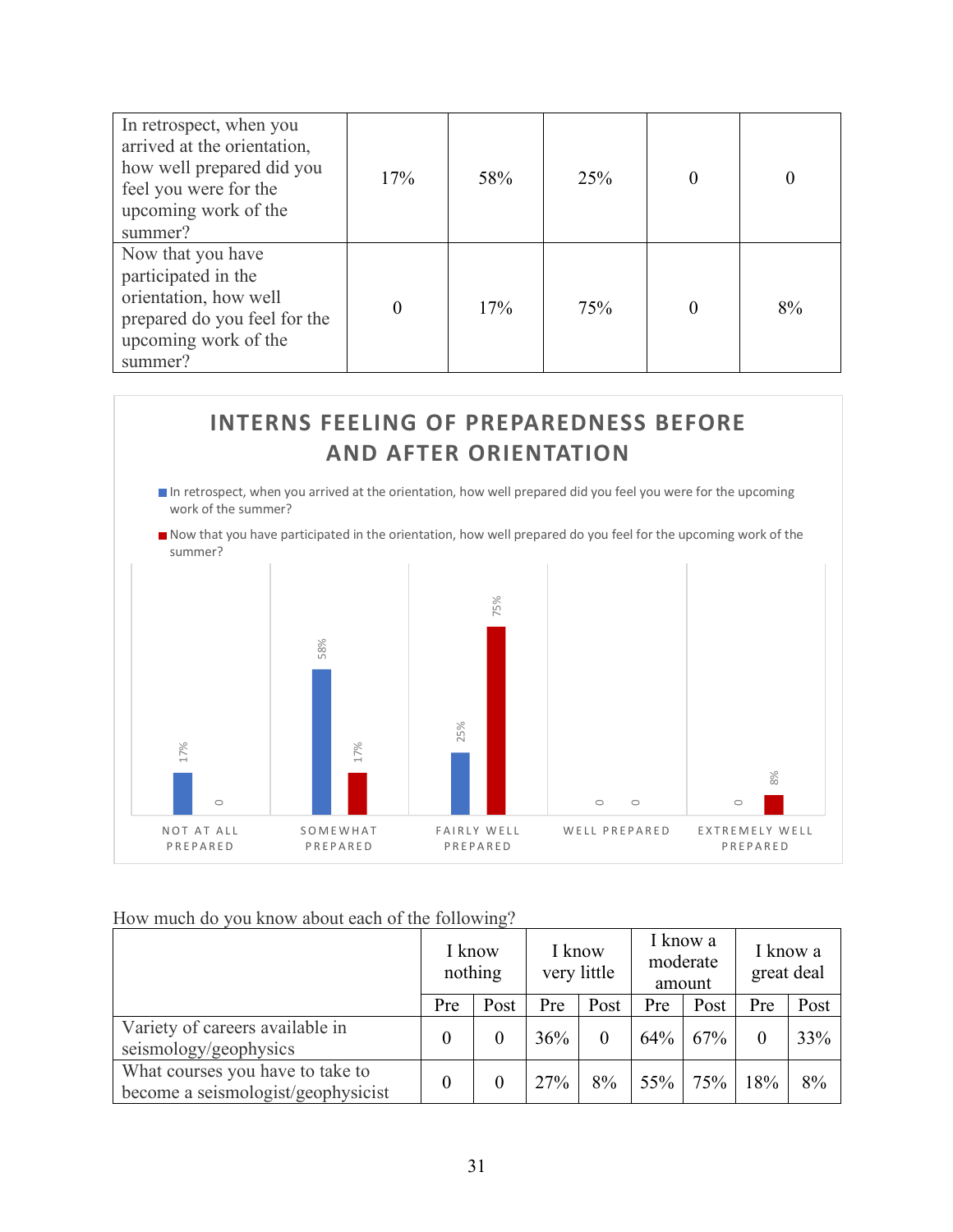| The graduate school application |  | 36% | 16% | $55\%$ | 50% | 9% | 33% |
|---------------------------------|--|-----|-----|--------|-----|----|-----|
| process                         |  |     |     |        |     |    |     |







|                                                        | I know<br>nothing | I know<br>very little | I know a<br>moderate<br>amount | I know a<br>great deal |
|--------------------------------------------------------|-------------------|-----------------------|--------------------------------|------------------------|
| Preparing for the Graduate Record<br>Examination (GRE) | 18%               | 45%                   | 27%                            | 9%                     |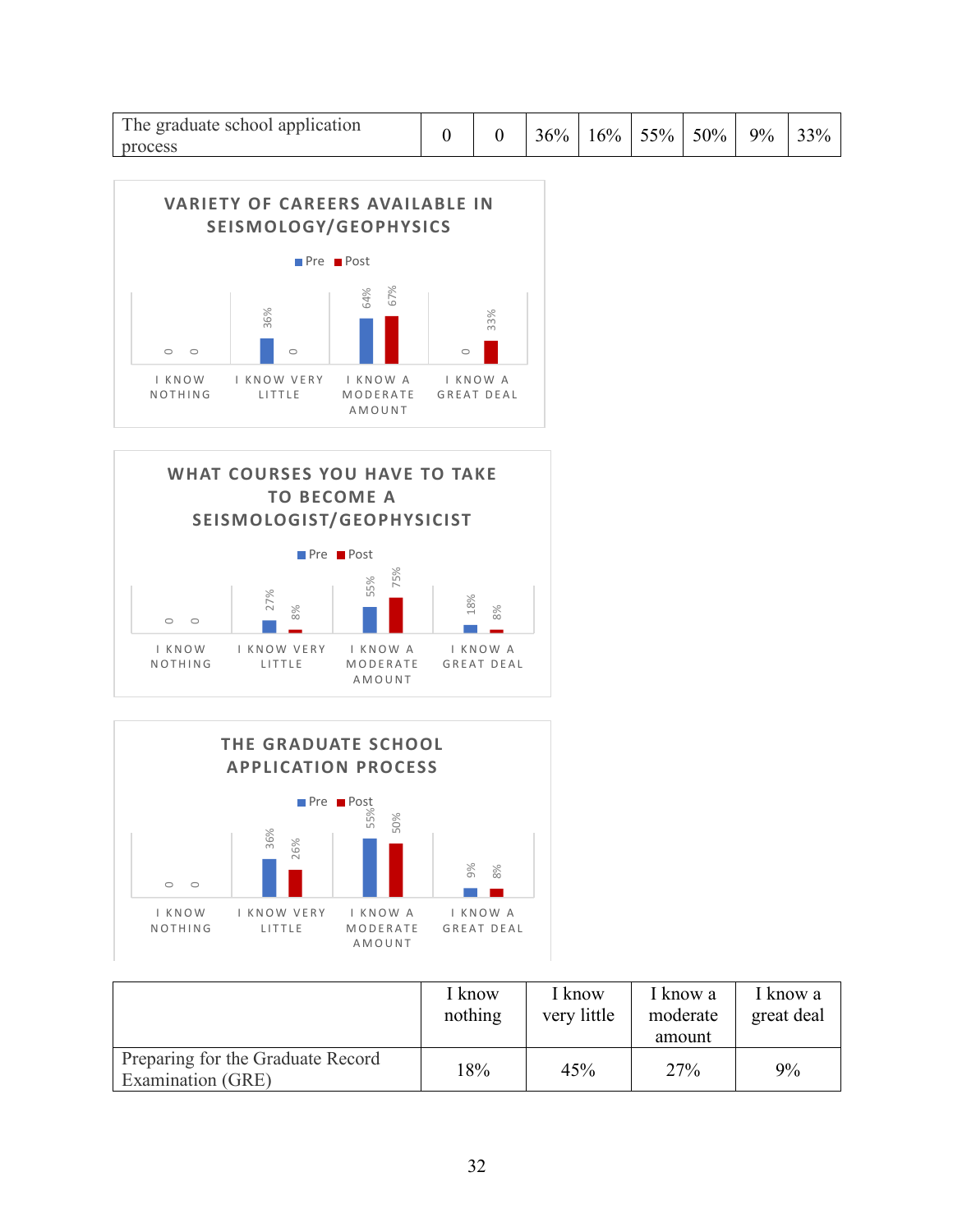How many undergraduate students do you personally know that are interested in geophysics and/or seismology?

| None      | 18% |
|-----------|-----|
| -2        | 36% |
|           | ω   |
| 5 or more | 36% |

Who have you discussed your academic/career plans with at your college university? Choose all that apply.

| Undergraduate students | 82%   |
|------------------------|-------|
| Graduate students      | 45%   |
| Professors             | 100%  |
| Academic advisors      | 82%   |
| Career services        | $R_0$ |

Other (please specify) NA

Are you considering attending graduate school?

|    | - - | $\mathbf{0}$<br>ʹ0 |
|----|-----|--------------------|
| es |     | 100%               |
| ١O |     |                    |

What is the highest degree you expect to eventually attain?

| Undecided                 | 18% |
|---------------------------|-----|
| Master's (MA, MS, or MBA) | 36% |
|                           |     |

Other (please specify)

NA

Please indicate your degree of interest in the following.

|                                      | Not at all<br>interested | Slightly<br>interest | Moderately<br>interested | Interested | Verv<br>interested |
|--------------------------------------|--------------------------|----------------------|--------------------------|------------|--------------------|
| A career in the geosciences          |                          |                      | 18%                      | 9%         | 73%                |
| A career<br>in geophysics/seismology |                          | 9%                   | 9%                       | 27%        | 54%                |

In the space below, please describe factors that have most strongly influenced your academic and career aspirations?

- *Being inspired by research experiences and by research and academic mentors.*
- *Taking a geoscience class randomly sophomore year - doing research with my professor*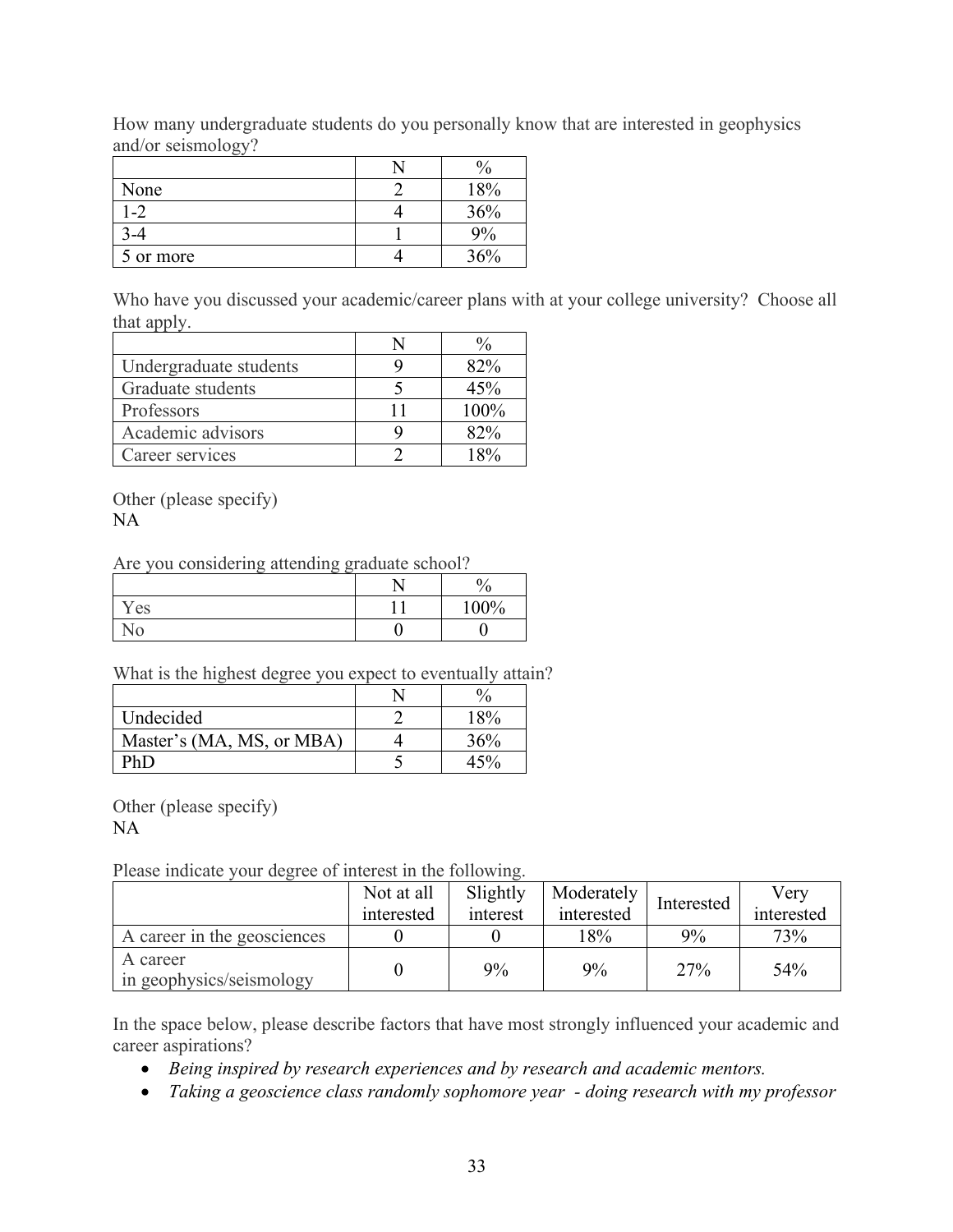- *I watched my brother go through the grad school process for his PhD in neuroscience and it made me think that if he can do something like that then I can as well. Also, My academic advisor strongly encouraged me to attend grad school.*
- *Enjoyment and interest in coursework and experiences with professors*
- *The classes I have taken at my undergraduate institution.*
- *I am curious to learn how the planet works in addition to work on sciences that can affect people's everyday lives.*
- *Pervious research experiences plus the relationships I have formed with my graduate student course TAs have most strongly influenced my academic and career aspirations*
- *The classes I've taken and the professors and people I've talked to have had a strong influence on helping me decide on geoscience research.*

How important was each of the following in your decision to participate in research this summer? (If an item does not apply to you, please select the "not important" category)

|                                                                        | <b>Not</b>     | Somewhat       | Fairly         | Extremely |
|------------------------------------------------------------------------|----------------|----------------|----------------|-----------|
|                                                                        | important      | important      | important      | important |
| I wanted to know if science was for me.                                | 45%            | 9%             | 27%            | 18%       |
| I wanted to learn more about what is<br>like to be a researcher.       | 9%             | 18%            | $\theta$       | 73%       |
| I wanted to know if going to grad school<br>in science was for me.     | 27%            | 9%             | 27%            | 36%       |
| I wanted hands-on experiences to<br>reinforce what I learned in class. | $\overline{0}$ | 18%            | 18%            | 64%       |
| I needed to fulfill my school's<br>requirements for research.          | 100%           | $\overline{0}$ | $\overline{0}$ | 0         |
| I thought it would help me get in to<br>graduate school or get a job.  | 9%             | 18%            | 45%            | 27%       |
| I thought it would be fun.                                             | $\theta$       | 9%             | 9%             | 82%       |

How important was each of the following in your decision to apply to/participate in the IRIS Undergraduate Internship Program?(If an item does not apply to you, please circle the "not important" category.)

|                                                                    | <b>Not</b> | Somewhat       | Fairly    | Extremely |
|--------------------------------------------------------------------|------------|----------------|-----------|-----------|
|                                                                    | important  | important      | important | important |
| I wanted to know if geophysics was for<br>me.                      | 27%        | 9%             | 36%       | 27%       |
| I love geophysics and wanted to work in<br>it.                     | 18%        | 0              | 36%       | 45%       |
| The research topics sounded interesting.                           | $\theta$   | $\overline{0}$ | 27%       | 73%       |
| I wanted to do something different than<br>what I had done before. | $\theta$   | 18%            | 27%       | 55%       |
| A fellow student I know recommended<br>it.                         | 64%        | 18%            | 18%       | $\theta$  |
| A faculty member/researcher I know<br>recommended it.              | 9%         | 27%            | 45%       | 18%       |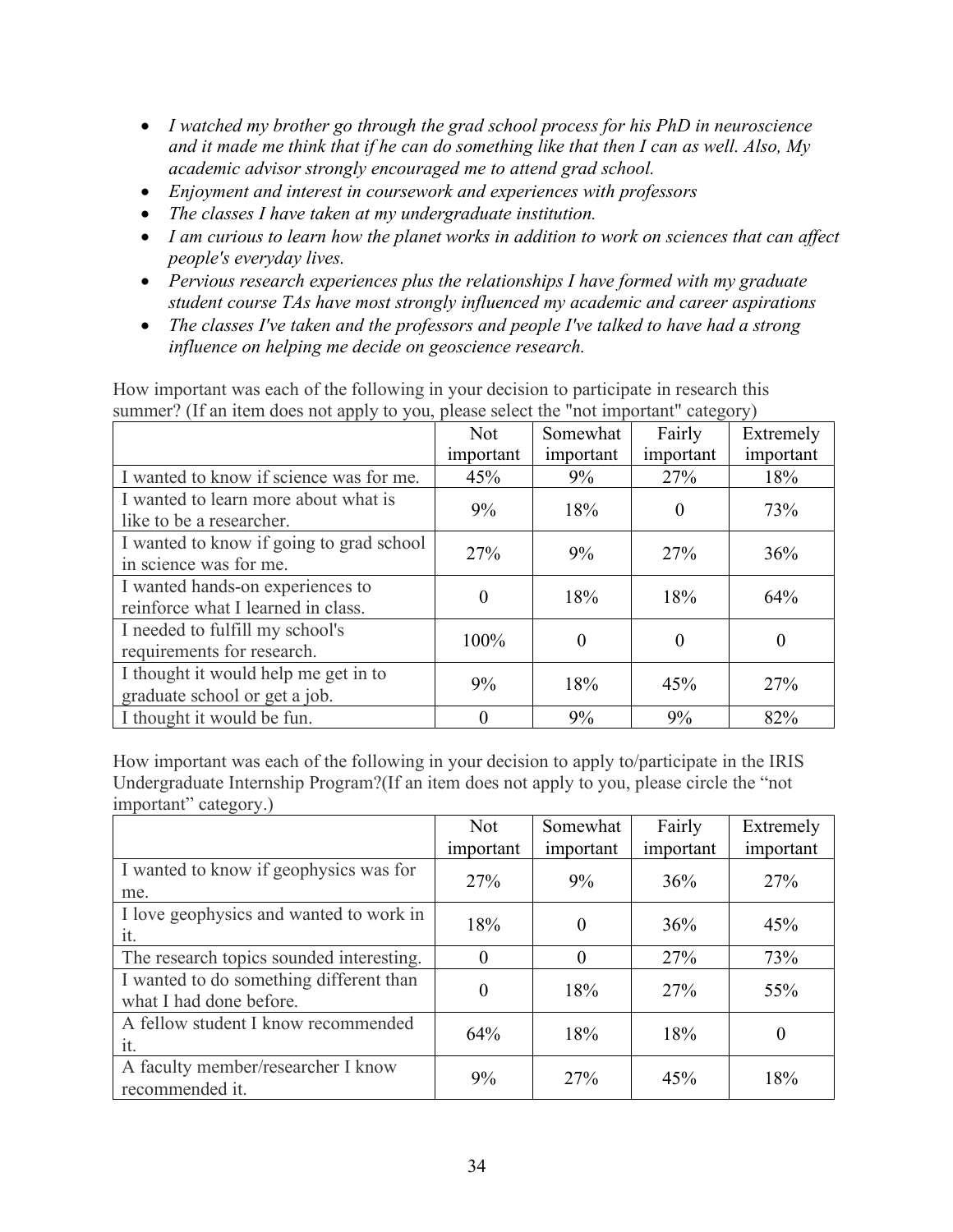| The reputation of the IRIS Consortium                                                   | 36% | 9%  | 45% | 9% |
|-----------------------------------------------------------------------------------------|-----|-----|-----|----|
| The amount of stipend and support<br>package (orientation, AGU Conference,<br>$etc.$ ). | 9%  | 36% | 45% | 9% |
| The geographic location of the project<br>was appealing.                                | 27% | 27% | 45% |    |

Please describe any other important factors in the space below.

• *Opportunity to meet other students interested in seismology/geophysics since there aren't very many at my undergraduate institution.*

How important is it to have an opportunity to...

|                                                                  | Of little<br>importance | Moderately<br>important | Important | Verv<br>important |
|------------------------------------------------------------------|-------------------------|-------------------------|-----------|-------------------|
| become connected to the other IRIS<br>interns this summer?       | 9%                      |                         | 55%       | 36%               |
| remain connected with the other IRIS<br>interns over the summer? | 9%                      | 27%                     | 55%       | 9%                |

To help us better understand what "connected" in the question above means to you, please describe several actions that you or the other interns would engage in that would demonstrate this connectedness.

- *To me getting connected means getting to know each other during orientation to learn more about each other's research interests and activities as well as making personal connections. Further into the internship I hope that this personal and academic relationship would remain as we connect through email, blog posts or messaging in order to answer questions or provide support during this unique experience.*
- *Well considering the distance we will be apart from each other in most cases limits things like meeting up, most of the what would be considered connectedness would come from social media platforms like Facebook or Groupme. That said if given the opportunity to meet up with someone several times over the summer I would take that chance as networking goes a long way.*
- *Learning other interns' interests, hobbies, likes, and dislikes. Learning about where other interns come from. Finding common ground with fellow interns. Getting to the point where if I happened to be in the city where another intern (in particular the intern is the same research group as me) was living in future it would be natural to meet-up for a drink.*
- *Communicate about our work but also about non-work activities throughout the summer.*
- *Discuss project details and other science related topics, as well as remaining connected socially if I develop friendships with my fellow interns during orientation.*
- *Continuing communication via text/email on a regular basis to continue to share our experiences, discuss the grad school process, etc., in addition to making arrangements to meet up when we go to similar conferences or visit grad schools at the same time.*
- *Reaching out when frustrations and road blocks are faced, but also celebrate each other little victories*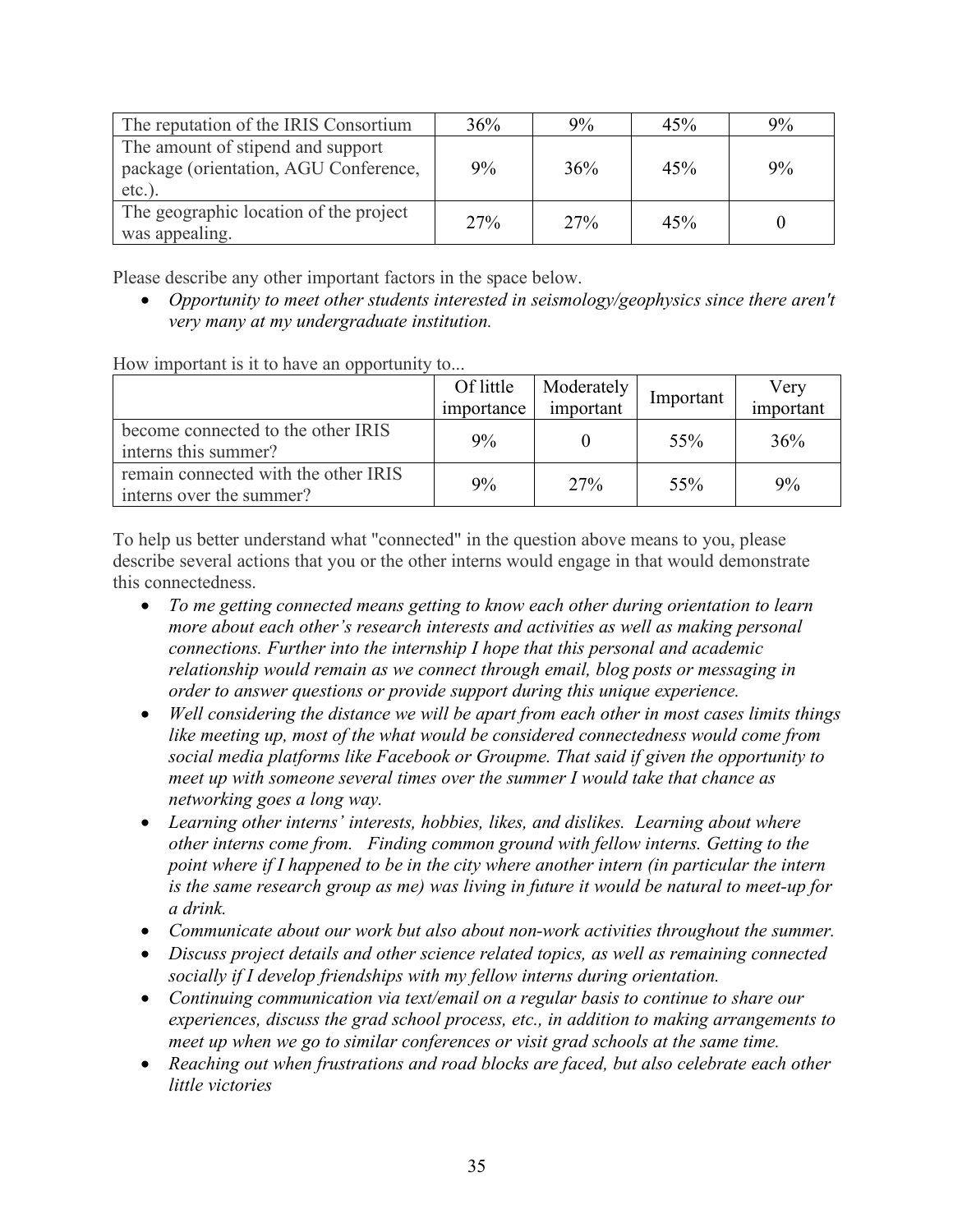• *To remain connected, I would think we would have some method of ongoing communication, like a group text chat. The method by which we continue to stay in contact isn't super important, just as long as we continue talking to each other.*

|                                                                            | Strongly<br>disagree | Disagree | Neither<br>agree or<br>disagree | Agree | Strongly<br>agree |
|----------------------------------------------------------------------------|----------------------|----------|---------------------------------|-------|-------------------|
| My family thinks of me as a<br>"science person"                            | $\theta$             | 9%       | $\theta$                        | 45%   | 45%               |
| My friends think of me as a<br>"science person"                            | $\theta$             | 9%       | $\theta$                        | 55%   | 36%               |
| In general, being a scientist<br>is an important part of my<br>self-image. | $\theta$             | 9%       | 9%                              | 73%   | 9%                |
| I have a strong sense of<br>belonging to the community<br>of scientists.   | $\theta$             | 9%       | 27%                             | 64%   | $\theta$          |
| Being a scientist is an<br>important reflection of who I<br>am.            | $\theta$             | 9%       | 28%                             | 64%   | 9%                |
| I have come to think of<br>myself as a 'scientist.'                        | $\Omega$             | 9%       | 36%                             | 27%   | 27%               |

Rate the degree to which you agree or disagree with the following statements.

Rate the degree to which you agree or disagree with the following statements concerning your sense of yourself as a scientist who undertakes research activities.

|                                                                                                                  | Strongly<br>disagree | Disagree | Neither<br>agree nor<br>disagree | Agree | Strongly<br>agree |
|------------------------------------------------------------------------------------------------------------------|----------------------|----------|----------------------------------|-------|-------------------|
| I have a strong sense of<br>belonging to the community<br>of scientists.                                         | $\theta$             | 9%       | 27%                              | 64%   | $\theta$          |
| I derive a great deal of<br>personal satisfaction from<br>working on a team that is<br>doing important research. | $\theta$             | $\theta$ | 27%                              | 18%   | 55%               |
| I have come to think of<br>myself as a scientist.                                                                | $\Omega$             | 9%       | 18%                              | 55%   | 18%               |
| I feel like I belong to the<br>field of science.                                                                 | $\theta$             | 9%       | 9%                               | 45%   | 36%               |
| The daily work of a scientist<br>is appealing to me.                                                             | $\theta$             | $\theta$ | 9%                               | 73%   | 18%               |
| If I want to, I can become a<br>geophysicist.                                                                    | 0                    | 0        | $\Omega$                         | 55%   | 45%               |

Please rate your confidence in your ability to successfully execute the following tasks.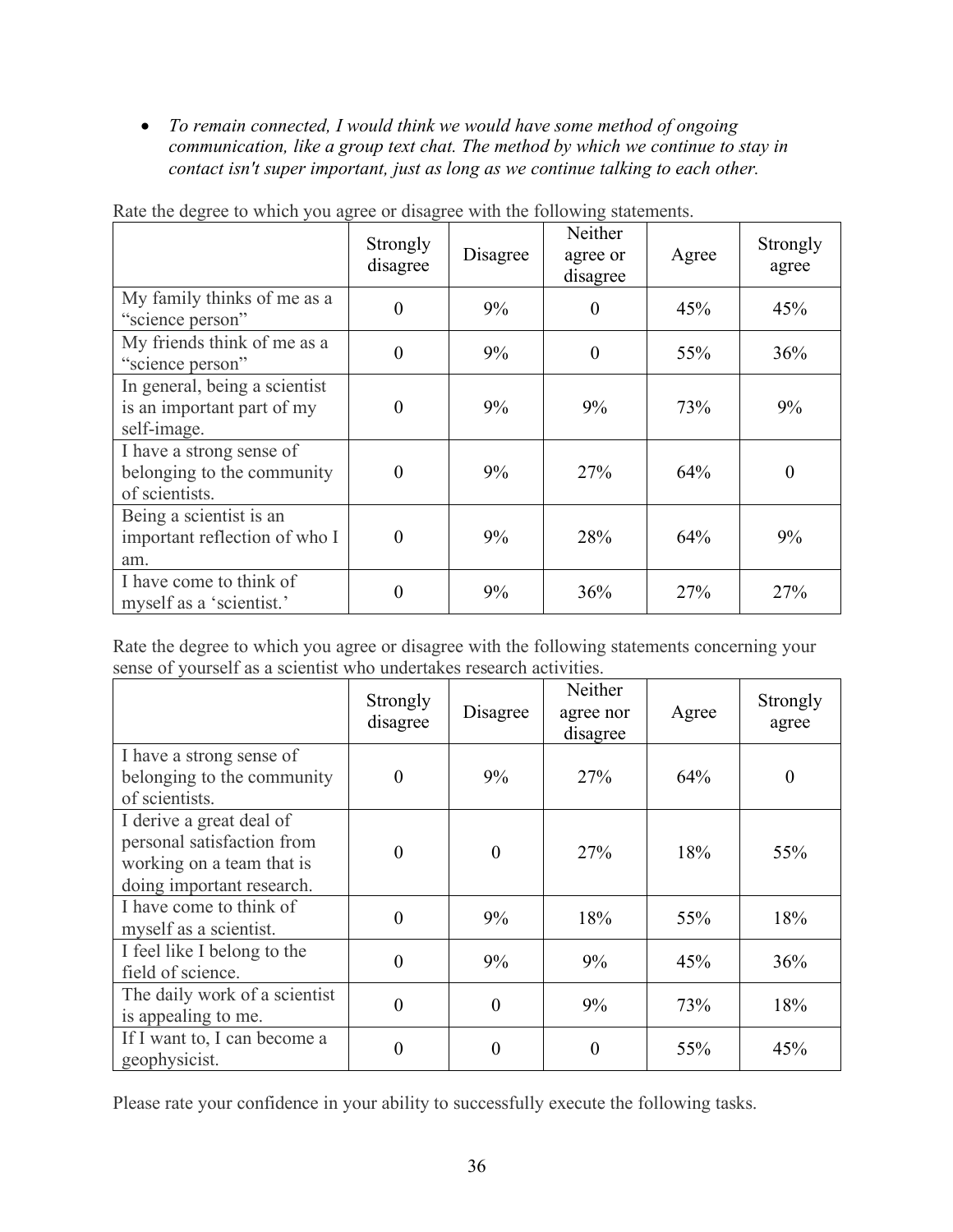|                                                                                  | Not at all<br>confident | Somewhat<br>confident | Confident | Very<br>confident | Absolutely<br>Confident |
|----------------------------------------------------------------------------------|-------------------------|-----------------------|-----------|-------------------|-------------------------|
| Use technical skills (use of<br>tools, instruments, and/or<br>techniques).       | 9%                      | 9%                    | 36%       | 45%               | $\boldsymbol{0}$        |
| Use science language and<br>terminology.                                         | $\boldsymbol{0}$        | 27%                   | 45%       | 27%               | $\boldsymbol{0}$        |
| Generate a science research<br>question to answer.                               | $0\%$                   | 55%                   | 9%        | 27%               | $\overline{0}$          |
| Figure out what<br>data/observations to collect<br>and how to collect them.      | 9%                      | 36%                   | 27%       | 27%               | $\boldsymbol{0}$        |
| Figure out/analyze what<br>data/observations mean.                               | 9%                      | 36%                   | 27%       | 27%               | $\theta$                |
| Create explanations for the<br>results of a research study.                      | 18%                     | 36%                   | 27%       | 18%               | $\overline{0}$          |
| Use scientific literature<br>and/or reports to guide<br>research.                | 9%                      | 9%                    | 45%       | 36%               | $\theta$                |
| Relate results and<br>explanations of research to<br>the work of others.         | $0\%$                   | 9%                    | 55%       | 27%               | 9%                      |
| Develop theories (integrate<br>and coordinate results from<br>multiple studies). | 9%                      | 45%                   | 36%       | 9%                | $\boldsymbol{0}$        |
| Report research results in a<br>poster presentation.                             | $\theta$                | 27%                   | 36%       | 36%               | $\boldsymbol{0}$        |
| Report research results in a<br>written paper.                                   | 9%                      | 36%                   | 27%       | 27%               | $\boldsymbol{0}$        |
| Generally function as a<br>scientist in a research<br>activity.                  | 9%                      | 36%                   | 27%       | 27%               | $\boldsymbol{0}$        |

# POST

Please read each of the following statements carefully and select one of the five choices that most closely matches your feelings. (N=12)

|                                                                                                                                | Strongly<br>disagree | Disagree | Undecided | Agree | Strongly<br>agree |
|--------------------------------------------------------------------------------------------------------------------------------|----------------------|----------|-----------|-------|-------------------|
| The orientation was well<br>organized and facilitated.                                                                         |                      |          |           | 33%   | 67%               |
| I anticipate that I will be<br>able to apply the<br>information/skills learned at<br>the orientation to my<br>summer research. |                      | 8%       | 8%        | 33%   | 50%               |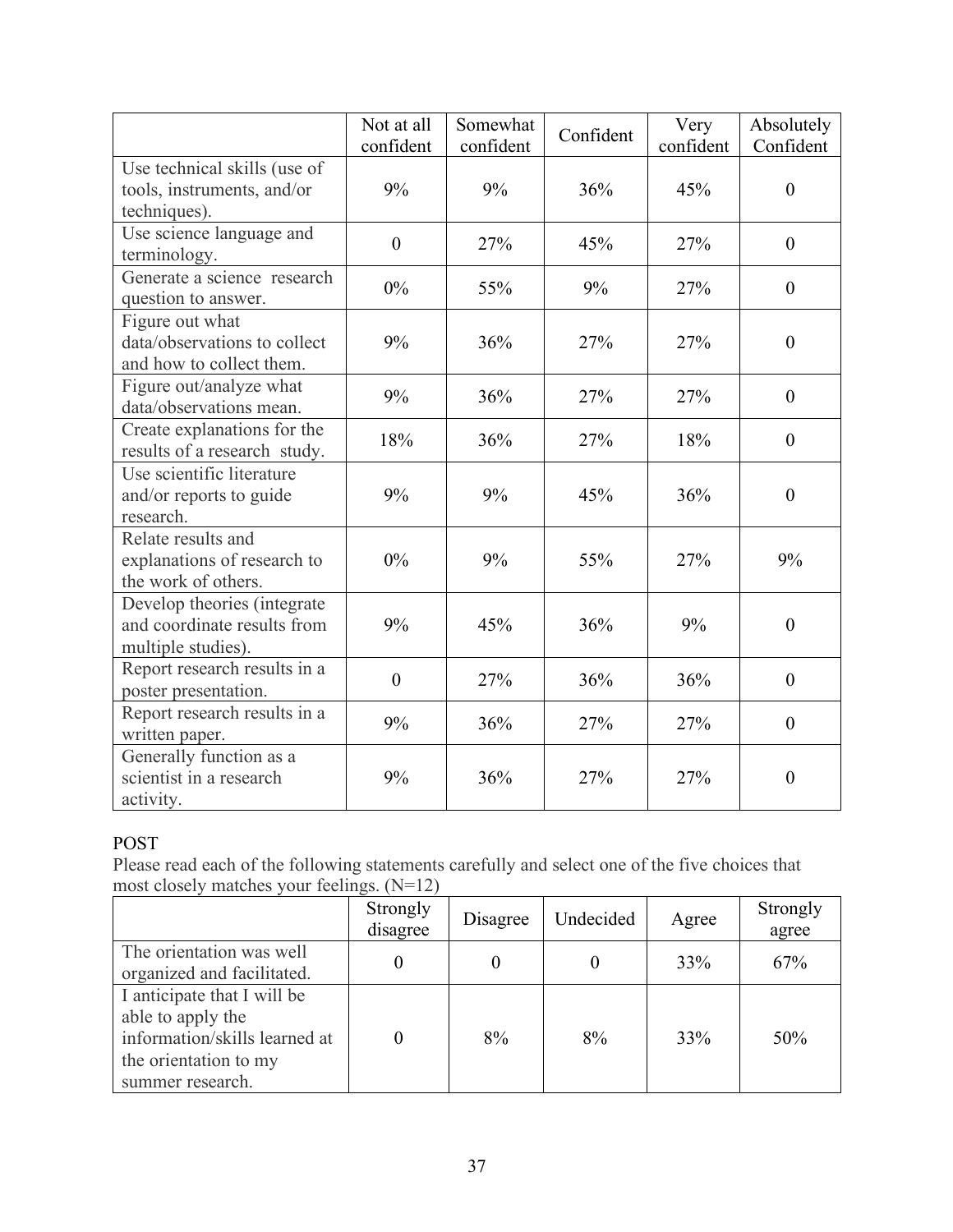| I found the amount of time<br>devoted to the careers and<br>the culture of science to be<br>appropriate.                                            | $\theta$ | $\theta$ |     | 58% | 42% |
|-----------------------------------------------------------------------------------------------------------------------------------------------------|----------|----------|-----|-----|-----|
| I found the balance between<br>time devoted to geophysics<br>labs (fieldwork and<br>computer work) and<br>geophysics lectures to be<br>appropriate. | $\theta$ | $\theta$ | 17% | 75% | 8%  |
| I found the relative amount<br>of time devoted to<br>discussing how to maximize<br>my summer research<br>experience to be appropriate.              | $\theta$ | 0        |     | 67% | 33% |

Which of the following were among the BEST parts of the orientation? (Please select at least one but no more than three items)

|                                                    | N              | $\frac{0}{0}$ |
|----------------------------------------------------|----------------|---------------|
| Being part of a group of interns                   | $\varsigma$    | 42%           |
| Fieldwork (broadband install Monday)               | 2              | 17%           |
| Fieldwork (refraction experiment Wednesday)        | 8              | 67%           |
| PASSCAL Tour                                       | $\left($       | $\theta$      |
| Fieldtrip - Magdalena fieldtrip & observatory tour | ┑              | 58%           |
| Anti-harassment/discrimination training            |                | 8%            |
| Mineral museum visit                               |                | 8%            |
| Classroom/Lab work                                 | $\left($       | $\theta$      |
| Interactions with other interns                    | $\overline{2}$ | 17%           |
| Interactions with orientation staff                | $\left($       | $\theta$      |
| San Lorenzo/Career panel                           | 7              | 58%           |
| Learning how to get the most out of my internship  |                | $\theta$      |
| Learning what grad school is like                  | $\overline{2}$ | 17%           |
| The geographic location                            |                |               |

Other best parts (please specify) NA

Which of the following were among the WORST parts of the orientation?(Please select at least one but no more than three items)

|                                             | $\%$ |
|---------------------------------------------|------|
| Being part of a group of interns            |      |
| Welcome/Social evening on first night       | 8%   |
| Fieldwork (broadband install Monday)        |      |
| Fieldwork (refraction experiment Wednesday) |      |
| PASSCAL Tour                                | 8%   |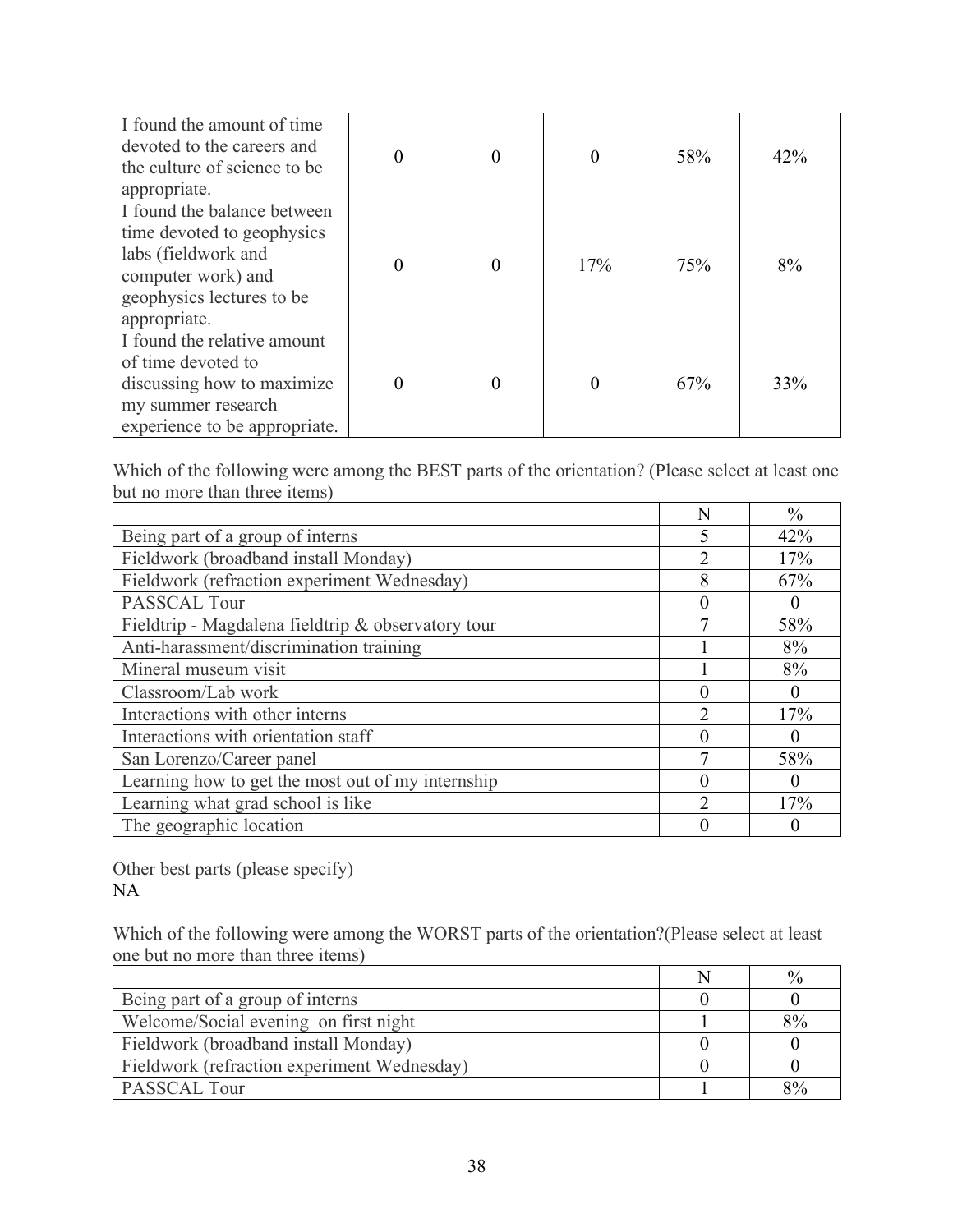| Fieldtrip - Magdalena fieldtrip & observatory tour |     |
|----------------------------------------------------|-----|
| Anti-harassment/discrimination training            |     |
| Mineral museum visit                               | 8%  |
| Classroom/Lab work                                 | 33% |
| Interactions with other interns                    |     |
| Interactions with orientation staff                |     |
| San Lorenzo/Career panel                           |     |
| Learning how to get the most out of my internship  | 8%  |
| Learning what grad school is like                  | 8%  |
| The geographic location                            |     |

Other worst parts (please specify)

- *I think a lot of the classroom/lab work felt very rushed*
- *Probably just having to spend long periods of time in windowless rooms*
- *I felt that the analysis of the refraction experiment on Wednesday could have gone smoother. I felt that We were given more freedom for the analysis than was helpful for many of us.*
- *Not enough free time!*

As a result of the orientation, I feel my…

|                                                                                                                                  | Remained<br>about the<br>same | Increased<br>a little | Increased<br>a lot |
|----------------------------------------------------------------------------------------------------------------------------------|-------------------------------|-----------------------|--------------------|
| awareness of the scope of seismological research has                                                                             | $\Omega$                      | 25%                   | 75%                |
| understanding of seismic data collection (station install<br>and active source collection) has                                   | 8%                            | 25%                   | 67%                |
| understanding of Earth structure has                                                                                             | 25%                           | 58%                   | 17%                |
| understanding of Earthquakes (location, magnitude,<br>elastic rebound, relation to plate tectonics, focal<br>mechanisms) has     | 25%                           | 33%                   | 42%                |
| understanding of Reflection and Refraction theory<br>(reflection coefficient, attenuation, resolution, etc.) has                 | 17%                           | 50%                   | 33%                |
| understanding of Matlab has                                                                                                      | 17%                           | 67%                   | 17%                |
| awareness of seismological techniques (Waveform<br>cross correlation, Tomography, Shear-wave splitting,<br>Tomography, etc.) has | 8%                            | 58%                   | 33%                |
| ability to analyze reflection and refraction data has                                                                            | 25%                           | 58%                   | 17%                |
| ability to use Seismic Unix has                                                                                                  | 25%                           | 42%                   | 33%                |
| understanding of the composition of a seismogram has                                                                             | 17%                           | 42%                   | 42%                |
| understanding of how to respond to issues of<br>harassment/discrimination has                                                    | $\theta$                      | 42%                   | 58%                |
| understanding about how to get the most out of my<br>internship this summer has                                                  | $\overline{0}$                | 33%                   | 67%                |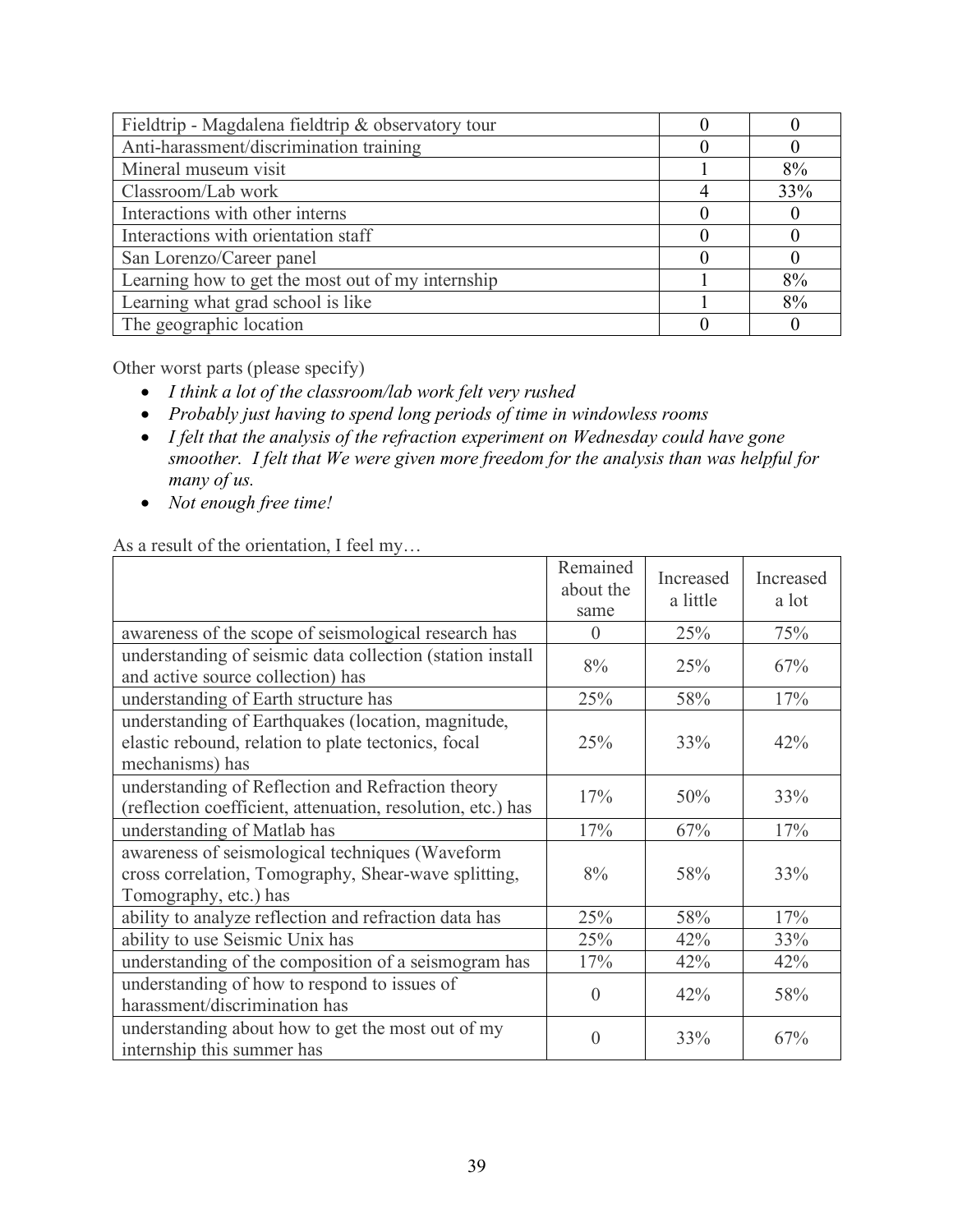The faculty at the orientation are interested in your feedback on their instruction. Please indicate your perception of their instruction for each category.

| Dave Thomas $(N=10)$ |
|----------------------|
|----------------------|

|                         | Too slow | Just right | Too fast  |
|-------------------------|----------|------------|-----------|
| Delivery of information |          | 90%        | 0%        |
|                         | Fair     | Good       | Vary good |
| Overall Quality         |          | 75%        | 25%       |

# Sue Bilek (N=10)

|                         | Too slow | Just right | Too fast  |
|-------------------------|----------|------------|-----------|
| Delivery of information | 10%      | 90%        |           |
|                         | Fair     | Good       | Vary good |
| Overall Quality         |          | 50%        | 50%       |

#### Neala Creasy (N=12)

|                         | Too slow | Just right | Too fast  |
|-------------------------|----------|------------|-----------|
| Delivery of information | 8%       | 92%        |           |
|                         | Fair     | Good       | Vary good |
| Overall Quality         |          | 33%        | 67%       |

#### Michael Hubenthal (N=12)

|                         | Too slow | Just right | Too fast  |
|-------------------------|----------|------------|-----------|
| Delivery of information | 8%       | 92%        |           |
|                         | Fair     | Good       | Vary good |
| Overall Quality         |          |            | 100%      |

#### Tolu Olugboji (N=11)

|                         | Too slow | Just right | Too fast  |
|-------------------------|----------|------------|-----------|
| Delivery of information |          | 82%        | 8%        |
|                         | Fair     | Good       | Vary good |
| <b>Overall Quality</b>  | $1\%$    | 44%        | 44%       |

# Akram Mostafanejad (N=9)

|                         | Too slow | Just right | Too fast  |
|-------------------------|----------|------------|-----------|
| Delivery of information |          | 67%        | 33%       |
|                         | Fair     | Good       | Vary good |
| Overall Quality         | 25%      | 63%        | 3%        |

#### Juan Lorenzo (N=12)

|                         | Too slow | Just right | Too fast  |
|-------------------------|----------|------------|-----------|
| Delivery of information |          | 75%        | 25%       |
|                         | Fair     | Good       | Vary good |
| Overall Quality         | $11\%$   | 44%        | 44%       |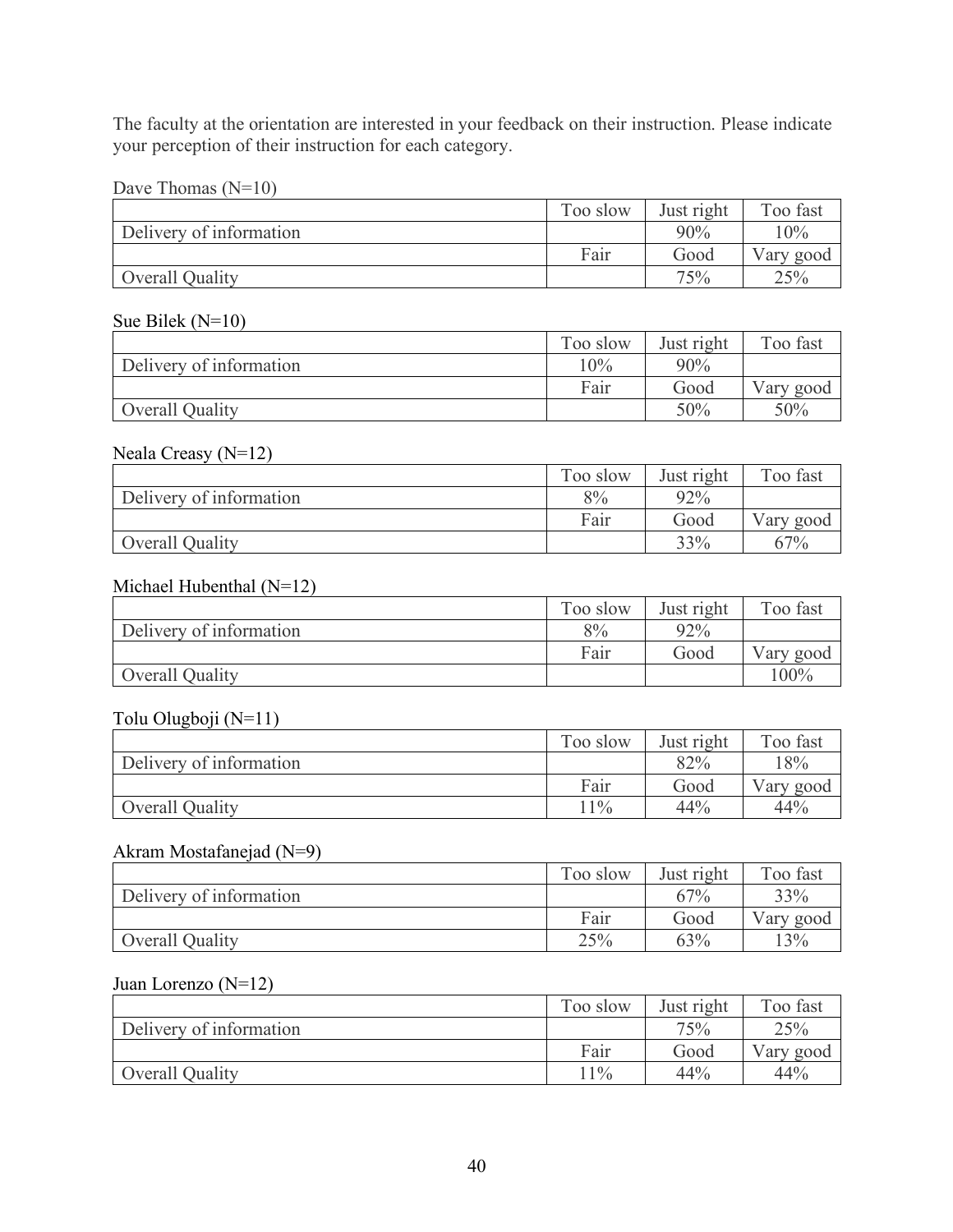Ada Dominguez (N=12)

|                         | Too slow | Just right | Too fast  |
|-------------------------|----------|------------|-----------|
| Delivery of information | 8%       | 92%        |           |
|                         | Fair     | Good       | Vary good |
| Overall Quality         |          | 56%        | 44%       |

What suggestions do you have for improving the orientation agenda?

- *I would try to make the evening "lectures" a little one interactive*
- *It was difficult to have a class after the field trip since everyone was exhausted. The breaks worked into the lectures and schedule seemed like the right amount to me*
- *perhaps spend more time at the observatory or going after morning lectures.*
- *It would have been nice to have more time to hike on the Magdalena crest trail. Also I far preferred being in the room in the building next to the dorms rather than the rooms in the building across campus, it was just more comfortable when we were doing lectures in there.*
- *More Free Time!*
- *I would give more time to the hike we did. It really wasn't given very much time.*

Please read each of the following statements carefully and select one of the choices that most closely matches your feelings.

|                                                                    | Strongly<br>disagree | Slightly<br>Disagree | Slightly<br>agree | Agree | Strongly<br>agree |
|--------------------------------------------------------------------|----------------------|----------------------|-------------------|-------|-------------------|
| Group members spent time<br>getting to know one another            | 0                    | 0                    | $\Omega$          | 50%   | 50%               |
| There are feelings of unity<br>and togetherness among the<br>group | $\Omega$             | $\Omega$             | 17%               | 50%   | 33%               |
| Group members make me<br>feel like part of the group               | $\Omega$             | $\theta$             | 8%                | 50%   | 42%               |
| We can say anything in the<br>group without having to<br>worry     | 8%                   | 17%                  | 25%               | 33%   | 17%               |
| I enjoyed spending time with<br>the members of the group           | $\theta$             | $\theta$             | 8%                | 33%   | 58%               |
| The group atmosphere is<br>comfortable                             | $\theta$             | $\theta$             | $\theta$          | 67%   | 33%               |
| Some of the group members<br>could become my friends.              | 0                    | 0                    | 8%                | 33%   | 58%               |

How likely are you to stay in-touch with your fellow interns over the summer

|          | Not likely | Somewhat<br>likely | Fairly<br>likely | Extremely<br>likely |
|----------|------------|--------------------|------------------|---------------------|
| Response | 8%         | 25%                | $17\%$           | 50%                 |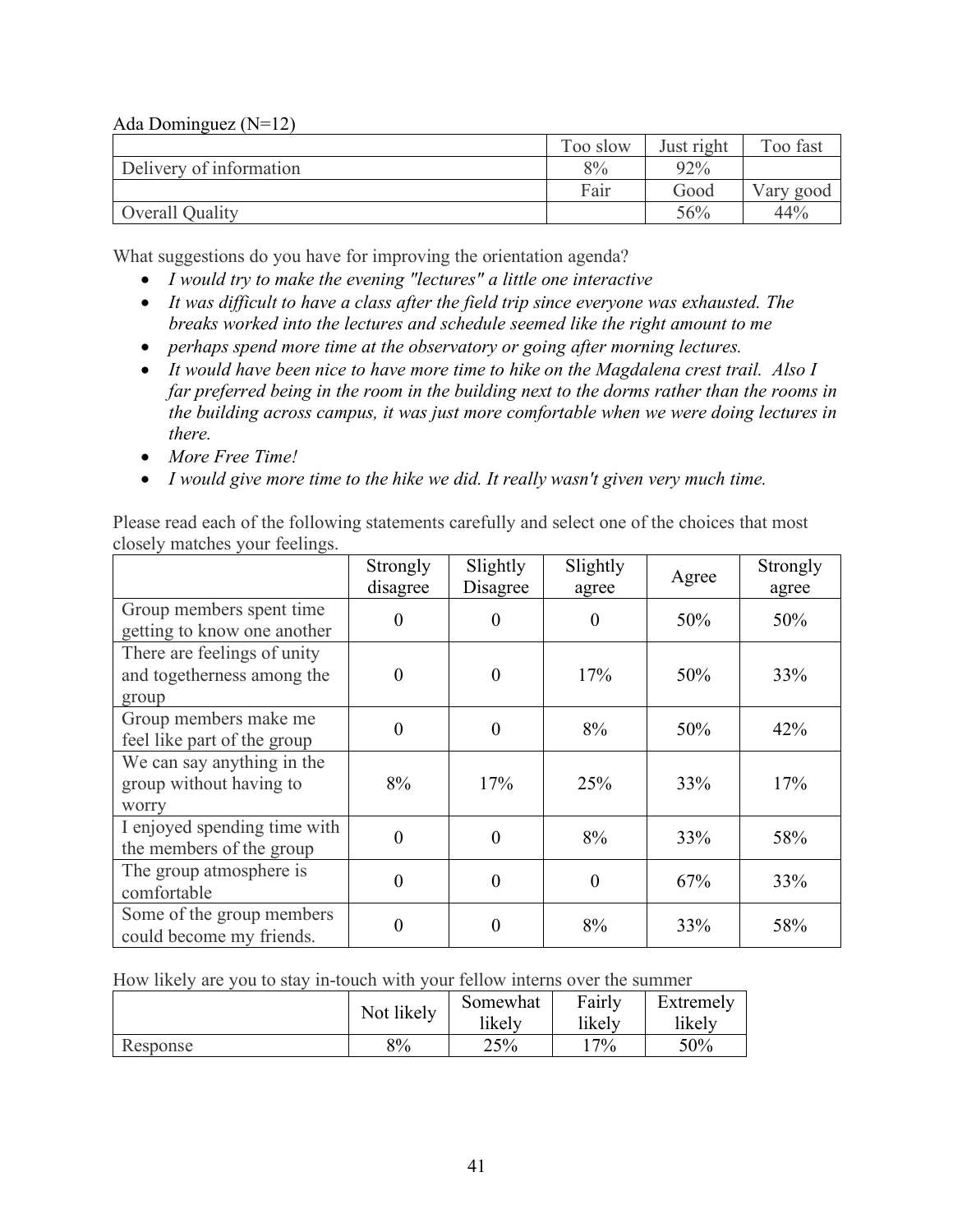What else, if anything, would you like to communicate about the orientation that we may have overlooked?

- *With it all said and done, it was excellent!*
- *Thank you for doing the training. Things like that should be a staple in every program. It is important work*
- *I really liked the snacks during lectures, activities, etc. The computer lab was a difficult room for lectures, as we were very spread out, and it is hard to see the screen everywhere in the room, just not an efficient layout (not sure this can be fixed, but just wanted to communicate it).*

# **Self-Reflection Guide Tool - Summary & Recommendations**

# *Summary*

- Most interns reported that they completed the self-reflection guide together with their mentor  $(60\%)$
- At the beginning of the internship, interns and their mentor made use of the selfreflection guide for discussion (80%)
- Mid-internship, the guide was completed by the intern and mentor together (40%) or not completed (40%)
- At the end of the internship, the guide was completed by the intern and mentor together  $(60\%)$
- Interns found that the mentoring rubric provided them with a structure for discussing their progress with others (60% agree, 10% strongly agree), that the mentoring rubric helped illuminate areas that needed improvement and areas where growth occurred (40%, 20%), that they found the mentoring rubric to be a beneficial resource for the mentoring process (50%, 10%), and that the mentoring rubric encouraged them to engage in purposeful reflection this summer (50%, 10%)
- Interns felt the guide would have been more beneficial if they could have reviewed it with their mentor, that it was not beneficial at all, and that they should have paid more attention to it

# *Recommendations*

- Encourage all mentors and interns to review the guide together
- Introduce the guide during orientation to help interns be more comfortable with it
- Show interns how engaging with the guide can help them during their summer internship

# *All data*

Which of the following best describes how the Self-Reflection Guide was completed at the beginning of the internship?  $(N=10)$ 

|                                                              | $^{0}/_{0}$ |
|--------------------------------------------------------------|-------------|
| No one completed the self-reflection guide                   | 20%         |
| My mentor and I completed the self-reflection guide together | 60%         |
| I was the only one who completed the self-reflection guide   | 10%         |

Other (please specify)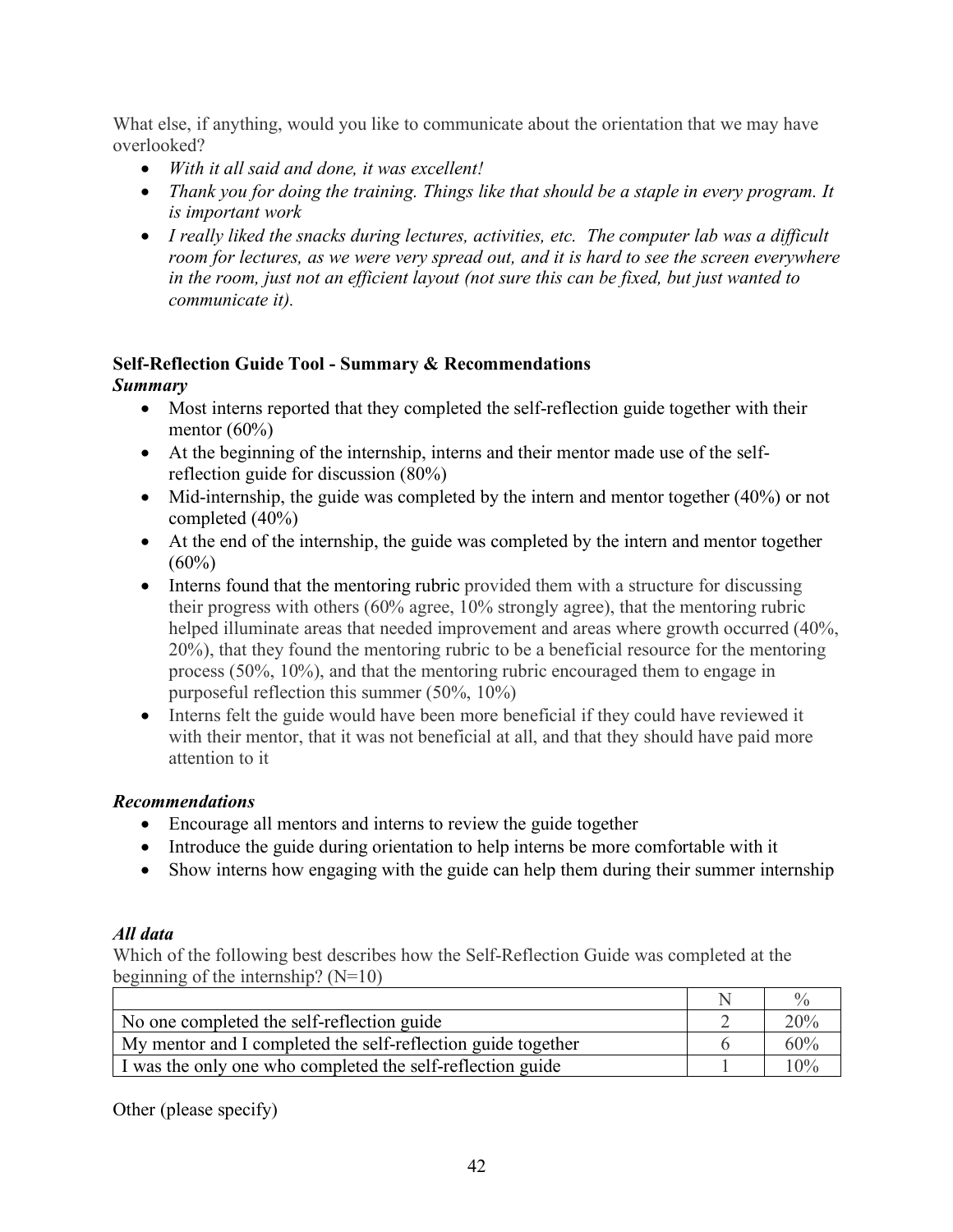# • *I completed the self-reflection guide, then we talked about it together*

At the beginning of the internship, did you and your mentor make use of the self-reflection guide for discussion? (N=10)

|                           | $\mathbf{0}$<br>′0 |
|---------------------------|--------------------|
| Yes                       | 80%                |
| $\overline{\mathsf{N}}_0$ | 20%                |

Which of the following best describes how was the self-reflection guide was completed at the middle of the internship?  $(N=10)$ 

|                                                              | 0/2 |
|--------------------------------------------------------------|-----|
| No one completed the self-reflection guide                   | 40% |
| My mentor and I completed the self-reflection guide together | 40% |
| I was the only one who completed the self-reflection guide   | 20% |

Other (please specify) NA

In the middle of the internship, did you and your mentor make use of the self-reflection guide for discussion?

|                        | $\frac{0}{0}$ |
|------------------------|---------------|
| Yes                    | 40%           |
| $\overline{\text{No}}$ | 60%           |

Which of the following best describes how was the self-reflection guide was completed at the end of the internship?

|                                                              | 0/2 |
|--------------------------------------------------------------|-----|
| No one completed the self-reflection guide                   | 30% |
| My mentor and I completed the self-reflection guide together | 60% |
| I was the only one who completed the self-reflection guide   | 10% |

Other (please specify) NA

At the end of the internship, did you and your mentor make use of the self-reflection guide for discussion?

|            | $\mathbf{0}$<br>$\alpha$ |
|------------|--------------------------|
| Yes        | 50%                      |
| $\sqrt{0}$ | 50%                      |

Please reach each of the following statements carefully. Then select the statement which best matches your level of agreement. (N=10)

|  | Strongly<br>disagree | Disagree | Indecided | Agree | strongly<br>agree |
|--|----------------------|----------|-----------|-------|-------------------|
|--|----------------------|----------|-----------|-------|-------------------|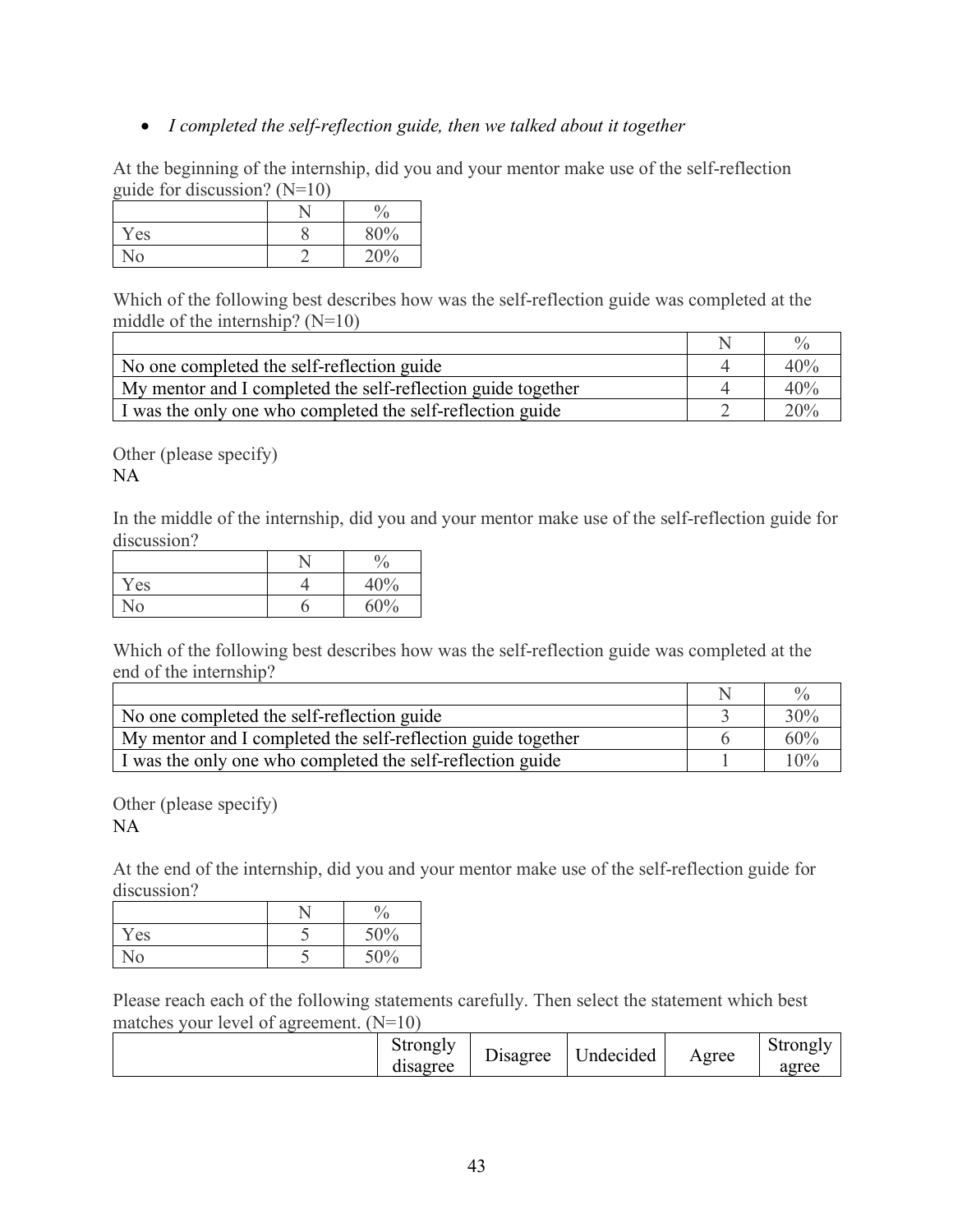| I found the mentoring rubric to<br>be a beneficial resource for the<br>mentoring process.                                    | 10% | $\overline{0}$ | 30% | 50% | 10%            |
|------------------------------------------------------------------------------------------------------------------------------|-----|----------------|-----|-----|----------------|
| The mentoring rubric helped<br>illuminate areas that needed<br>improvement and areas where<br>growth occurred.               | 10% | $\theta$       | 30% | 40% | 20%            |
| The mentoring rubric provided a<br>concrete way to assess my<br>progress during the summer.                                  | 10% | 10%            | 20% | 40% | 20%            |
| The mentoring rubric provided<br>me with a structure for<br>discussing my progress with<br>others.                           | 10% | $\overline{0}$ | 20% | 60% | 10%            |
| I felt that the mentoring<br>meetings, to discuss the rubric<br>with my mentor were beneficial<br>for the mentoring process. | 10% | $\overline{0}$ | 30% | 40% | 20%            |
| The mentoring rubric and<br>meetings motivated me during<br>the summer.                                                      | 10% | 20%            | 40% | 20% | 10%            |
| I looked forward to completing<br>the rubric and discussing it with<br>my mentor.                                            | 20% | 10%            | 40% | 30% | $\overline{0}$ |
| The mentoring rubric<br>encouraged me to engage in<br>purposeful reflection this<br>summer.                                  | 10% | $\theta$       | 30% | 50% | 10%            |

Please describe the benefits (if any) that you felt that you received from using the self-reflection guide.

- *It helped to make expectations clear so I knew where I should be at and where I was working towards and my mentor could help me get there.*
- *It was very helpful to lay out a plan then follow through with it.*
- *Nice to think about specific skills I wanted to improve on this summer.*
- *Provides a window for discussion that then leads to more specific discussion of progress/ flaws.*
- *No benefits*
- *It gave me a way to 'quantify' how I felt I was doing in specific areas.*
- *I think it prompted reflective discussion between my mentor and I. That is a valuable impact.*
- *It is nice to provide structure to how to evaluate oneself*

Please describe what would have made the self-reflection guide more beneficial to you?

- *Reviewing it with my mentor*
- *None that I can think of*